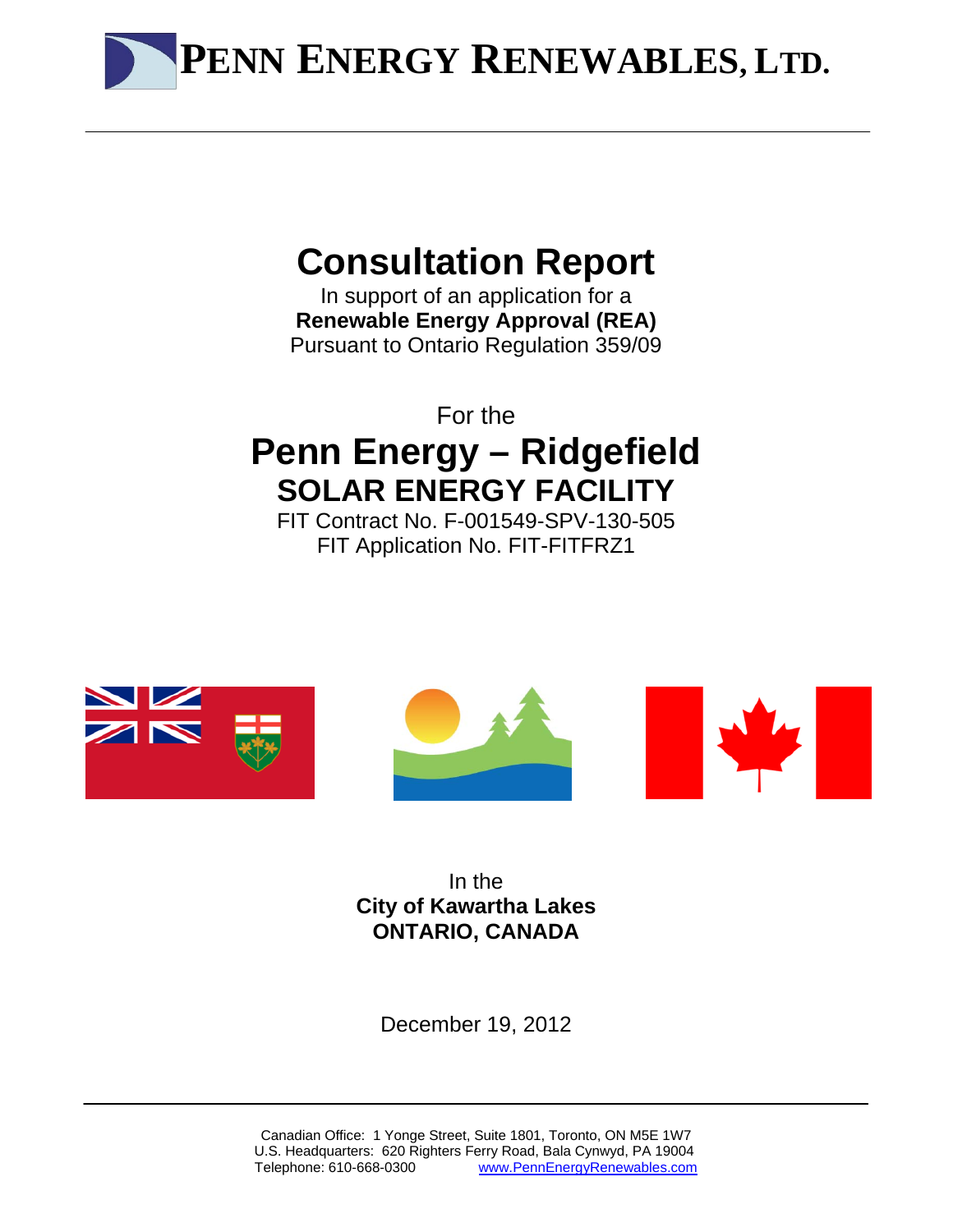#### **A note regarding REA application requirements and additional Project Information:**

This document is one component of a series of reports and other related documents that, collectively, constitute a complete Renewable Energy Approval ("REA") application package which will be submitted to the Ministry of the Environment ("MOE") for review and approval. As such, this report is intended to compliment the other documents and may reference and/or rely upon information contained in them; therefore, the contents herein should not be considered independently.

#### **Notice:**

This document has been prepared solely for the use of Penn Energy Renewables, Ltd. ("Penn") as part of the REA process in accordance with Ontario Regulation 359/09. It is in DRAFT form and subject to further revision. The content of this document is not intended for the use of – nor is it intended to be relied upon by – any other person, firm or corporation. Penn denies any liability whatsoever to other parties for damages or injury suffered by such third party arising from use of this document by them. Neither Penn nor any of its directors, officers or employees, shall have any liability (for negligence or otherwise) to any third party for any use of this document for any reason whatsoever.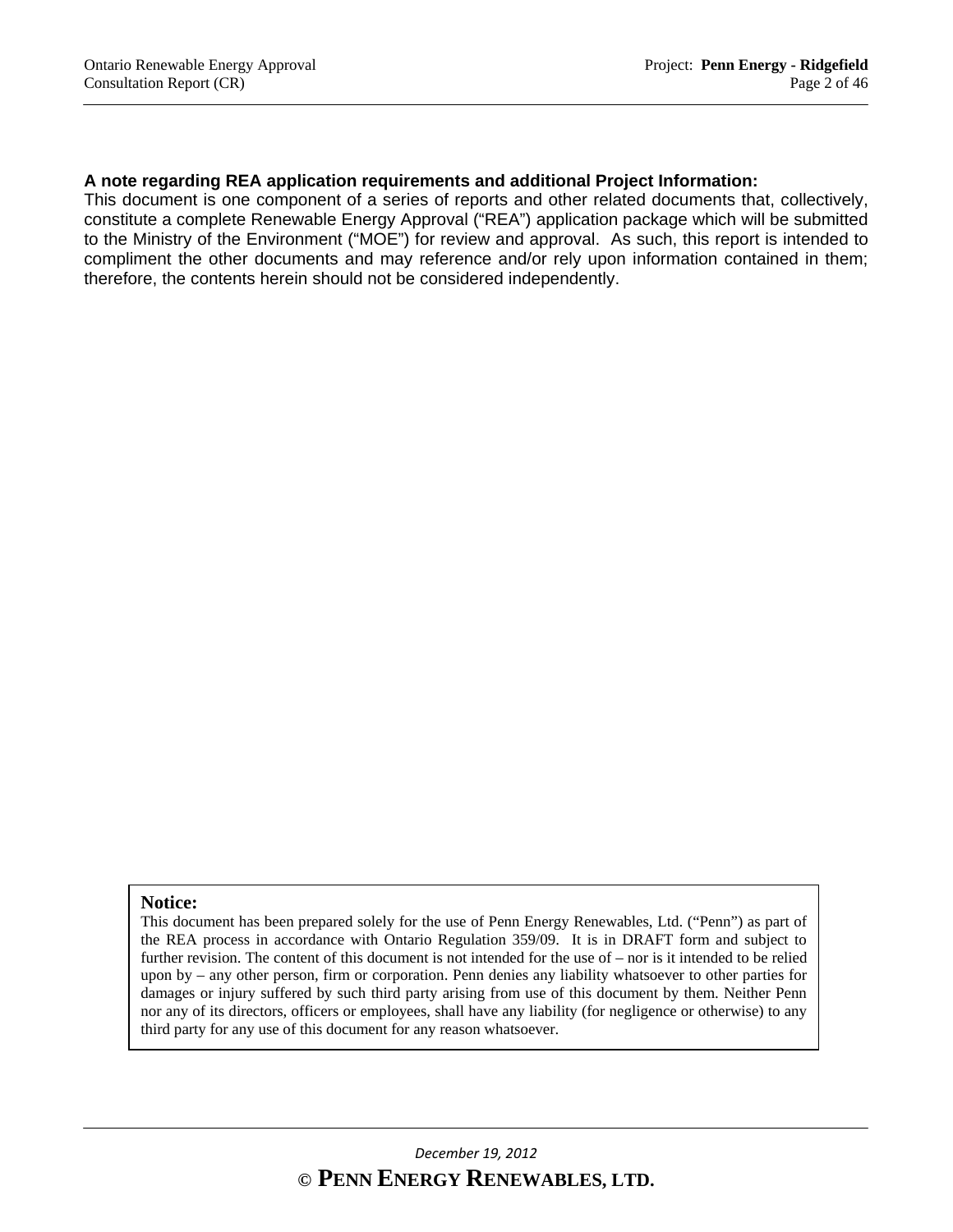# **Table of Contents**

| 1.0 |        |  |
|-----|--------|--|
| 2.0 |        |  |
| 3.0 |        |  |
| 3.1 |        |  |
|     | 3.1(a) |  |
|     | 3.1(b) |  |
|     | 3.1(c) |  |
|     | 3.1(d) |  |
|     |        |  |
|     | 3.2(a) |  |
|     | 3.2(b) |  |
|     | 3.2(c) |  |
| 3.3 |        |  |
| 3.4 |        |  |
| 4.0 |        |  |
| 4.1 |        |  |
| 4.2 |        |  |
| 4.3 |        |  |
| 4.4 |        |  |
| 4.5 |        |  |
| 4.6 |        |  |
| 4.7 |        |  |
| 5.0 |        |  |
| 5.1 |        |  |
| 5.2 |        |  |
| 5.3 |        |  |
| 5.4 |        |  |
| 5.5 |        |  |
| 5.6 |        |  |

#### **1.0 Introduction**

Penn Energy Renewables, Ltd. ("Penn") has executed a FIT contract with the Ontario Power Authority ("OPA") for the construction of an 8 MW, ground-mounted, Class 3 solar energy facility west of the Village of Dunsford, within the City of Kawartha Lakes, Ontario. The subject lands are located in part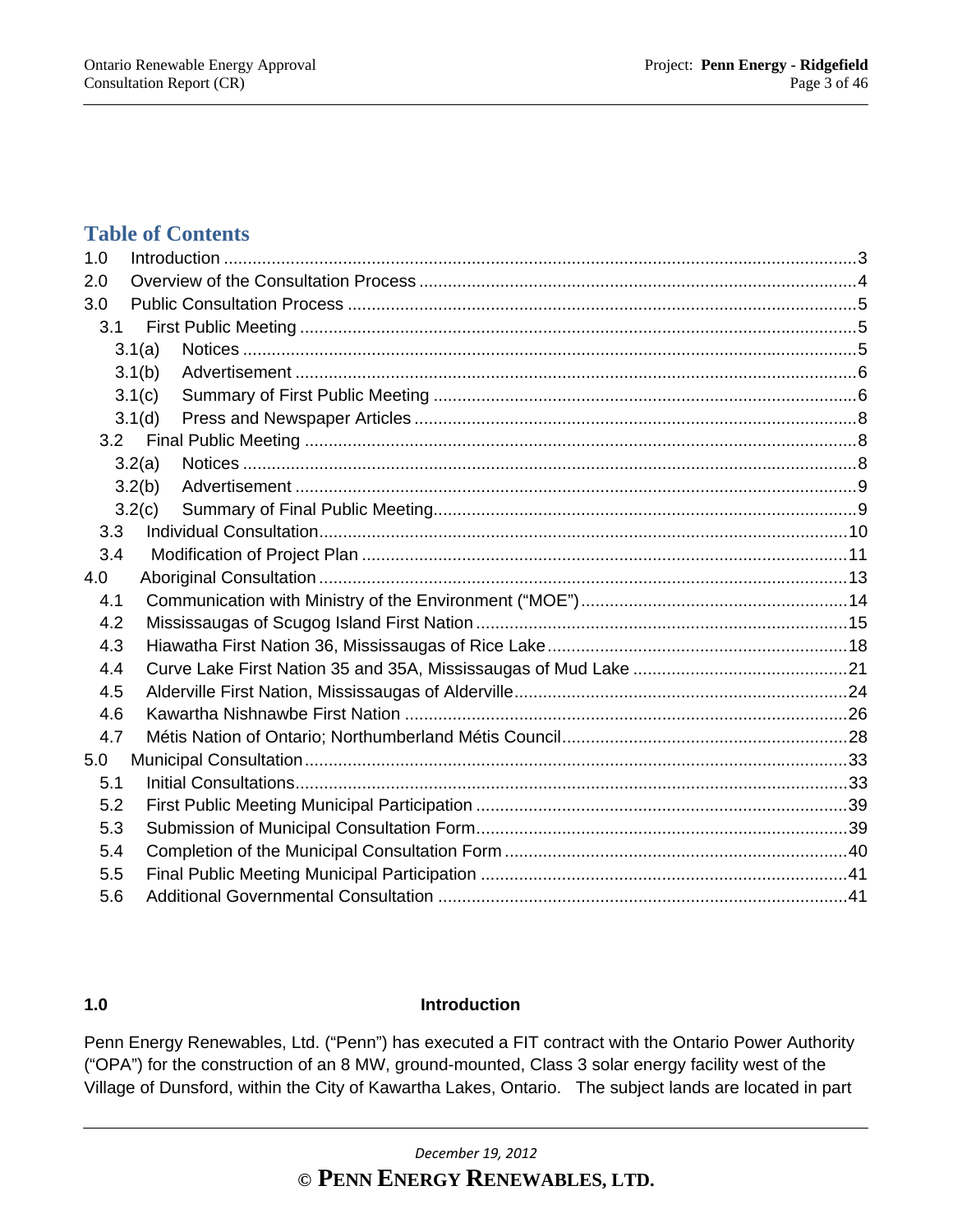of Lot 5, Concession 10, in the Geographic Township of Fenelon in the City of Kawartha Lakes. The proposed Renewable Energy Generation Facility ("REGF") will consist of a collection of solar photovoltaic ("PV") modules (each approximately 1.00 metres x 1.67 metres or 1.00 metres x 2.00 metres in dimension) that are grouped into arrays tilted and facing south. These stationary arrays are strung together forming a series of rows oriented east to west. The Environmental Protection Act ("EPA") administered by the Ministry of Environment ("MOE") regulates Renewable Energy Approvals ("REA's") under Part V.0.1 of the Act, pursuant to Ontario Regulation 359/09 ("O.Reg 359/09"). A proponent of a renewable energy project is required to submit numerous reports as part of an REA application; one of which is this Consultation Report ("CR").

According to the MOE's publication "Technical Guide to Renewable Energy Approvals: Chapter 2 (2012): Guidance for preparing the Consultation Report" as part of an application under O.Reg.359/09:

*Consultation is a critical component of the Renewable Energy Approval process allowing for a two-way exchange of information between the REA applicant and interested or potentially affected local groups, Aboriginal communities, members of the public as well as municipalities and local boards. Consultation helps ensure that concerns are identified early and addressed where possible, in a transparent manner. Consultation also enables applications to obtain and use local knowledge in their project designs and in the assessment of any potential negative environmental effects.* 

This report begins with a summary of the consultation process and further outlines Penn's consultation process with the public, the Aboriginal communities, the City of Kawartha Lakes and other related boards and agencies. The report addresses the consultation requirements under O.Reg 359/09 and the expectations of the MOE as they relate to Penn's proposed solar facility located within the City of Kawartha Lakes.

# **2.0 Overview of the Consultation Process**

In all of its projects, Penn has placed significant emphasis on understanding various stakeholder concerns and incorporating such feedback into the planning process. One of Penn's core principles is that communication, with an emphasis on understanding stakeholder concerns, helps ensure success for even the most complex projects. The consultation process has allowed Penn to perform community outreach, invite political participation, and accurately present its projects. Penn's understanding of various concerns among stakeholders has historically resulted in Penn's completion of projects which Penn and the community can be proud of for years to come. Following is a summary of Penn's engagement with the public, Aboriginal communities, and municipal boards and agencies for the Ridgefield Solar Energy Facility.

Prior to Penn's first public meeting, Penn engaged with the City of Kawartha Lakes on a number of occasions as outlined in the Municipal Consultation section of this report. Notably, Penn engaged with the administrative offices of the Development Services – Planning Division to open a dialogue related to renewable energy projects, in general, to be sited within the City of Kawartha Lakes. Also, Penn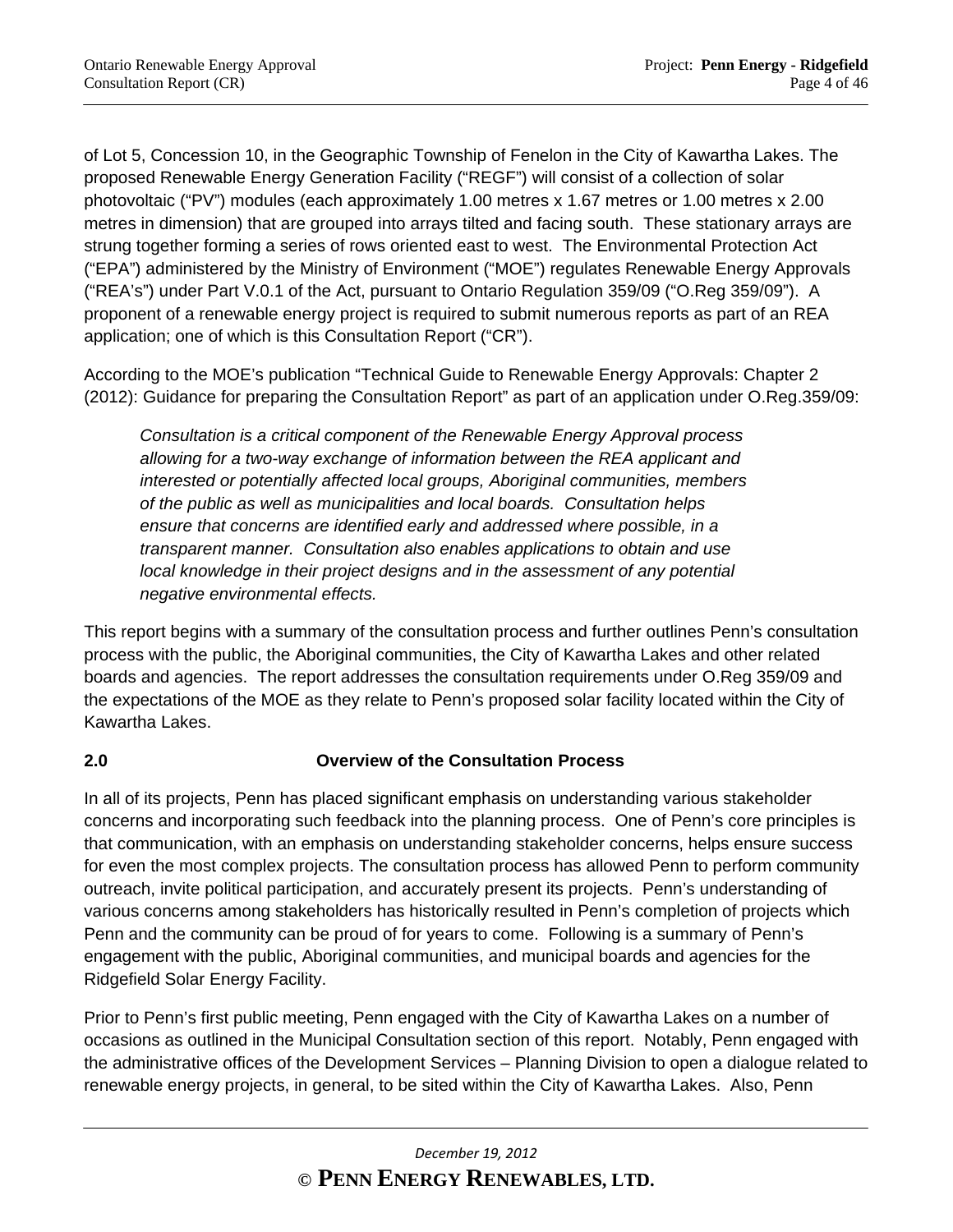sought information pertaining to the different zoning districts along with various uses throughout the City of Kawartha Lakes. Once it was established that the City of Kawartha Lakes was receptive to such a project, Penn engaged in community outreach to seek a viable project location which would be suitable and meet the OPA FIT guidelines. Upon the establishment of Penn's preferred project location and land control, Penn again approached the City of Kawartha Lakes to discuss the current zoning of the property and Penn's upcoming application to the OPA FIT Program. Early in the consultation process, Penn spoke with City of Kawartha Lake officials and other governmental agencies about the project in order to obtain a better understanding of the environmental attributes at the property, including the potential presence of significant woodlands or wetlands, wildlife habitat, potential species at risk, tree cover policies, drainage, and required setbacks of features. During the ongoing consultation process, Penn coordinated and participated in correspondence and face-to-face meetings with City and other governmental officials in order to introduce our company and provide an overview of our project, the nature of which are further described in the Municipal Consultation herein. These early discussions and meetings aided Penn in providing an initial solar project layout to the public and various stakeholders at our first public meeting. These types of interactions, among others, are detailed in the following pages.

# **3.0 Public Consultation Process**

# **3.1 First Public Meeting**

| Date:      | September 13, 2010                        |
|------------|-------------------------------------------|
| Time:      | 6:00 PM                                   |
| Location:  | <b>Dunsford Community Centre</b>          |
|            | 26 Community Centre Road                  |
|            | Dunsford, ON K0M 1L0                      |
| Attendees: | (Note, not all attendees signed in)<br>22 |
|            |                                           |

# **3.1(a) Notices**

Pursuant to O.Reg. 359/09, a Notice of a Proposal to Engage in a Renewable Energy Project and a Notice of Public Meeting (Exhibit 1) were distributed by registered mail together to the following stakeholders: (i) Every assessed owner of land within 120 metres of the project location, (ii) the respective Aboriginal communities on the list provided by the MOE, (iii) Ms. Judy Currins, Clerk of the City of Kawartha Lakes, (iv) Ms. Michelle Hendry, Director of Public Works, (v) Mr. Ron Taylor, Director of Development (vi) the REA Director, and (vii) the Ministry of the Environment's District Manager – Peterborough District Office. Copies of the registered letter receipts are attached hereto as **Exhibit 2.** It should be clarified that the project is not located within the Niagara Escarpment Plan.

During the aforementioned early engagement with the City of Kawartha Lakes, Penn requested a list of the stakeholders identified in (i) through (vii) above from the City of Kawartha Lakes Development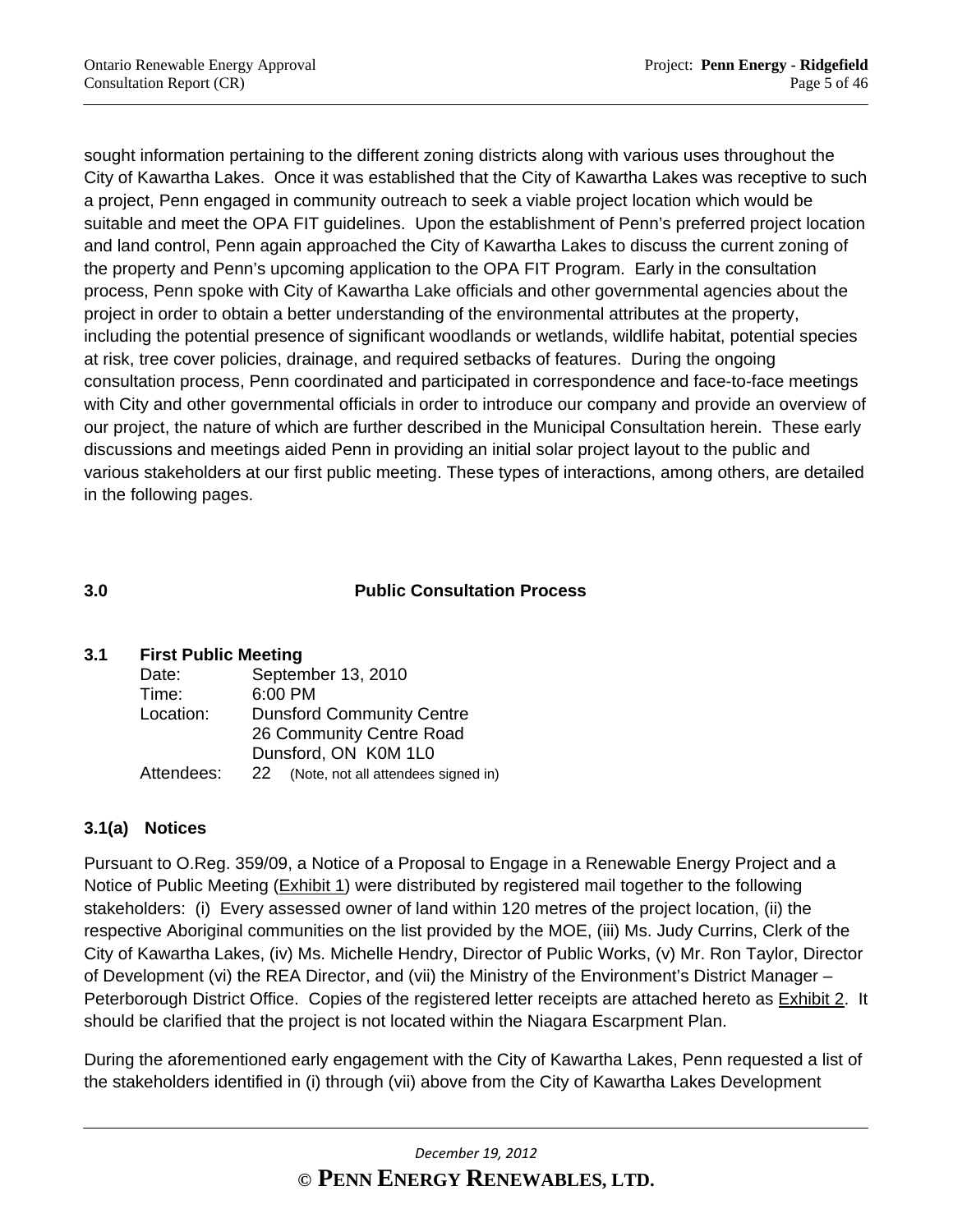Services Department. The mailing list generated from City information is attached hereto as Exhibit 3. Penn also obtained the MOE's list of Aboriginal communities (as described in the Aboriginal section of this report), and notified the representatives of these communities accordingly. The City of Kawartha Lakes does not have a Local Roads Board or Local Services Board; however, Penn distributed the appropriate notices, as noted above, to those respective individuals overseeing the Township roads and Township services. In addition, Hydro One, the MOE's District Manager – Peterborough District Office, and the REA Director were sent the Notice of a Proposal to Engage in a Renewable Energy Project and the Notice of Public Meeting.

Prior to 30 days before its first public meeting, Penn posted the combined Notice of Proposal to Engage in a Project / Notice of Public Meeting and the Draft Project Description Report (PDR) on its website at http://www.pennenergyrenewables.com/solar-ontario/ridgefield.html. Please refer to Exhibit 4.

# **3.1(b) Advertisement**

Pursuant to O.Reg. 359/09, s. 15(1), Penn advertised the combined Notice of Proposal to Engage in a Project / Notice of Public Meeting in the Lindsay Post, which is in general circulation within the City of Kawartha Lakes, for two days, August  $17<sup>th</sup>$  and August 20<sup>th</sup> of 2010. A copy of the combined Notice of Proposal to Engage in a Project / Notice of Public Meeting that was sent to the Lindsay Post for publication along with the receipt and Notices as they appeared within this publication are attached hereto as Exhibit 5.

# **3.1(c) Summary of First Public Meeting**

Representatives of Penn delivered information to the public via a formal presentation. Two representatives of Penn, Mr. Sean McCloskey, the President of Penn, and Mr. Gregg Meister were in attendance to welcome guests as they arrived, provide information to attendees, introduce Penn's project, answer questions related to the project, and address any other project-related issues or concerns. Approximately 22 members of the public attended the presentation. The attendees consisted of community members (both neighbors and non-neighbors), representatives of special interest groups, and other interested parties. Attendees of the public presentation were asked to sign in at the main entrance. The meeting sign-in sheet is attached hereto as Exhibit 6. It should be noted that, although encouraged to do so, not all attendees of the public meeting signed in as they entered the meeting location.

A series of presentations were utilized during the meeting to aid attendees in understanding how a solar farm generates power, as well as outlining the development scope of the project. Pursuant to O.Reg. 359/09, s. 16(4), copies of the draft Project Description Report (PDR) were available for attendees to view at the first public meeting (Exhibit 7). This draft PDR was also published on September 9, 2010 on Penn's website - prior to any public meetings being held. Two colored aerials, one depicting the project location and the other depicting the preliminary solar array layout (Exhibit 8) were available for attendees to review more closely and to reference during the presentation. A solar module was also on display for the attendees to examine so they could further familiarize themselves with the primary technology to be used in the project. Penn also showed a 7-minute video, put together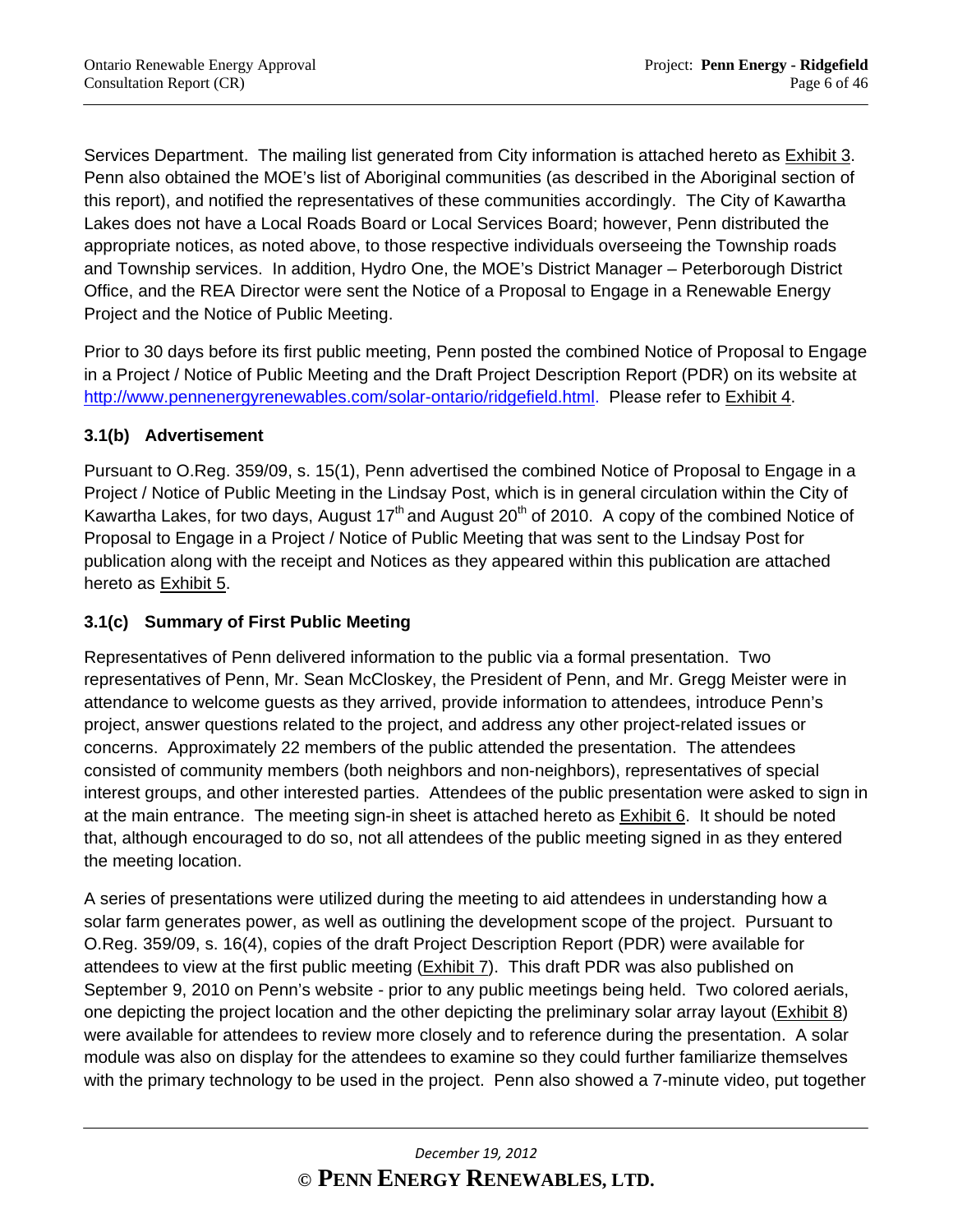by Penn itself, describing a typical solar farm, along with the constituent components that make up these facilities. In addition, Penn presented a PowerPoint slideshow that allowed for attendees to obtain a clear understanding of the process through which the project will be designed and constructed (Exhibit 9). The PowerPoint presentation described how a solar farm is developed from a vacant parcel of land to a fully functioning power plant. During this part of the presentation, Penn described the foundation post system, array racking structure, module installation, inverters, access road, spacing requirements between rows of modules, fencing requirements, landscape buffering, and the setback area. A general layout and design was presented, then applied to the Penn project location in the Township of Uxbridge. Finally, a question and answer / discussion session took place regarding the project along with elements of the FIT program. Penn's outline showing the topics covered at the first public meeting is also attached for reference (Exhibit 10).

Penn's presentation also explained the FIT program that was established as part of the Green Energy Act of 2009. Penn highlighted the many benefits of the program, such as the ongoing job creation throughout the Province as a result of the influx of renewable energy manufacturers to the area along with the private sector investment into the clean energy sector. Penn explained the level of investment from global companies in the Province of Ontario directly resulting from the Green Energy Act of 2009 and the FIT program. Penn also discussed the domestic content requirements that are associated with the FIT program, under which proponents (developers) of each renewable project throughout the Province must meet a minimum of 60% domestic content.

Penn also discussed the many reports and studies that are required in order to obtain approval from the Ministry, including but not limited to the following: the Project Description Report (PDR), the Design and Operations Report, the Construction Plan Report, the Decommissioning Report, the Acoustic Assessment, the Archaeological Assessment, the Cultural Heritage Assessment, the Natural Heritage Assessment, the Water Bodies Assessment and this Consultation Report. Other related documents mentioned include the Geotechnical Investigation, the Topographical Survey, and the various Electrical System Interconnection Studies.

After Penn's presentation, the floor was opened for questions from the attendees of the meeting. 59 questions were raised and Penn addressed each question as it was brought up by an attendee. During this exchange of ideas, Penn was able to obtain valuable feedback regarding its proposed design and layout of the solar project. Attendees of the meeting asked questions relating to the physical characteristics of the land as well as the design of the project. For instance, there was discussion between Penn and attendees regarding the project layout and design relative to the height of the modules, location of project roads, and interconnection to the hydro grid were topics. Also, attendees questioned if the easterly project boundary would contain plantings to minimize the visual impact from the road. Penn emphasized its commitment to taking a closer look at design features. It was also noted that Penn's Acoustic Assessment will take into consideration all nearby receptors. Penn's commitment in modifying the initial layout is shown later in this report where Penn modified its initial plan. Other topics raised included: maintenance of the project, local and regional job creation, buffering of the solar project boundary, interconnection to the electrical grid, acoustic requirements, community benefits from local solar projects, taxation of solar projects, fencing requirements, the FIT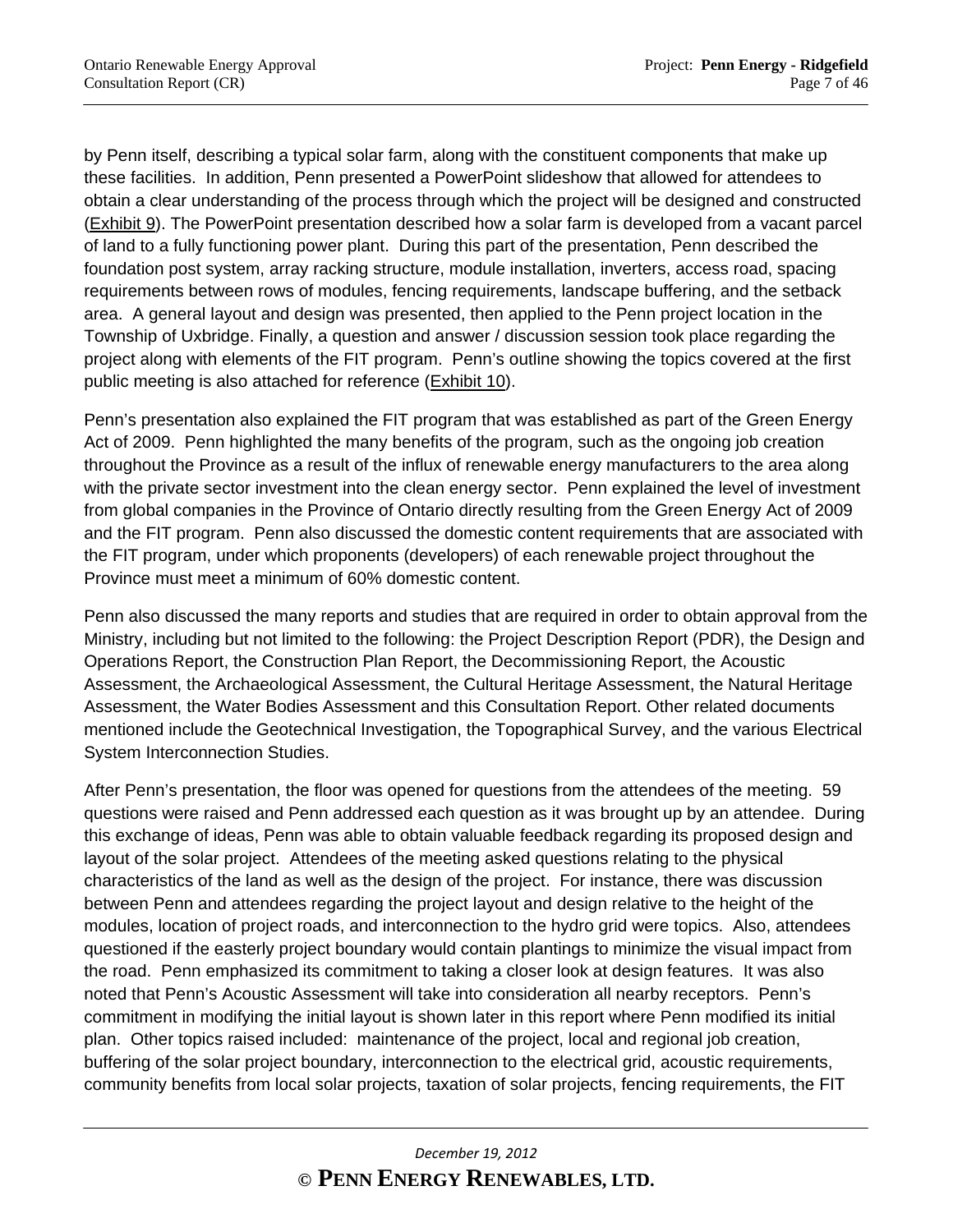Program, the Ministry's approval process, and many others. A summary of the questions that were asked by the attendees along with Penn's response to each is shown in Exhibit 11. This continuous exchange of ideas has allowed Penn to make modifications to its original plan. These changes are outlined under the section below entitled "Modifications of Project Plan".

# **3.1(d) Press and Newspaper Articles**

Shortly before Penn's first Public Meeting and thereafter, several newspaper articles and online blogs emerged as a result of Penn's consultation and notification activities regarding its proposed solar project. The articles were posted in the Lindsay Post which is local to the City of Kawartha Lakes area. Penn provided the necessary information pertaining to the solar project to the reporter during its first public meeting. The articles titled "Meeting Scheduled for Third Proposed Solar Farm" and "Here Comes the Sun at Dunsford Solar Farm" were published in the *Lindsay Post* and are attached hereto as Exhibit 12.

### **3.2 Final Public Meeting**

| Date:      | December 18, 2012                |
|------------|----------------------------------|
| Time:      | 12:00 PM to 8:00 PM              |
| Location:  | <b>Dunsford Community Centre</b> |
|            | 26 Community Centre Road         |
|            | Dunsford, ON K0M 1L0             |
| Attendees: |                                  |

# **3.2(a) Notices**

Pursuant to O.Reg. 359/09, a Final Notice of Public Meeting (Exhibit 13) was distributed by registered mail to the following stakeholders of the project: (i) Every assessed owner of land within 120 metres of the project location, (ii) the respective Aboriginal communities on the list provided by the MOE, (iii) Ms. Judy Currins, Clerk of the City of Kawartha Lakes, (iv) Ms. Michelle Hendry, Director of Public Works, (v) Mr. Ron Taylor, Director of Development, (vi) the REA Director, and (vii) the Ministry of the Environment's District Manager – Peterborough District Office. Copies of the registered letter receipts are attached hereto (Exhibit 14). It should be noted that Penn had originally advertised its Final Meeting date for the project on February 27<sup>th</sup>, 2013, subsequently modified to December 18<sup>th</sup>, 2012.

Penn utilized its list of the various stakeholders identified in (i) through (vii) above that was obtained from City of Kawartha Lakes available information. Property owners within 120 metres of the project location were notified accordingly. The list is attached hereto as Exhibit 15. Penn also notified the representatives of the Aboriginal Communities, as described in the Aboriginal section of this report.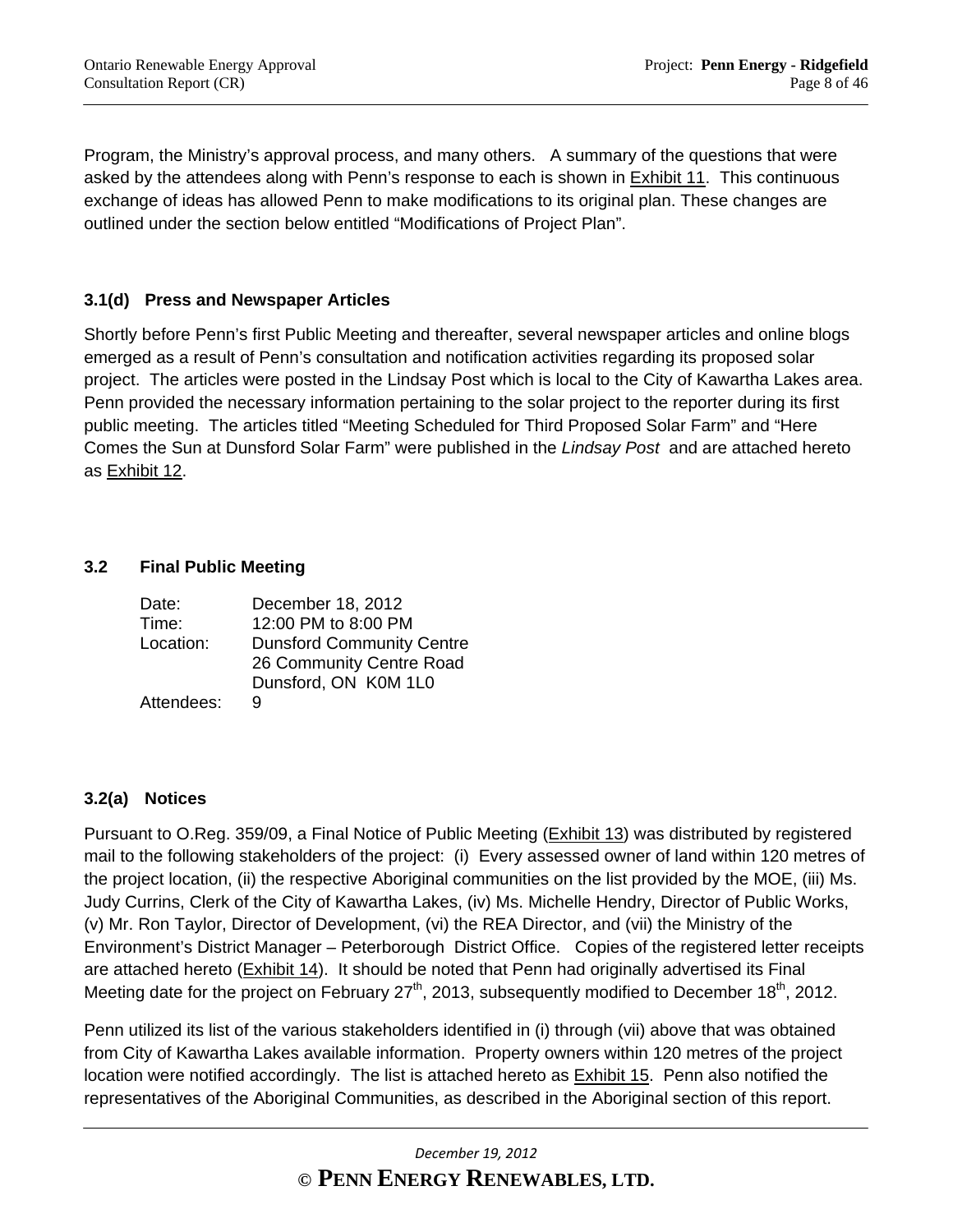Since the City of Kawartha Lakes does not have a Local Roads Board or a Local Services Board, Penn distributed notices, as noted above, to those respective individuals overseeing the Township roads and Township services. Additionally, Hydro One, the MOE's District Manager, and the REA Director were also sent the Final Notice of Public Meeting.

In accordance with O.Reg. 359/09, s. 16(5), more than 60 days before its final public meeting, Penn posted the Notice of Final Public Meeting along with the required supporting documents on its website at http://www.pennenergyrenewables.com/solar-ontario/ridgefield.html (Exhibit 4). A set of all required reports was also delivered by hand to representatives of the City of Kawartha Lakes during a meeting Penn held with City officials on September 6, 2012. At the meeting, as explained further in the Municipal Consultation section of this report, the Township representatives indicated the set of reports provided by Penn will be made available at the front desk for public access and review at the City offices. In addition, two copies of the reports were provided, on September 17, 2012, to the Chief Librarian, Ms. Linda Kent, for public review at the Lindsay Public Library and the Dunsford Public Library. as outlined further in the Municipal Consultation section of this report. A copy of all the reports was also sent via Federal Express to the respective Aboriginal communities (see relevant exhibits in the Aboriginal consultation report).

# **3.2(b) Advertisement**

Pursuant to O.Reg. 359/09, s. 15(1), Penn advertised the revised Final Notice of Public Meeting in the Linsday Post, which is in general circulation within the City of Kawartha Lakes, on September 11<sup>th</sup> and September  $14<sup>th</sup>$ , 2012. As a courtesy and to avoid any misunderstanding from community members with the meeting change date, Penn advertised the revised Notice of Final Public Meeting a third and fourth time on September  $18<sup>th</sup>$  and September 21<sup>st</sup>, 2012 respectively. Copies of the Notices that were sent to the Lindsay Post for publication and the Notices as they appeared within the Lindsay Post on the aforementioned dates are attached hereto as Exhibit 16.

# **3.2(c) Summary of Final Public Meeting**

Representatives of Penn presented the project through an open house format from 12:00 PM to 8:00 PM on December 18<sup>th</sup>, 2012 in order to accommodate interested parties' varying schedules and to allow for focused, personalized discussion with each attendee. As guests entered the venue, they were asked to sign in. Three representatives from Penn were in attendance to provide information to attendees; Mr. Cyrus Tingley, Mr. Gregg Meister, and Mr. Naren Pattani, P. Eng., a resident of Ontario and Penn's local engineer. Penn representatives were available for the duration of the meeting to introduce Penn's solar project, answer questions related to the project or the FIT program, address other project related issues or concerns, and explain the changes that have been made to the project since the first public meeting. A total of 9 members of the public attended the presentation (predominantly neighbors or other members of the surrounding community). The meeting sign-in sheet is attached as Exhibit 17.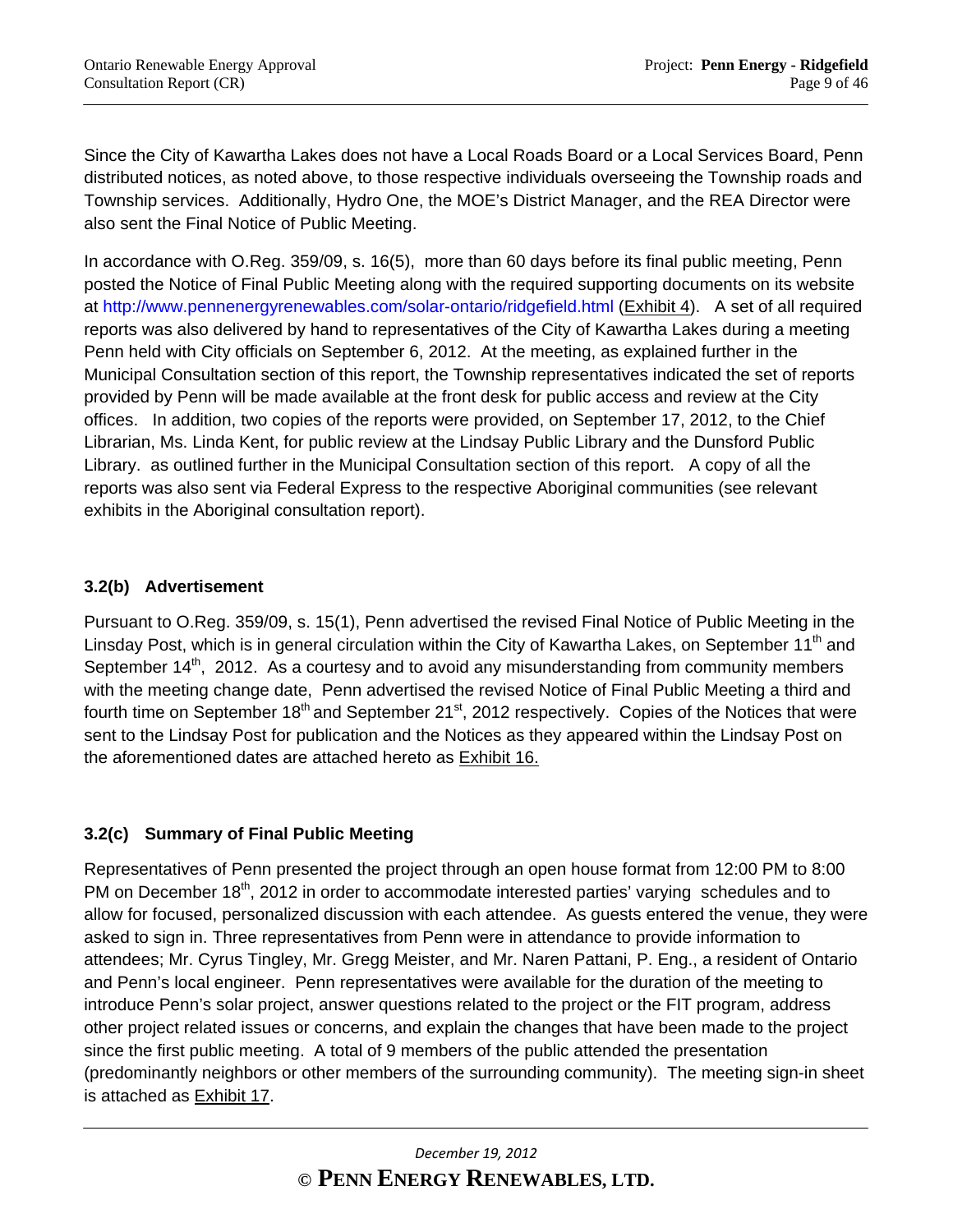Penn had paper copies of the following reports available at the meeting: the Acoustic Assessment Report, the Construction Plan Report, the Design and Operations Report, the Decommissioning Plan Report, the Water Assessment Report, the Archaeological Assessment Report, the Natural Heritage Assessment, the Cultural Heritage Screening Letter, and the Project Description Report. A number of display boards were arranged sequentially throughout the room to share with the public the findings from all of the completed studies and reports. An image of each board is shown in the attached document (Exhibit 18). Due to the amount of content contained in Penn's completed reports and studies, Penn believed that the open house format was the most effective way to answer questions pertaining specifically to items outlined in each report. Further, this format allowed for the meeting to take place over an 8-hour period, thereby giving the public more of an opportunity to attend and ask questions. Under this format, Penn's representatives could clearly explain each study and findings to attendees on a personalized level. There were a number of questions and comments that were raised at the final public meeting by the individual attendees. A document summarizing each interaction the respective Penn representative had with the individual attendees of the final public meeting is attached hereto as Exhibit 19.

# **3.3 Individual Consultation**

Throughout the time period extending from the first public meeting to the present, Penn conducted dialogue with various parties such as community members and abutting neighbors. Summarized below, are transcripts of the aforementioned consultation which Penn has had with members of the public with regard to this project. Please note that unlike Township or other officials involved in the project in an official capacity, Penn believes that members of the public had a certain expectation of privacy, in some instances, with respect to their communications with Penn. In this respect, Penn is therefore withholding certain names of individuals who may not have anticipated their correspondence being made public. Penn however can supply the MOE with actual names upon request.

# Neighbor 1

On August 23, 2010, a representative of Penn, Mr. Sean McCloskey, conducted a telephone conversation with Neighbor 1. Neighbor 1 is a landowner who farms in the area and was seeking additional information on the proposed Penn solar project as he will be unable to attend the first public meeting. Penn representative provided Neighbor 1 an overview of its project and outlined the steps that need to take place for Penn to achieve its Renewable Energy Approval (REA). Penn discussed the number of studies that are required relative to the project which will be reviewed by the respective ministries --the MNR, MTC, MTO, and MOE. Neighbor 1 indicated that the location of the property should be adequate for solar because the land is questionable as the presence of rock is apparent on the property. The Canadian Shield begins nearby and is not highly productive land.

#### Neighbor 2

 On September 13, 2010, Penn representatives had met with Neighbor 2 at its public meeting. Neighbor 2 lives directly across Kennedy Bay Road, north of the project location entrance. Neighbor 2 was interested in reviewing how the project may be buffered from the roadway. Penn did explain how the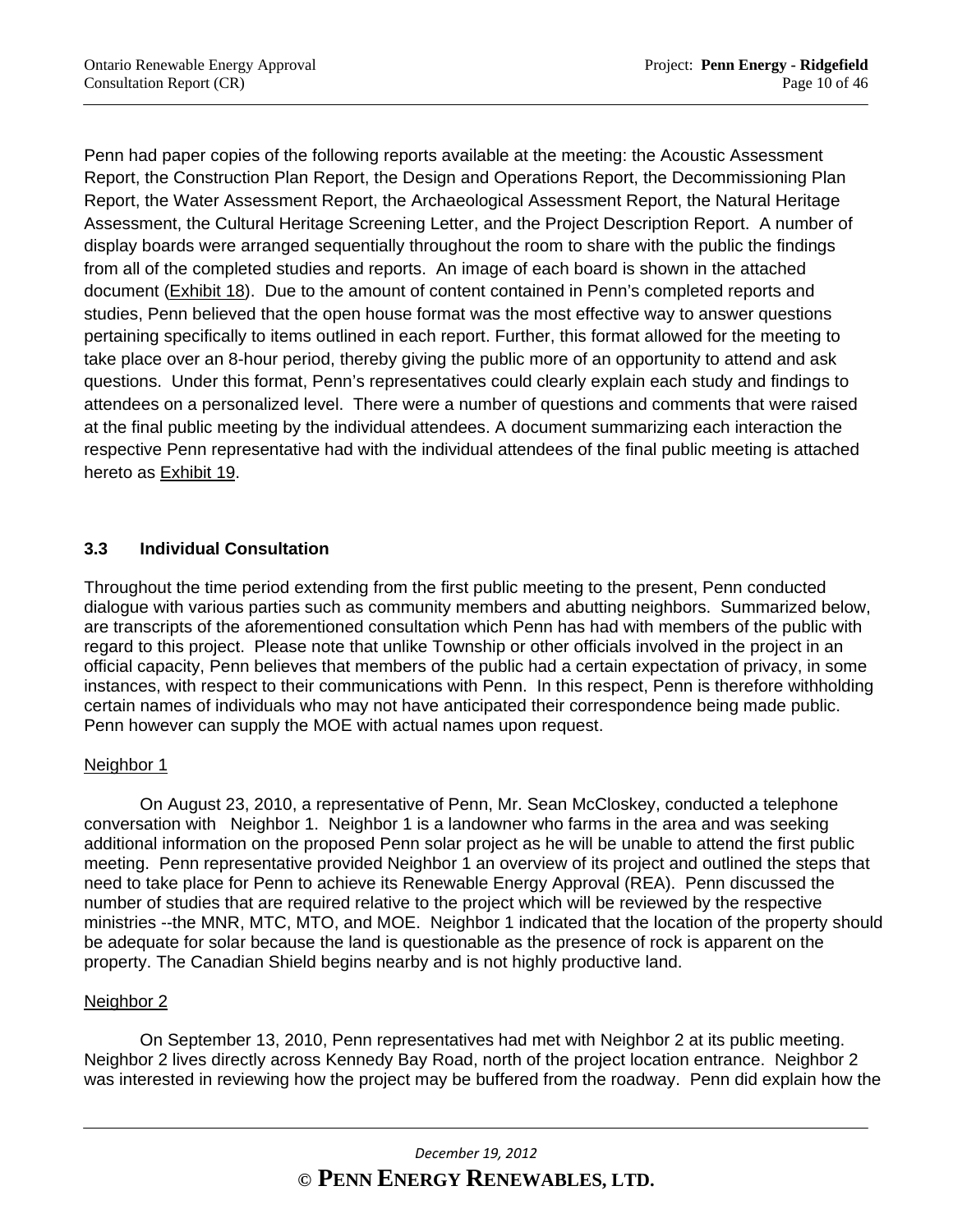project location sits above the existing roadway and there should be limited visibility of the project due to this elevation change. Penn also explained that it would consider hedging in this area of the project should it be required.

#### Neighbor 3

 On October 5, 2010, Penn representative Mr. Gregg Meister had a telephone conversation with Neighbor 3 to discuss its project. Neighbor 3 was not able to attend its first public meeting and Mr. Meister described its project along with the FIT program guidelines pertaining to eligible land for solar projects. A discussion of the OMAFRA Map and existing classification on Neighbor 3's property was outlined. Mr. Meister explained the benefits of the project as well by the creation of jobs within the Province. In terms of progress and completion of the project, Penn explained that a number of studies still required completion and that receiving a REA would take some time after such studies were completed.. Neighbor 3 indicated he would have interest in possibly exploring the sale of the property which Penn agreed to consider. Shortly thereafter, reviewing the characteristics of the land, it was determined that Neighbor 3's property would not be conducive to pursue for a solar project.

#### Neighbor 2

 On September 11, 2012, Penn representative Mr. Glen Tomkinson met with Neighbor 2 at the project location. Penn representative provided an update to Neighbor 2 regarding the status of the approvals. Penn indicated where the existing studies stood as well as the next steps in the consultation process and how Penn revised its plan since inception. Penn explained that the project location was pulled back off the northeast corner further away from Neighbor 2's dwelling. Also, Penn proposed a hedgerow along a portion of the eastern project boundary to aid in buffering the project.

#### **3.4 Modification of Project Plan**

Throughout the consultation process with landowners, Township officials, and other interested entities, Penn has listened carefully to various stakeholders' concerns. This is evidenced by the modifications to the original project layout, presented September 13, 2010, as opposed to Penn's existing project layout recently presented at the final public meeting on December 18, 2012. During the final public meeting, Penn utilized a display board with aerial photography comparing the two project layouts that clearly depicted the modifications that were made to the original plan (Exhibit 20) based in large part on concerns and suggestions from various stakeholders. The modifications that were made as a result of Penn's consultation activities prior to the final public meeting are generally as follows:

1. **Reduced Size of Project Location.** The size of Penn's project location has been reduced since its inception to enhance the aesthetics of the project. The project boundary from the site's northeast corner was pulled back to increase the buffer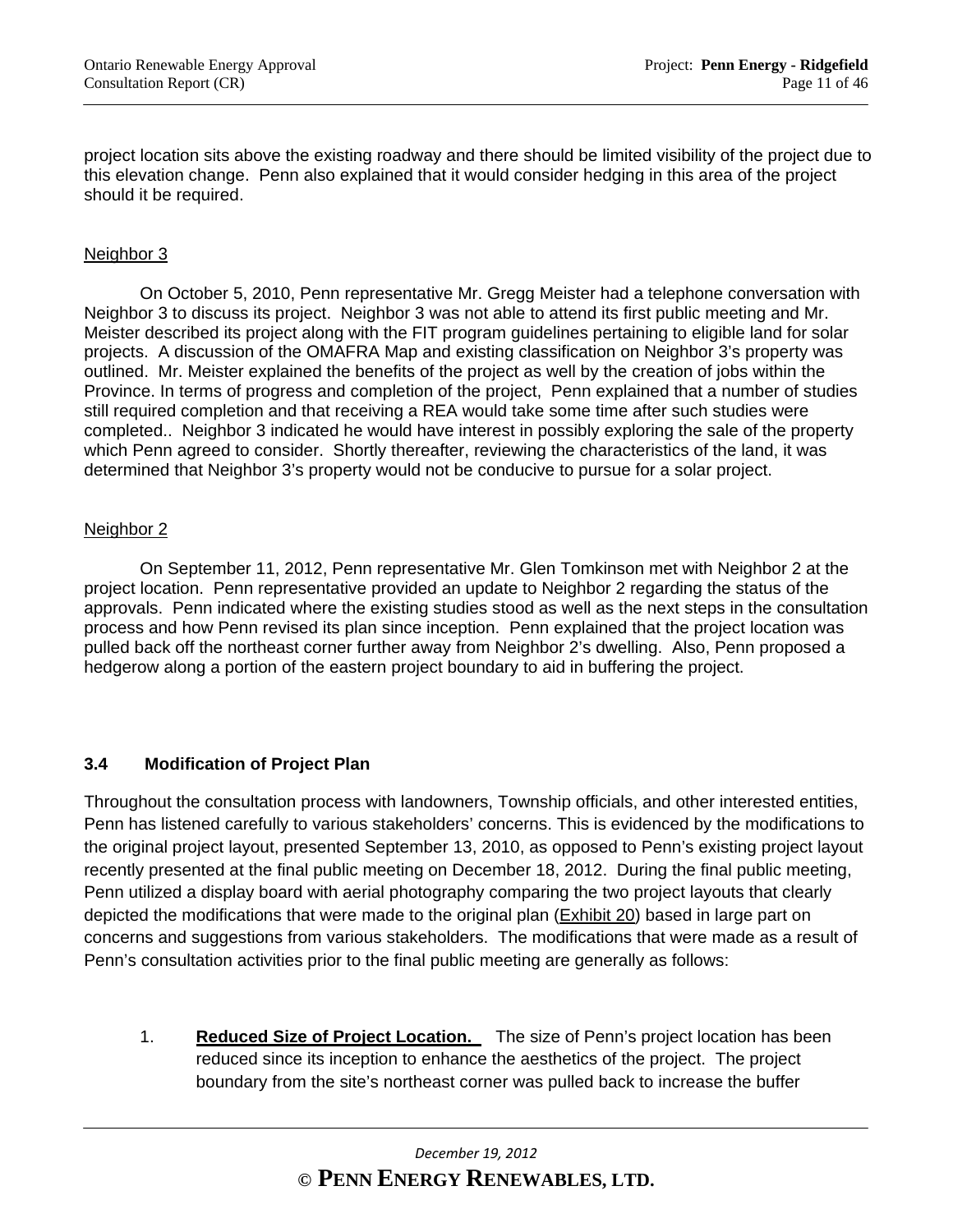distance from wetlands and natural habitat. This area has been removed from the project area and this feature will remain intact.

- 2. **Project Location Boundary.** During the first public meeting, some questions arose concerning the proximity of the project location to Kennedy Bay Road which is the easterly boundary of the property. Penn subsequently modified the plan in such a way where the project's easterly and southerly boundary were pulled further off the road and adjacent property respectively. This, in effect, increased the distance of the project to the road, minimizing any influence the project may have on passersby along the road and other property owners in the area.
- 3. **Existing Residence.** The existing residence and surrounding setback area was removed from the existing project location. This was a result of Penn's completion of its archaeological studies recommending the removal.
- 4. **Proposed Hedgerow.** During the initial public meeting Penn received feedback from community members regarding the visibility of the project from the road. Penn outlined the higher elevation in certain areas of the property along the road which would aid in buffering during its initial consultation. In addition to this, Penn has committed to include hedging along a portion of the easterly project location boundary to enhance the aesthetics of the project.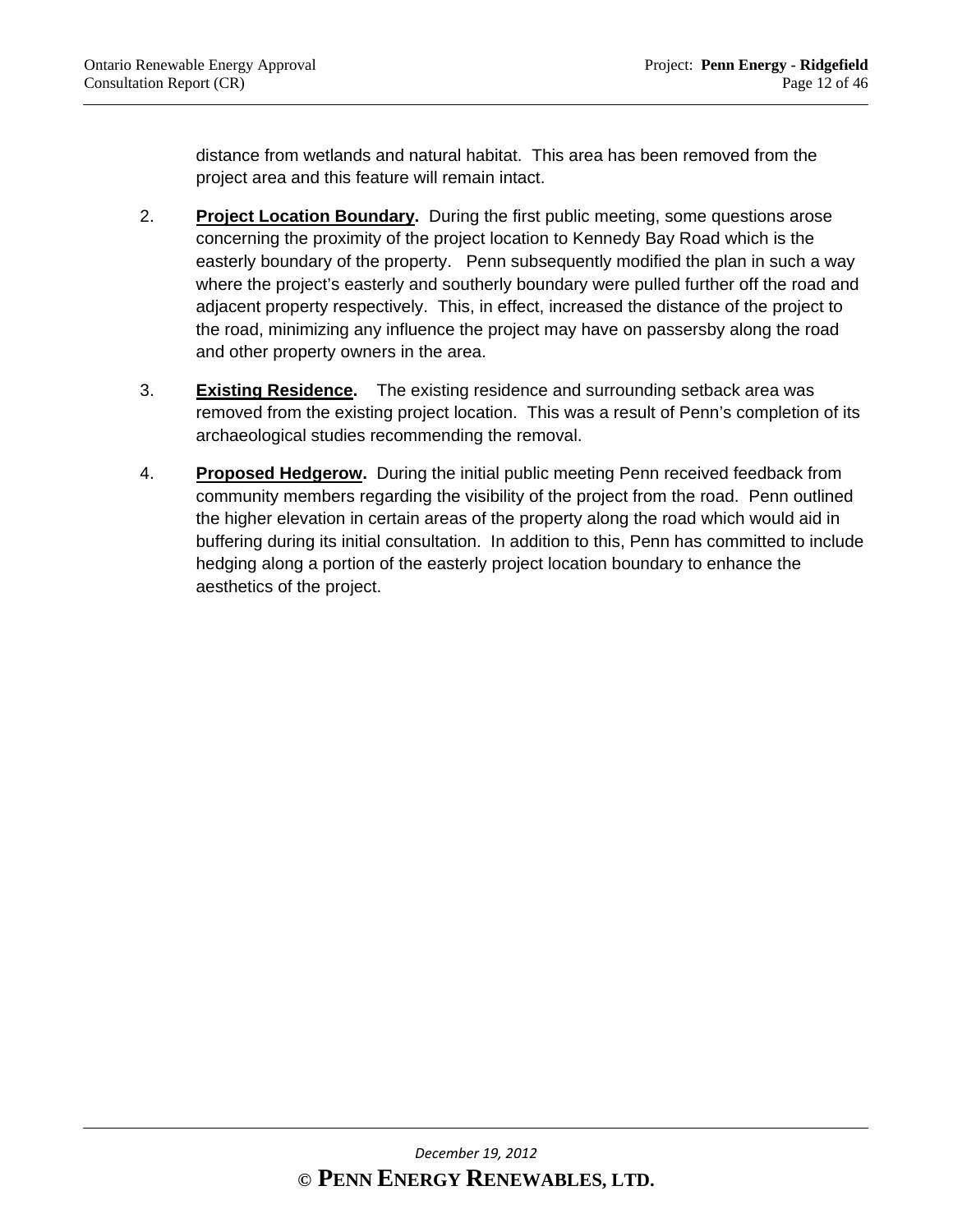#### **4.0 Aboriginal Consultation**

#### Introduction & Summary

This document summarizes certain representative Aboriginal consultations carried out by Penn Energy Renewables, Ltd. ("Penn") to date in accordance with Ontario Regulation 359/09 of the Environmental Protection Act and establishes the current state of said consultations.

Penn first sent a Project Description Report ("PDR") pertaining to this project to the Ministry of the Environment ("MOE") on March 6, 2011 (See attached **Exhibit 28**). Following an exchange of e-mails and phone calls over the following five (5) months (See the chart Section 4.1, below, as well as Exhibit 29, attached), Penn received the "Director's Aboriginal Communities List – Ridgefield Solar Farm" via an e-mail from Robyn Budd on July 18, 2011 (See attached Exhibit 30). A hard copy was received by mail shortly thereafter.

The MOE's list identified five (5) Aboriginal communities as potentially having constitutionally protected aboriginal or treaty rights that may be adversely impacted by the project: Mississaugas of Scugog Island First Nation; Hiawatha First Nation, Mississaugas of Rice Lake; Curve Lake First Nation, Mississaugas of Mud Lake; Alderville First Nation; and Kawartha Nishnawbe First Nation.

Additionally, the MOE identified the Métis Nation of Ontario (MNO) and the Northumberland Métis Council (NMC) as otherwise potentially being interested in any negative environmental effects of the project. (As per electronic and in-person communications with these two listed parties, detailed below in Section 4.7, Items 85-90, 94/Exhibits H-G, Penn consulted with the Métis through Mr. James Wagar of the MNO).

As evidenced by the following narrative(s) as well as the attached exhibits, Penn has carried out extensive consultations with these Aboriginal parties. These consultation activities include, but were not limited to, letters, electronic mail, in-person individual meetings, Public Meetings, funding to support Aboriginal parties' review of Penn's draft project reports, and phone calls.

As of the date of this report, both during and after being engaged by Penn in the aforementioned consultation activities, none of the seven (7) Aboriginal communities on the MOE's list of July 18, 2011 have asserted or specified that the Ridgefield project might adversely impact any constitutionally protected aboriginal or treaty rights potentially held by said communities, nor have any negative comments about the Ridgefield project been received, to date, from these communities.

As a priority, Penn consistently offered to meet in-person with all of the above-captioned Aboriginal communities to present and discuss its Roseplain, Ridgefield, and Van Dorp projects. Members of Penn Energy Renewables, Ltd, as opposed to third-party consultants, traveled to the subject community to conduct these meetings. Penn conducted in-person meetings with the Scugog Island First Nation (held on January 31, 2012), the Rice Lake Hiawatha First Nation (held on January 31, 2012), the Curve Lake First Nation (held on February 1, 2012), and the Métis Nation of Ontario (two meetings, held on July 21, 2011 and November 12, 2012). The archaeological survey work done on solar project sites is frequently of significant interest to Aboriginal parties; accordingly, Penn arranged for Dr. Lawrence Jackson of Northeastern Archaeological Associates, the consultant who surveyed and reported on Penn's Roseplain, Ridgefield, and Van Dorp project sites, to attend the meetings on January 31 and February 1, 2012. Mr. Naren Pattani, Penn's Ontario-based electrical engineer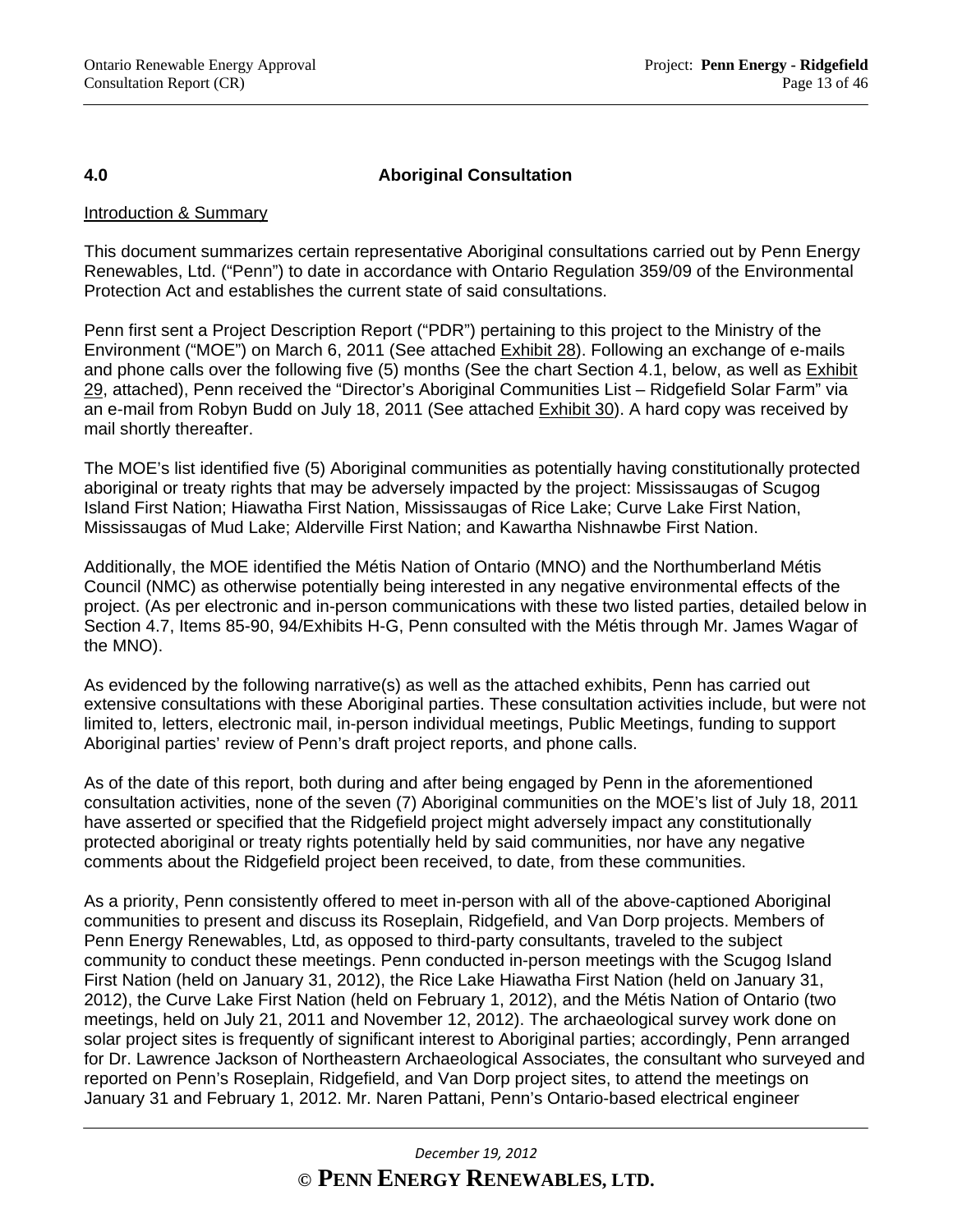responsible for much of these projects' decisive design elements, attended the July 21, 2011 meeting with the Métis Nation of Ontario, to provide additional expertise. Minutes from these meetings are provided in the following chronological chart(s). There are no outstanding questions or concerns remaining from these meetings. The Alderville First Nation expressed some interest in an in-person meeting with Penn's consultation team but at the time of this Report's publication was still in the process of ascertaining its availability to schedule such a meeting. If given the opportunity by the Alderville First Nation at any point, Penn will be happy to promptly engage in such a meeting, as it has repeatedly pledged to the Alderville community representative (see Section 4.5, below) in a consistent record of communication. As per Section 4.5 of this Report, Penn has offered to meet with the Alderville FN on many occasions dating back to August 2011; the Alderville FN first specifically spoke to a need to ascertain its availability in September 2012 and to date has not responded with said availability.

For further information, questions or concerns pertaining to Penn's activities with respect to Aboriginal consultation for this project, both past and ongoing, please contact Cyrus Tingley at cyrus@pennenergyrenewables.com or (610) 668-0300. Mr. Tingley currently leads the Aboriginal consultation activities on behalf of Penn. Kirt Mayland and Max Frable, both of Penn, were also involved in these activities, Mr. Mayland extensively.

Penn's consultation activities with the various Aboriginal communities as well as relevant communication with the MOE are detailed chronologically in the chart(s) below. Attached are the various Exhibits evidencing Penn's consultation activities.

| Date                        | <b>Communication Activity</b>                                                                                                                                                                                                                                                                                                                                                                                                                                                                                                                                                                                                                                            |
|-----------------------------|--------------------------------------------------------------------------------------------------------------------------------------------------------------------------------------------------------------------------------------------------------------------------------------------------------------------------------------------------------------------------------------------------------------------------------------------------------------------------------------------------------------------------------------------------------------------------------------------------------------------------------------------------------------------------|
| March 7, 2011<br>1.         | Sent e-mail with electronic PDR to Sandra Guido requesting the<br>Ministry's list of Aboriginal Communities to be contacted about the<br>Ridgefield project. See attached Exhibit 28.                                                                                                                                                                                                                                                                                                                                                                                                                                                                                    |
| March 25, 2011<br>2.        | Penn left phone message for Sandra Guido to ascertain status of<br>said list.                                                                                                                                                                                                                                                                                                                                                                                                                                                                                                                                                                                            |
| 3.<br>June 28, 2011         | Penn left phone message for Kristina Rudzki at the MOE inquiring<br>about same.                                                                                                                                                                                                                                                                                                                                                                                                                                                                                                                                                                                          |
| July 5-6, 2011<br>4.        | Penn exchanged emails with multiple parties at the MOE about the<br>formulation and release of the list. See attached Exhibit 29.                                                                                                                                                                                                                                                                                                                                                                                                                                                                                                                                        |
| July 18, 2011<br>5.         | Received "Director's Aboriginal Communities List - Ridgefield Solar<br>Farm" by e-mail from Robyn Budd at the MOE. See attached<br>Exhibit 30.                                                                                                                                                                                                                                                                                                                                                                                                                                                                                                                           |
| September 28,<br>6.<br>2011 | Sean McCloskey of Penn and Jim MacDougal, a consultant to<br>Penn, met with Doris Dumais and Sue Edwards of the MOE to<br>discuss, among other topics, the potential need for another round of<br>public meetings offered specifically to Aboriginal groups (in addition<br>to the individual, in-person meetings that have been, and still are,<br>continually offered to all Aboriginal groups that Penn is consulting<br>with).<br>Ms. Dumais requested that Penn provide her and the MOE with a<br>variety of information about its Round 2 FIT projects (including<br>Ridgefield), their Initial Public Meetings, and Penn's Aboriginal<br>consultation activities. |
| January 20, 2012<br>7.      | Penn sent a letter and information package to Ms. Dumais and Ms.<br>Edwards pertaining to the MOE's request made at their meeting of<br>September 28, 2011.                                                                                                                                                                                                                                                                                                                                                                                                                                                                                                              |

# **4.1 Communication with Ministry of the Environment ("MOE")**

*December 19, 2012*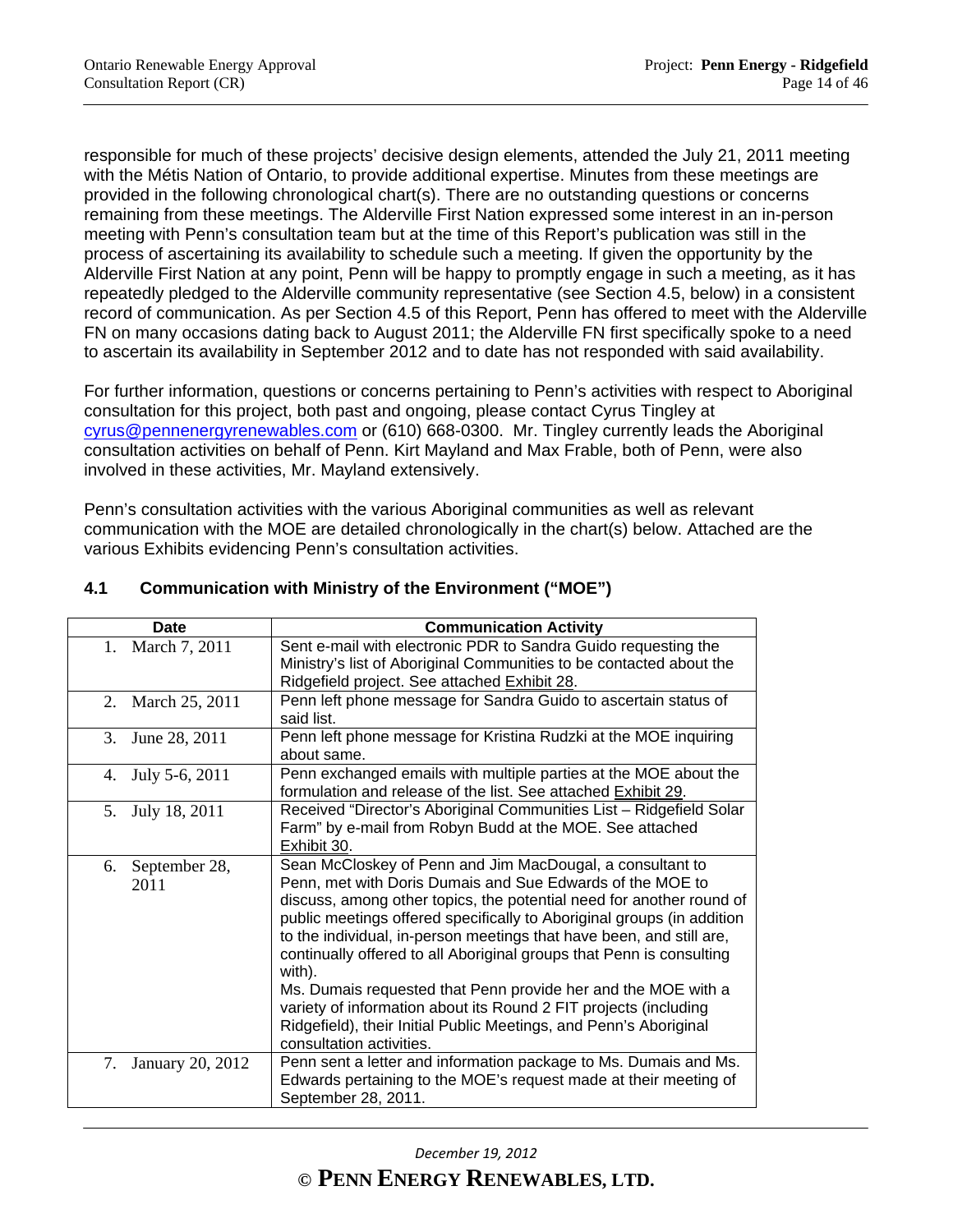|                  | See attached Exhibit 31 (including FedEx delivery confirmation).                                                                                                                                                                                                                               |
|------------------|------------------------------------------------------------------------------------------------------------------------------------------------------------------------------------------------------------------------------------------------------------------------------------------------|
| 8. May 23, 2012  | Penn sent a letter to Ms. Dumais and Ms. Edwards following up on                                                                                                                                                                                                                               |
|                  | its letter and information package of January 20, 2012.                                                                                                                                                                                                                                        |
|                  | See attached Exhibit 32 (including FedEx delivery confirmation).                                                                                                                                                                                                                               |
| 9. July 16, 2012 | Penn received a letter from Ms. Dumais in response to Penn's letter<br>of May 23, 2012. This letter advised that Penn continue to consult<br>with all communities on the MOE-provided list of July 19, 2011, and<br>continue documenting all of said consultation. See attached Exhibit<br>33. |

# **4.2 Mississaugas of Scugog Island First Nation**

| <b>Date</b>                | <b>Consultation Activity</b>                                                                                                                                                                                                                                                                                                                                                                                                                                                                                                    |
|----------------------------|---------------------------------------------------------------------------------------------------------------------------------------------------------------------------------------------------------------------------------------------------------------------------------------------------------------------------------------------------------------------------------------------------------------------------------------------------------------------------------------------------------------------------------|
| 10. March 7, 2011          | Sent e-mail with electronic PDR to Sandra Guido requesting the<br>Ministry's list of Aboriginal Communities to be contacted about the<br>Ridgefield project. See attached Exhibit 28.                                                                                                                                                                                                                                                                                                                                           |
| 11. July 18, 2011          | Received "Director's Aboriginal Communities List - Ridgefield Solar<br>Farm" by e-mail from Robyn Budd at the MOE. See attached<br>Exhibit 30.                                                                                                                                                                                                                                                                                                                                                                                  |
| 12. August 9, 2011         | Sent via e-mail and Federal Express the Ridgefield PDR and an<br>introductory letter regarding Penn and the Project, also requesting<br>information regarding constitutionally-protected aboriginal or treaty<br>rights associated with the parcels upon which we are proposing the<br>projects and any measures for mitigating such impacts, any<br>potential negative environmental effects of the project, and any<br>other issues of importance. See attached Exhibit 34 including<br>FedEx record.                         |
| 13. August 16-22,<br>2011  | Sent e-mail requesting confirmation of receipt of materials sent on<br>August 9. Mr. Murray Maracle of Scugog Island FN confirmed<br>receipt of said materials, adding that he had had a chance to review<br>them and had no specific comments at the time. It was confirmed<br>that Penn Energy would remain in touch and share the draft project<br>reports when they were available. Penn Energy also offered to<br>meet in person with Scugog Island FN if that was of interest to Mr.<br>Maracle. See attached Exhibit 35. |
| 14. November 14,<br>2011   | Sent second notice letter via Federal Express and e-mail (See<br>attached Exhibit 36 with delivery confirmation) offering information<br>and reiterating offer to meet in person. This letter also introduced<br>Mr. Cyrus Tingley of Penn as replacing Mr. Mayland as principal<br>company contact for Aboriginal communities.                                                                                                                                                                                                 |
| 15. January 6, 2012        | Sent third notice letter via Federal Express and e-mail (See<br>attached Exhibit 37 with delivery confirmation) offering information<br>and reiterating offer to meet in person.                                                                                                                                                                                                                                                                                                                                                |
| 16. January 25-26,<br>2012 | Mr. Maracle replied by e-mail to Penn's January 6 letter, expressing<br>an interest in meeting in-person to discuss and learn more about<br>Penn's project(s), including the Ridgefield project. An e-mail<br>exchange (See attached Exhibit 38) led to the scheduling of said<br>meeting for January 31, 2012, on the Scugog Island reserve in Port<br>Perry, ON.                                                                                                                                                              |
| 17. January 31, 2012       | Mr. Max Frable and Mr. Cyrus Tingley of Penn met with Mr.<br>Maracle at his office in Port Perry, ON, to discuss Penn's<br>Roseplain, Ridgefield and Van Dorp solar farm projects. Dr.                                                                                                                                                                                                                                                                                                                                          |

*December 19, 2012*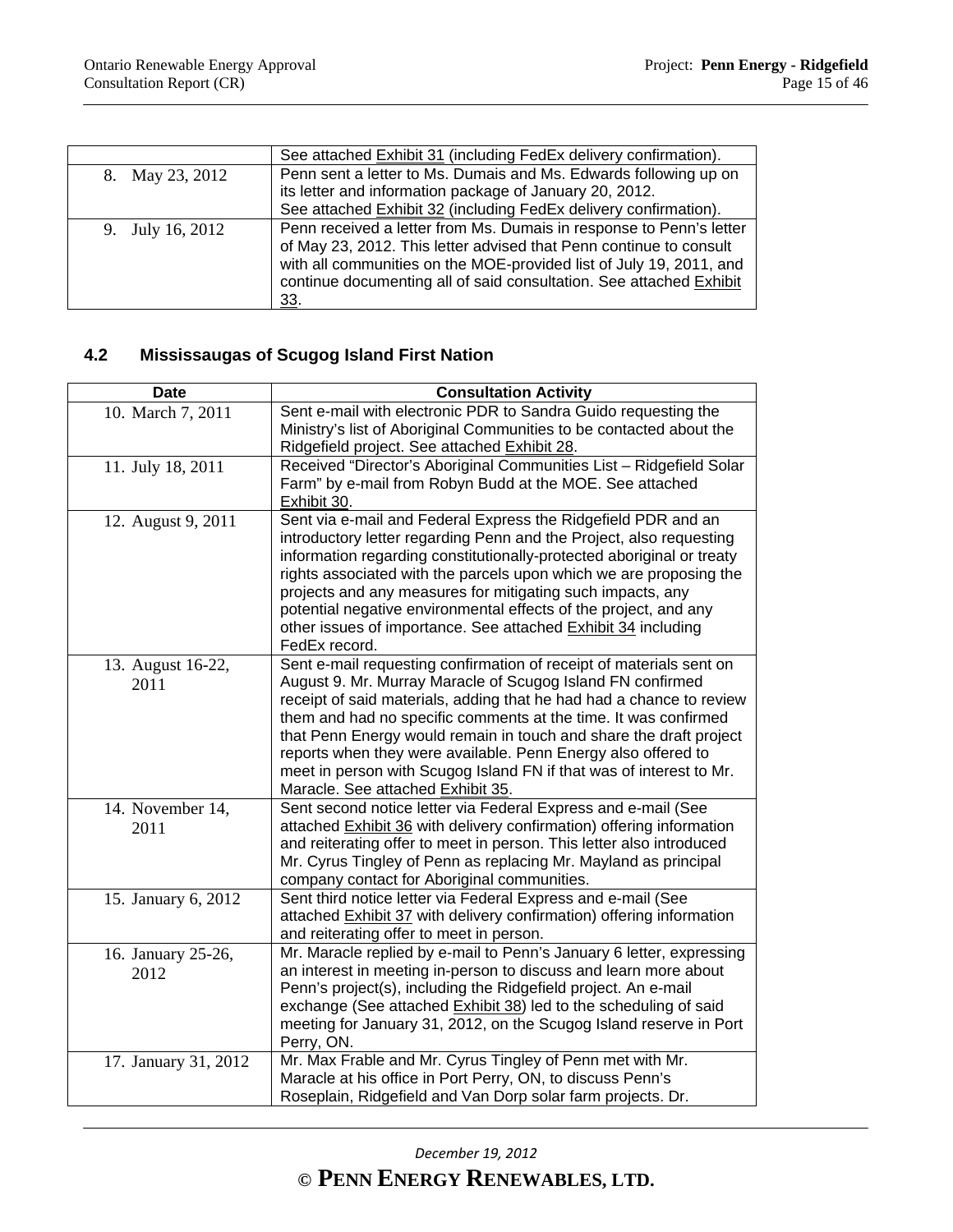| Lawrence Jackson of Northeastern Archaeological Associates, who                                                                                                                                                                                                                                                                                                                                                                                                                                                                                                                                                                                                                                                                                                                                                                                                                                                                                                                                                                                                                                                                     |
|-------------------------------------------------------------------------------------------------------------------------------------------------------------------------------------------------------------------------------------------------------------------------------------------------------------------------------------------------------------------------------------------------------------------------------------------------------------------------------------------------------------------------------------------------------------------------------------------------------------------------------------------------------------------------------------------------------------------------------------------------------------------------------------------------------------------------------------------------------------------------------------------------------------------------------------------------------------------------------------------------------------------------------------------------------------------------------------------------------------------------------------|
| conducted Penn's archaeological surveys and produced the<br>associated reports (which all received concurrence letters from the<br>MTC) for these projects, attended the meeting to speak on any<br>questions or concerns about archaeology. The following notes<br>reflect what was discussed at this meeting:                                                                                                                                                                                                                                                                                                                                                                                                                                                                                                                                                                                                                                                                                                                                                                                                                     |
| Mr. Maracle confirmed that he been going through some<br>consultation with several wind development companies but Penn<br>was the first to contact him regarding a solar project. A general<br>discussion of the project(s) size and locations was had.<br>Mr. Tingley described the required decommissioning plans, different<br>options for the modules' mounting and foundations, how the farm<br>was connected to the grid, and the differences between fixed-tilt<br>and tracking solar facilities.<br>Mr. Frable used plotted layouts of the three projects to explain to<br>Mr. Maracle how Penn sized its projects appropriately (and the<br>importance of doing so). The importance of setbacks, the required<br>noise study, soil classification, and biological evaluations/surveying<br>were all items of discussion.<br>Mr. Tingley again provided Mr. Maracle with hard copies of the<br>three projects' PDRs.<br>Mr. Jackson provided all three Archaeological Reports and the two<br>MTC letters that Penn had recieved at that point (the third<br>confirmation letter was emailed to Mr. Maracle on Feb 8, 2012). |
| Penn's representatives confirmed that Penn will be purchasing its<br>project sites (as opposed to leasing the property.) Mr. Frable<br>emphasized that Penn felt an obligation as "stewards of the land"<br>and that played into our rationale for purchase.                                                                                                                                                                                                                                                                                                                                                                                                                                                                                                                                                                                                                                                                                                                                                                                                                                                                        |
| Mr. Maracle confirmed that he was more than happy to eventually<br>receiving Penn's project reports on a data disc as opposed to the<br>usual large binders.                                                                                                                                                                                                                                                                                                                                                                                                                                                                                                                                                                                                                                                                                                                                                                                                                                                                                                                                                                        |
| Mr. Maracle expressed his appreciation for the in-person meeting<br>and specifically indicated that project developers like Penn typically<br>just send a letter and a package of reports/binders.                                                                                                                                                                                                                                                                                                                                                                                                                                                                                                                                                                                                                                                                                                                                                                                                                                                                                                                                  |
| Mr. Frable described to Mr. Maracle the process of conservation by<br>which, for example, a piece of key habitat was maintained for a red-<br>tailed hawk near Penn's Van Dorp project site. Mr. Frable<br>emphasized how strong Penn feels about its mission in Ontario and<br>the related business ethos.                                                                                                                                                                                                                                                                                                                                                                                                                                                                                                                                                                                                                                                                                                                                                                                                                         |
| Mr. Maracle shared that he deals with the environmental<br>management plan for Lake Scugog.                                                                                                                                                                                                                                                                                                                                                                                                                                                                                                                                                                                                                                                                                                                                                                                                                                                                                                                                                                                                                                         |
| Mr. Maracle asked about access roads. Penn's representatives<br>described the "farm lanes" that the company anticipates utilizing for<br>trucks, etc. moving around the sites. The lanes' size, purpose,<br>location and lack of paving were discussed.<br>Mr. Maracle indicated that he had seen some resistance to the idea                                                                                                                                                                                                                                                                                                                                                                                                                                                                                                                                                                                                                                                                                                                                                                                                       |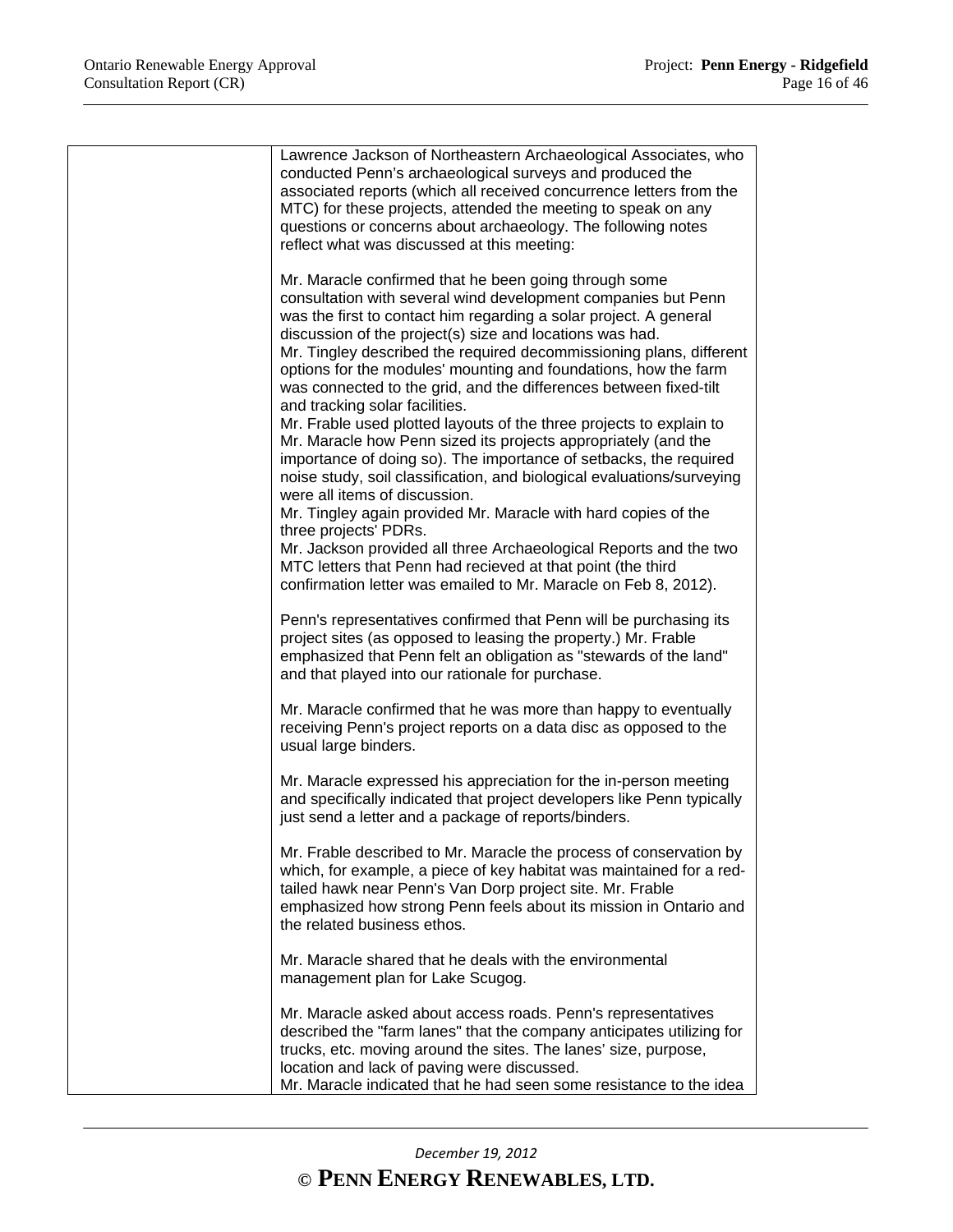|                           | of raised, heavy-duty roadways being proposed for construction on<br>nearby wind farm sites - apparently they are necessary for the<br>heavy crane equipment.                                                                                                                                                                                                                                                                                                                                                                                                                                                                                                                                    |
|---------------------------|--------------------------------------------------------------------------------------------------------------------------------------------------------------------------------------------------------------------------------------------------------------------------------------------------------------------------------------------------------------------------------------------------------------------------------------------------------------------------------------------------------------------------------------------------------------------------------------------------------------------------------------------------------------------------------------------------|
|                           | The meeting closed with no apparently outstanding questions or<br>concerns.                                                                                                                                                                                                                                                                                                                                                                                                                                                                                                                                                                                                                      |
| 18. February 8, 2012      | Sent an e-mail thanking Mr. Maracle for his willingness to meet in-<br>person on January 31, 2012, and providing him with the MTC's<br>concurrence letter for the Ridgefield project that was not yet<br>available at the time of our meeting. Penn outlined the upcoming<br>timelines associated with the Roseplain, Van Dorp and Ridgefield<br>projects and inquired if Mr. Maracle knew of any appropriate<br>Aboriginal publications where the Final Public Meeting notices<br>could eventually be published, were it to be permitted. (See<br>attached Exhibit 39).                                                                                                                         |
| 19. June 28, 2012         | Sent an e-mail to Mr. Maracle alerting him to Penn's having<br>scheduled the Final Public Meetings for the Roseplain, Ridgefield<br>and Van Dorp projects. The Notices for said meetings were<br>attached to the e-mail. The e-mail again requested that Mr. Maracle<br>inform Penn of the existence of any appropriate Aboriginal<br>newsletters or newspapers or other publications where he would<br>permit the publication of said Notices. (See attached Exhibit 40<br>including Final Public Meeting Notices).                                                                                                                                                                             |
| 20. June 29, 2012         | Called and left message to follow-up on e-mail of June 28, 2012.                                                                                                                                                                                                                                                                                                                                                                                                                                                                                                                                                                                                                                 |
| 21. September 26,<br>2012 | Called to check in with Mr. Maracle and confirm the proper address<br>to which draft project reports should be sent. Left voicemail. Sent<br>follow-up e-mail requesting confirmation of a shipping address as<br>well as reiterating another offer to meet again in-person. The e-mail<br>also made note of several slightly revised dates (see Municipal<br>Consultation Report section of this document of more information)<br>for the Roseplain, Van Dorp, and Ridgefield Final Public Meeting<br>Dates. The revised Notices (which had been re-advertised several<br>times) were attached to the e-mail. (See attached Exhibit 41).                                                        |
| 22. September 28,<br>2012 | Connected via phone with Ms. Monica Sanford of Scugog Island<br>FN; Ms. Sanford informed Penn that she had been Mr. Maracle's<br>assistant prior to his recent departure from their office and she had<br>now assumed his responsibilities. Ms. Sanford confirmed the proper<br>shipping address for a data CD (as per her requested format) of<br>project reports and other materials to be sent by Penn.<br>Shipped data CDs containing the Roseplain and Van Dorp draft<br>project reports, some of Mr. Tingley's business cards, hard copies<br>of the projects' PDRs, 11x17 site plans, and Final Public Meeting<br>Notices. (See attached Exhibit 42 including FedEx shipment<br>receipt). |
| 23. October 19, 2012      | Sent a data CD containing draft project reports for Penn's<br>Ridgefield project to Ms. Sanford via FedEx. Also sent an updated<br>copy of the Roseplain project's Natural Heritage Assessment. (See<br>attached <b>Exhibit 43</b> including FedEx shipment receipt).                                                                                                                                                                                                                                                                                                                                                                                                                            |
| 24. October 25, 2012      | Sent letter to Ms. Sanford via FedEx and e-mail to confirm receipt<br>of all project reports as well as offer summary of the major draft<br>reports to aid in review; also offered to discuss reports at Ms.<br>Sanford's convenience. Included copies of Final Public Meeting                                                                                                                                                                                                                                                                                                                                                                                                                   |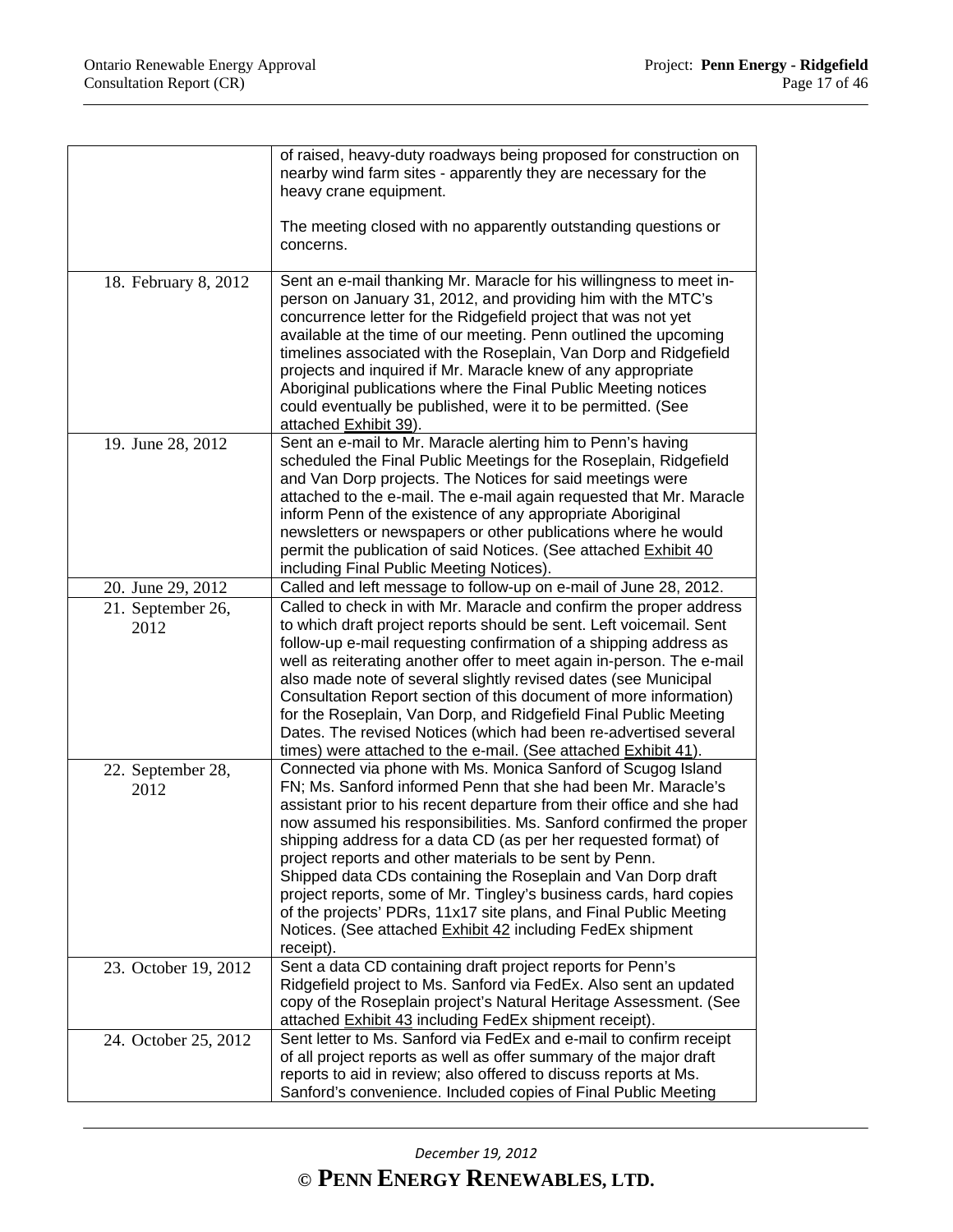|                      | notices again. (See attached Exhibit 44 including FedEx shipment<br>receipt).                                                                                                                                                                                                                                  |
|----------------------|----------------------------------------------------------------------------------------------------------------------------------------------------------------------------------------------------------------------------------------------------------------------------------------------------------------|
| 25. November 8, 2012 | Called Ms. Sanford to check in. She confirmed receipt of all of<br>Penn's correspondence and shipped materials. Mr. Tingley<br>reiterated his availability to discuss any questions or concerns as<br>well as meet again in person. Mr. Tingley reminded Ms. Sanford of<br>the upcoming Final Public Meetings. |

### **4.3 Hiawatha First Nation 36, Mississaugas of Rice Lake**

| <b>Date</b>               | <b>Consultation Activity</b>                                                                                                                                                                                                                                                                                                                                                                                                                                                                                                                                                                                                                               |
|---------------------------|------------------------------------------------------------------------------------------------------------------------------------------------------------------------------------------------------------------------------------------------------------------------------------------------------------------------------------------------------------------------------------------------------------------------------------------------------------------------------------------------------------------------------------------------------------------------------------------------------------------------------------------------------------|
| 26. July 18, 2011         | Received "Director's Aboriginal Communities List - Ridgefield Solar<br>Farm" by e-mail from Robyn Budd at the MOE. See attached<br>Exhibit 30.                                                                                                                                                                                                                                                                                                                                                                                                                                                                                                             |
| 27. August 9, 2011        | Mr. Mayland sent Hiawatha FN the Ridgefield Project Description<br>Report and an introductory letter via e-mail and Federal Express,<br>also requesting information regarding constitutionally-protected<br>aboriginal or treaty rights associated with the parcels upon which<br>we are proposing the projects and any measures for mitigating such<br>impacts, any potential negative environmental effects of the project,<br>and any other issues of importance<br>See attached Exhibit 45 including Federal Express delivery<br>confirmation.                                                                                                         |
| 28. August 15, 2011       | Mr. Mayland sent an e-mail to Ms. Darla Blodgett at Hiawatha FN<br>requesting confirmation of receipt of the project materials sent<br>August 9. See attached Exhibit 46.                                                                                                                                                                                                                                                                                                                                                                                                                                                                                  |
| 29. November 11,<br>2011  | Sent another letter via Federal Express and e-mail to Hiawatha FN<br>reiterating Penn's interest in sharing information, answering<br>questions and concerns, and holding in-person meetings about the<br>Roseplain, Ridgefield and Van Dorp projects. This letter of<br>November 11 was a follow-up to Mr. Mayland's letter of August 9.<br>This letter introduced Mr. Cyrus Tingley of Penn as the principal<br>contact for Aboriginal communities regarding these projects. See<br>attached Exhibit 47 including FedEx shipment receipt.                                                                                                                |
| 30. November 17,<br>2011  | Ms. Lori Ritter of the Hiawatha FN called Mr. Tingley to confirm<br>receipt of Penn's Nov 11 2011 letter and establish herself as a main<br>point of contact for future consultation. She expressed an interest in<br>meeting in person but said after Christmas 2011 would be best;<br>plans were established and agreed upon for Penn to be in touch in<br>January 2012.                                                                                                                                                                                                                                                                                 |
| 31. January 3-13,<br>2012 | Spoke via phone with Ms. Diane Sheridan of the Hiawatha FN<br>Consultation Office about setting up an in-person meeting as per<br>their request of November 17, 2011. Communicated via e-mail, as<br>well, to determine a mutually convenient date to meet. Inquired if<br>there was an appropriate Aboriginal publication in existence that<br>they might permit Penn to publish its Final Public Meeting Notices<br>in. It was indicated that such a Notice would require a submission to<br>other parties for review prior to publication; Penn noted the need to<br>follow-up on this once said Meetings were scheduled. (See<br>attached Exhibit 48). |
| 32. January 6, 2012       | Sent via Federal Express and e-mail a third notice letter reiterating<br>interest in meeting, willingness to answer questions, and desire to<br>share information regarding Penn's Roseplain, Ridgefield, and Van                                                                                                                                                                                                                                                                                                                                                                                                                                          |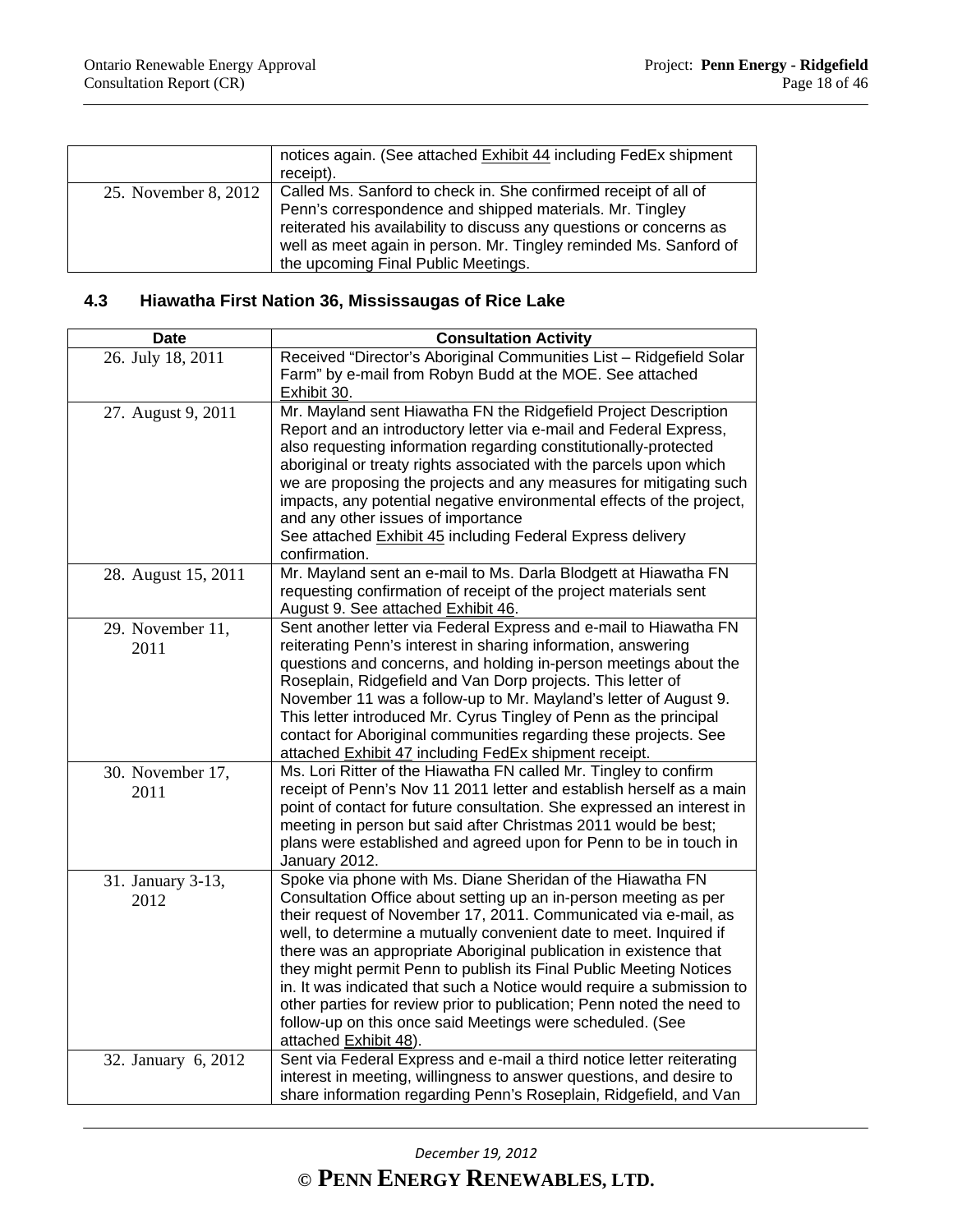|                            | Dorp Projects.<br>See attached Exhibit 49 with FedEx delivery receipt.                                                                                                                                                                                                                                                                                                                                                                                                                                                                                                                                                                                                                                                                                                                                                                                                                                                                                                                                                                                                                                                                                                                                                                                                                                                                                                                                                                                                                                                                                                                                                                                                                                                  |
|----------------------------|-------------------------------------------------------------------------------------------------------------------------------------------------------------------------------------------------------------------------------------------------------------------------------------------------------------------------------------------------------------------------------------------------------------------------------------------------------------------------------------------------------------------------------------------------------------------------------------------------------------------------------------------------------------------------------------------------------------------------------------------------------------------------------------------------------------------------------------------------------------------------------------------------------------------------------------------------------------------------------------------------------------------------------------------------------------------------------------------------------------------------------------------------------------------------------------------------------------------------------------------------------------------------------------------------------------------------------------------------------------------------------------------------------------------------------------------------------------------------------------------------------------------------------------------------------------------------------------------------------------------------------------------------------------------------------------------------------------------------|
| 33. January 25-31,<br>2012 | Finalized, via e-mail communication, a date of January 31, 2012 to<br>meet with Ms. Ritter and Ms. Sheridan at their office in Keene, ON,<br>to discuss Penn's Roseplain, Ridgefield, and Van Dorp projects.<br>(See attached Exhibit 50).<br>On January 31, 2012, Mr. Cyrus Tingley and Mr. Max Frable of<br>Penn met with Ms. Lori Ritter and Ms. Diane Sheridan at their office<br>in Keene. Dr. Lawrence Jackson of Northeastern Archaeological<br>Associates, who conducted Penn's archaeological surveys and<br>produced the associated reports (which all received concurrence<br>letters from the MTC) for these projects, attended the meeting to<br>speak on any questions or concerns about archaeology.<br>The following are Mr. Tingley's notes from the meeting:<br>Lori and Diane indicated that they had seen some other solar<br>proposals from other developers.<br>Lawrence of Northeastern Archaeological Associates provided<br>archaeological survey reports for all three projects (Ridgefield,<br>Roseplain, and Van Dorp) and MTC confirmation letters for two<br>(Roseplain and Van Dorp). The Ridgefield confirmation letter was<br>sent to Lori and Diane on February 8, 2012, via email.<br>Lawrence described the archaeological survey process and results.                                                                                                                                                                                                                                                                                                                                                                                                                              |
|                            | Lori and Diane did not ask any follow-up questions.                                                                                                                                                                                                                                                                                                                                                                                                                                                                                                                                                                                                                                                                                                                                                                                                                                                                                                                                                                                                                                                                                                                                                                                                                                                                                                                                                                                                                                                                                                                                                                                                                                                                     |
|                            | A question was asked about the potential or hypothetical effects of<br>solar facilities and panels on: a) wildlife, and b) human health. In<br>fully answering the question, Max discussed the species-at-risk<br>considerations that are part of Penn's permitting requirements as<br>well as the steps that must be rigorously followed to evaluate a<br>potential site's biology. Max also asserted the sustainable and<br>"green" ethos of Penn as a reason we're involved in the renewables<br>business. Max gave the example of Penn's purchase of extra<br>property for one of the Round 1 projects due to concerns about a<br>biological element that could be remedied with more setback/open<br>space. Max and Cyrus asserted that to their knowledge there have<br>been no reports or studies concerning negative effects on human<br>health stemming from solar PV installations. A question was asked<br>about a red-tailed hawk habitat located next to the Van Dorp<br>project. Max described the project layout's avoidance of the stand<br>of trees constituting the hawk habitat, noting the large size of the<br>area avoided. Max described the required noise study in response<br>to a question about potential issues of noise from the facility. Both<br>Max and Lawrence noted that the Van Dorp site is located in<br>between the 401 Highway and a railroad track, implying that there<br>are existing noise-producing sites in the immediate area. A question<br>was asked about ongoing wildlife monitoring, which is not required.<br>On that subject, Max noted that if there is a potential issue<br>identified, Penn will address the issue and mitigate in advance of<br>the project. |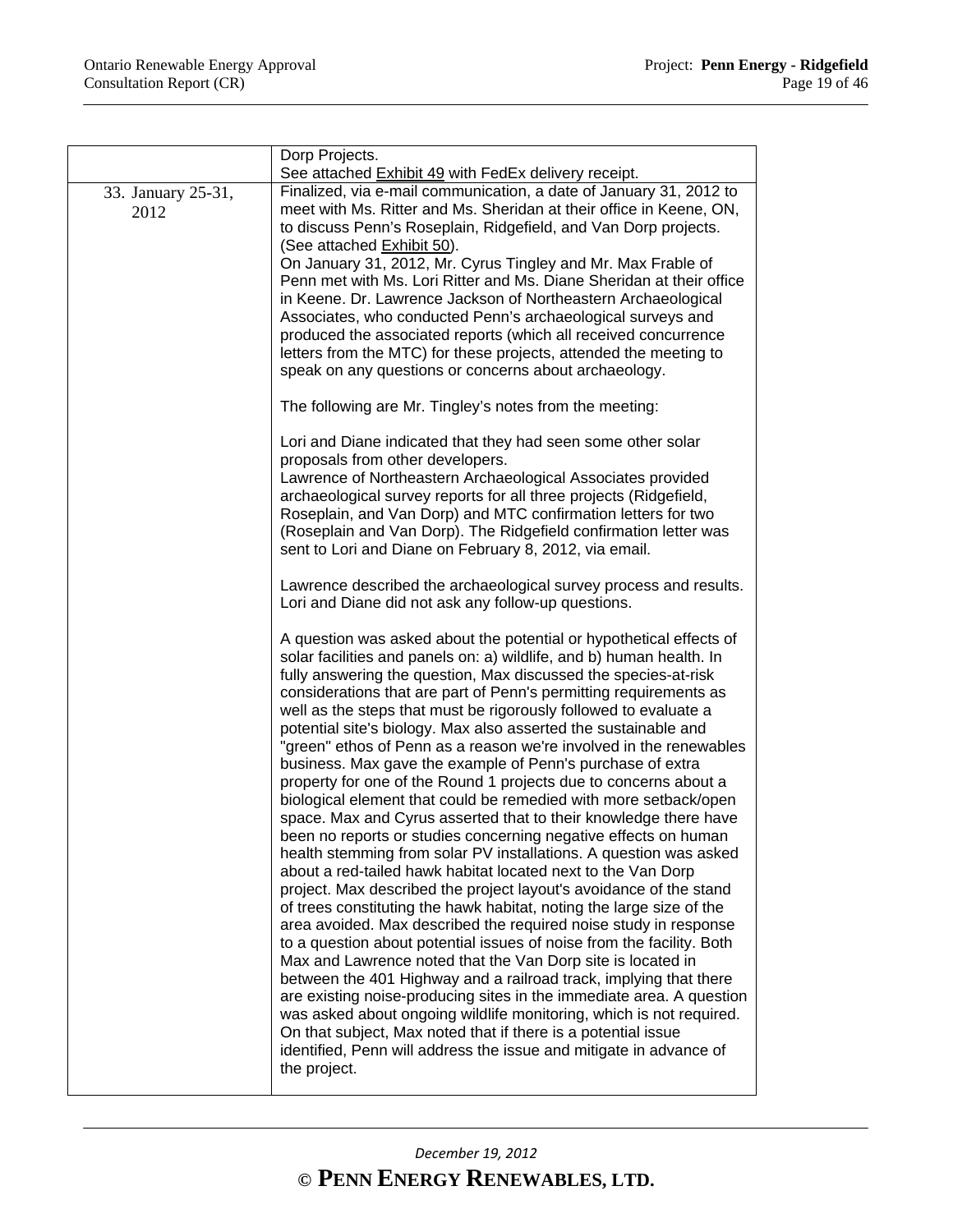|                           | Diane and Lori confirmed that they'd be happy to receive Penn's<br>REA reports via data disc as opposed to in the usual large binders.                                                                                                                                                                                                                                                                                                                                                                                                                                                                                                                                                        |
|---------------------------|-----------------------------------------------------------------------------------------------------------------------------------------------------------------------------------------------------------------------------------------------------------------------------------------------------------------------------------------------------------------------------------------------------------------------------------------------------------------------------------------------------------------------------------------------------------------------------------------------------------------------------------------------------------------------------------------------|
|                           | Diane and/or Lori has visited the Lily Lake Solar Farm in<br>Peterborough. Max and Cyrus made it clear that it was not a facility<br>that Penn was impressed by or admired and it was to Penn's<br>chagrin that Lily Lake was often the only utility-scale solar farm<br>many in the area had seen. Max and Cyrus were genuine in their<br>expression of strong intention to build superior facilities.                                                                                                                                                                                                                                                                                       |
|                           | Cyrus promised to research and forward information on the size of<br>Lily Lake to Diane and Lori.* (*Lily Lake is 10 MW but the layout is<br>quite dispersed, since it was built in "blocks." The facility is built on<br>140 acres, which is larger than most of Penn's project sites.)                                                                                                                                                                                                                                                                                                                                                                                                      |
|                           | Diane asked about fish in the stream running between the 401 and<br>the Van Dorp site. Cyrus pledged to contact Penn's biologist and<br>send her an answer. It was noted that mention of this stream will<br>likely be part of information that will be included in the REA report<br>package that will be sent to all consulted First Nation groups once<br>the reports are complete.                                                                                                                                                                                                                                                                                                        |
|                           | The meeting closed with no apparently outstanding concerns. Mr.<br>Tingley pledged to follow-up with an e-mail promptly addressing a<br>few questions that required some additional research (see below).                                                                                                                                                                                                                                                                                                                                                                                                                                                                                     |
| 34. February 8,2012       | Mr. Tingley e-mailed Ms. Sheridan and Ms. Ritter to thank them for<br>their time on January 31 and follow-up with answers to several<br>questions left outstanding as Penn did not have the means to<br>answer them at the time. The MTC's concurrence letter pertaining<br>to Dr. Jackson's archaeological survey of the Ridgefield site was<br>included in this e-mail, having been received since Penn's meeting<br>with Ms. Ritter and Ms. Sheridan. In this e-mail, Penn spoke to all<br>apparently outstanding questions and concerns voiced at said<br>meeting but stressed that it understood their consultation with<br>Hiawatha FN was an ongoing process. See attached Exhibit 51. |
| 35. June 28, 2012         | Sent an e-mail to Ms. Sheridan and Ms. Ritter alerting them to<br>Penn's having scheduled the Final Public Meetings for the<br>Roseplain, Ridgefield and Van Dorp projects. The Notices for said<br>meetings were attached to the e-mail. The e-mail again requested<br>that Ms. Sheridan and Ms. Ritter inform Penn of the existence of<br>any appropriate Aboriginal newsletters or newspapers or other<br>publications where they would permit and appreciate the publication<br>of said Notices. See attached Exhibit 52 including Final Public<br>Meeting Notices. No response was received.                                                                                             |
| 36. June 29, 2012         | Mr. Tingley called and left a phone message at the Hiawatha FN<br>Consultation Office following up on his e-mail of June 28, 2012<br>(above).                                                                                                                                                                                                                                                                                                                                                                                                                                                                                                                                                 |
| 37. September 26,<br>2012 | Mr. Tingley called Ms. Ritter to confirm where, and how, she would<br>prefer him to send draft project reports for the Van Dorp and<br>Roseplain projects for Hiawatha FN's review. She confirmed the<br>proper address and that data CDs were preferable to hard-copy<br>binders. Mr. Tingley shipped the CDs along with a cover letter, hard                                                                                                                                                                                                                                                                                                                                                |

*December 19, 2012*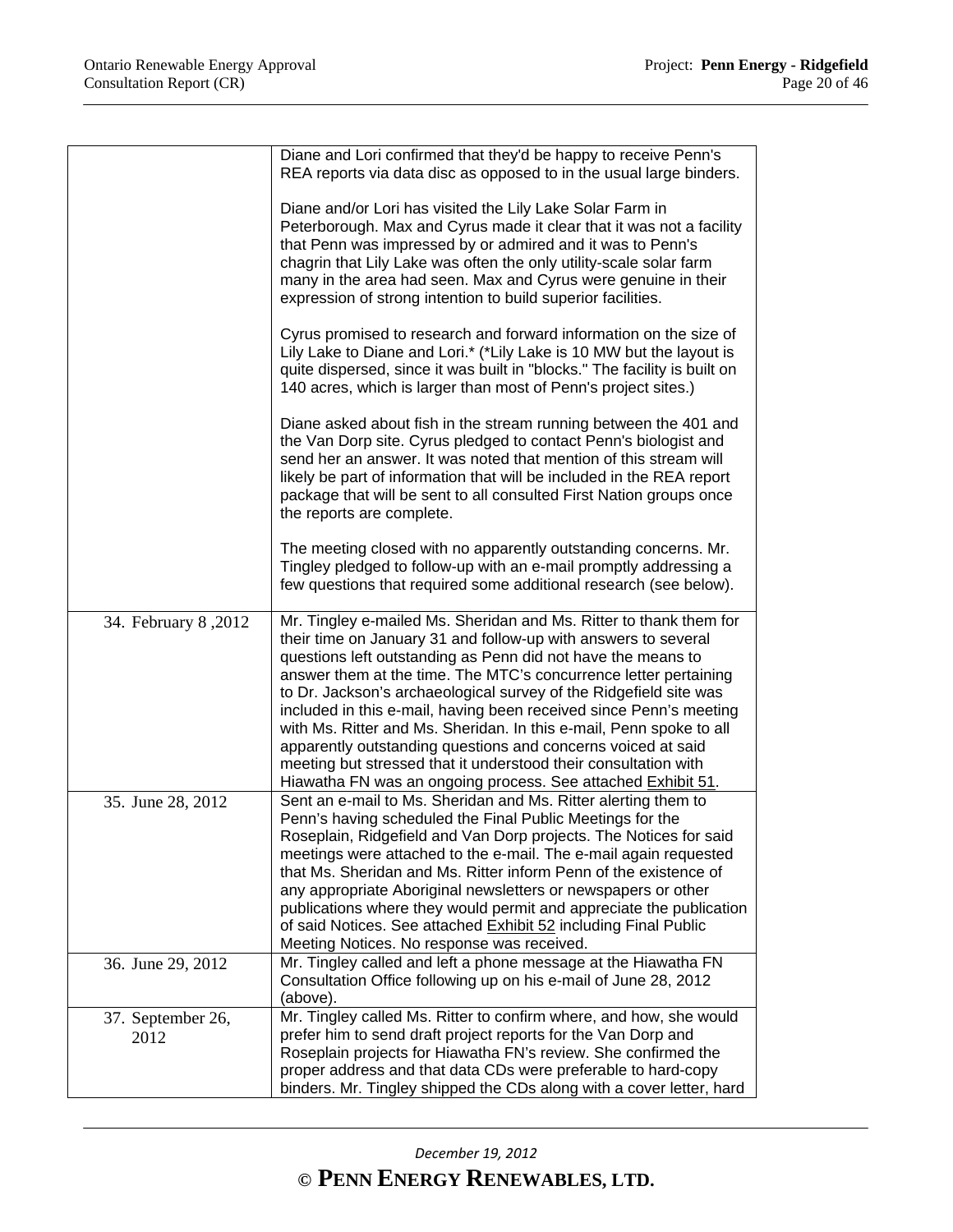|                      | copies of 11x17" site plans, the Final Public Meeting Notices, and                                                                                                                                                                                                                                                                                                                                                                                                                                  |
|----------------------|-----------------------------------------------------------------------------------------------------------------------------------------------------------------------------------------------------------------------------------------------------------------------------------------------------------------------------------------------------------------------------------------------------------------------------------------------------------------------------------------------------|
|                      | other project materials, via FedEx.                                                                                                                                                                                                                                                                                                                                                                                                                                                                 |
|                      | See attached Exhibit 53 including FedEx shipping receipt.                                                                                                                                                                                                                                                                                                                                                                                                                                           |
| 38. October 19, 2012 | Sent Ridgefield project draft reports via data CD, along with a                                                                                                                                                                                                                                                                                                                                                                                                                                     |
|                      | revised Natural Heritage Assessment report for the Roseplain                                                                                                                                                                                                                                                                                                                                                                                                                                        |
|                      | project, to Ms. Ritter via FedEx. See attached Exhibit 54 including                                                                                                                                                                                                                                                                                                                                                                                                                                 |
|                      | FedEx shipping receipt.                                                                                                                                                                                                                                                                                                                                                                                                                                                                             |
| 39. October 23, 2012 | E-mailed Ms. Ritter and Ms. Sheridan requesting confirmation that<br>they had received all of the project materials sent by Penn for their<br>review. Mr. Tingley attached the Final Public Meeting notices again<br>to this e-mail, reiterated his willingness to meet in-person again,<br>and encouraged their office to get in touch with any questions or<br>concerns about the Van Dorp, Ridgefield, or Roseplain projects. Mr.<br>Tingley received e-mail receipts that this message was both |
|                      | delivered to, and read by, its intended recipients at Hiawatha FN.                                                                                                                                                                                                                                                                                                                                                                                                                                  |
|                      | See attached Exhibit 55.                                                                                                                                                                                                                                                                                                                                                                                                                                                                            |
| 40. October 25, 2012 | Sent letter to Ms. Ritter via FedEx and e-mail to confirm receipt of<br>all project reports as well as offer summary of the major draft<br>reports to aid in review; also offered to discuss reports at Ms.<br>Ritter's convenience. Included copies of Final Public Meeting<br>notices again. (See attached Exhibit 56 including FedEx shipment<br>receipt).                                                                                                                                       |
| 41. November 2, 2012 | Ms. Ritter e-mailed Mr. Tingley to confirm receipt of all project<br>materials. In his reply, Mr. Tingley encouraged Ms. Ritter to contact<br>him with any questions or concerns and reiterated a willingness to<br>meet in person again. See attached Exhibit 57.                                                                                                                                                                                                                                  |

# **4.4 Curve Lake First Nation 35 and 35A, Mississaugas of Mud Lake**

| <b>Date</b>              | <b>Consultation Activity</b>                                                                                                                                                                                                                                                                                                                                                                                                                                                                                                                                                                                                                             |
|--------------------------|----------------------------------------------------------------------------------------------------------------------------------------------------------------------------------------------------------------------------------------------------------------------------------------------------------------------------------------------------------------------------------------------------------------------------------------------------------------------------------------------------------------------------------------------------------------------------------------------------------------------------------------------------------|
| 42. July 18, 2011        | Received "Director's Aboriginal Communities List - Ridgefield Solar<br>Farm" by e-mail from Robyn Budd at the MOE. See attached<br>Exhibit 30.                                                                                                                                                                                                                                                                                                                                                                                                                                                                                                           |
| 43. August 9, 2011       | Sent via e-mail and Federal Express the Ridgefield Project<br>Description Report ("PDR") and an introductory letter regarding<br>Penn and the Ridgefield project - also requesting information<br>regarding constitutionally-protected aboriginal or treaty rights<br>associated with the parcels upon which we are proposing the<br>projects and any measures for mitigating such impacts, any<br>potential negative environmental effects of the project, and any<br>other issues of importance. This letter also offered to meet in-<br>person.<br>See attached Exhibit 58 including Federal Express delivery<br>confirmation, PDR and e-mail record. |
| 44. August 15, 2011      | Sent e-mail requesting confirmation of receipt of materials sent of<br>August 9. Received reply from Mr. Brian Hamilton saying that the<br>materials had indeed been received by Curve Lake. See attached<br>Exhibit 59.                                                                                                                                                                                                                                                                                                                                                                                                                                 |
| 45. November 14,<br>2011 | Sent another letter via Federal Express and e-mail to Curve Lake<br>FN reiterating Penn's interest in sharing information, answering<br>questions and concerns, and holding in-person meetings about the<br>Roseplain, Ridgefield and Van Dorp projects. This letter of<br>November 11 was a follow-up to Mr. Mayland's letter of August 9.                                                                                                                                                                                                                                                                                                              |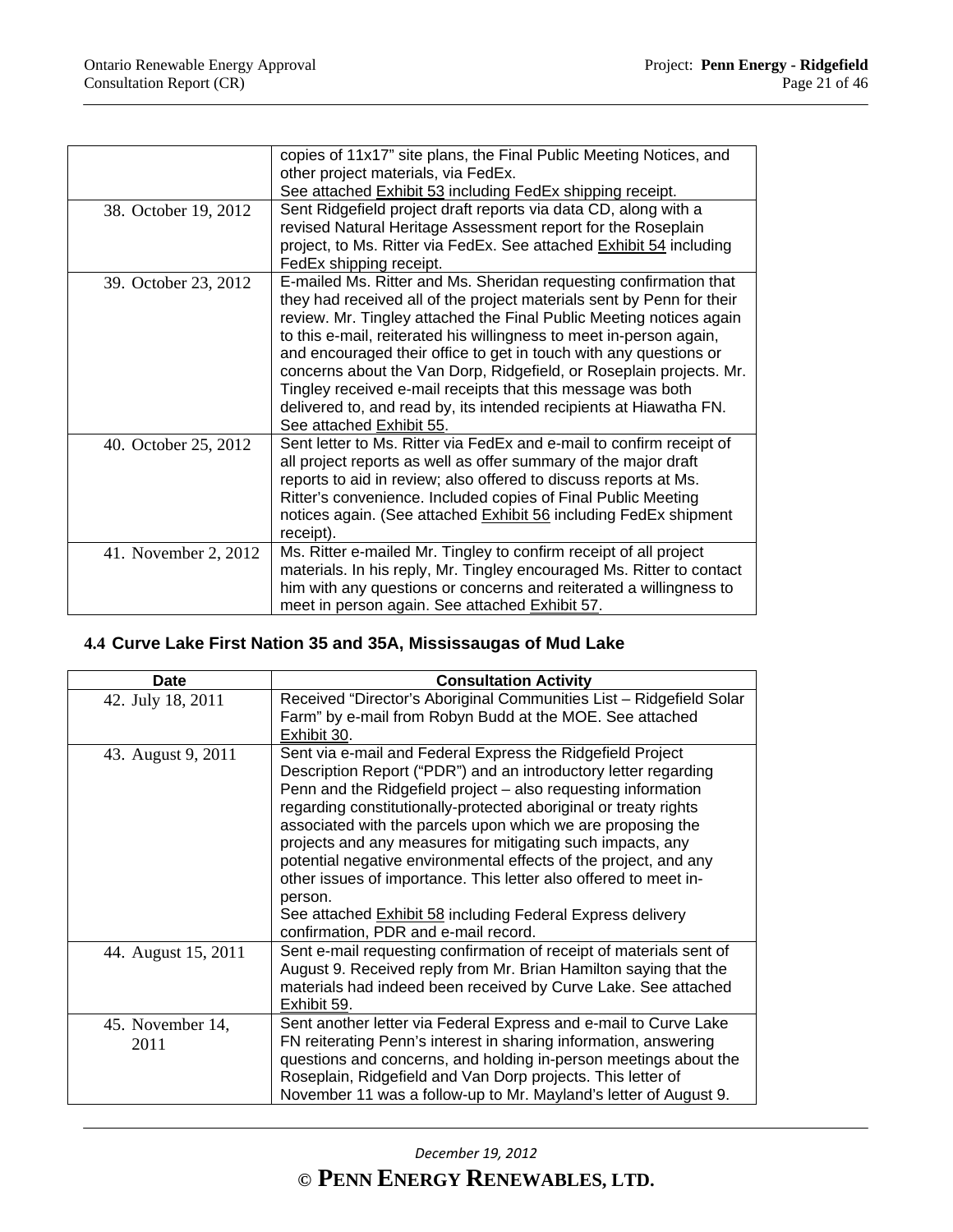|                                   | This letter introduced Mr. Cyrus Tingley of Penn as the principal<br>contact for Aboriginal communities regarding these projects. See                                                                                                                                                                                                                                                                                                                                                                                                                                                                                                                                                                                                                                         |
|-----------------------------------|-------------------------------------------------------------------------------------------------------------------------------------------------------------------------------------------------------------------------------------------------------------------------------------------------------------------------------------------------------------------------------------------------------------------------------------------------------------------------------------------------------------------------------------------------------------------------------------------------------------------------------------------------------------------------------------------------------------------------------------------------------------------------------|
|                                   | attached Exhibit 60 including Federal Express delivery confirmation.                                                                                                                                                                                                                                                                                                                                                                                                                                                                                                                                                                                                                                                                                                          |
| 46. January 6, 2012               | Sent via Federal Express and e-mail a third notice letter following<br>up on Penn's letters of August 9 and November 14. This letter<br>offered information about the Roseplain, Ridgefield and Van Dorp<br>projects as well as reiterated Penn's willingness to meet in person.<br>See attached Exhibit 62.                                                                                                                                                                                                                                                                                                                                                                                                                                                                  |
| 47. January 12-18,<br>2012        | Exchanged e-mails with Ms. Krista Coppaway, Lands Resource<br>Consultation Worker for Curve Lake FN along with Ms. Melissa<br>Dokis, in response to Penn's letter of January 6 to Chief Keith<br>Knott, setting up an in-person meeting between Penn and Curve<br>Lake FN to discuss the Ridgefield, Van Dorp and Roseplain<br>projects. Ms. Coppaway explained their role in the consultation<br>process and suggested that other First Nations interested in the<br>projects come to the same meeting (*to ensure each of said<br>interested parties got the time and attention necessary, Penn<br>conducted its in-person meetings with Aboriginal communities on<br>an individual basis). The meeting was scheduled for February 1,<br>2012.<br>(See attached Exhibit 64) |
| 48. February 1, 2012              | Mr. Max Frable and Mr. Cyrus Tingley met with Ms. Coppaway, Ms.<br>Dokis, and Mr. Brian Hamilton (General Manager) of Curve Lake<br>FN at the Consultation Office in Curve Lake, ON.<br>Dr. Lawrence Jackson of Northeastern Archaeological Associates,<br>who conducted Penn's archaeological surveys and produced the<br>associated reports (which all received concurrence letters from the<br>MTC) for these projects, attended the meeting at Penn's request to<br>speak on any questions or concerns about archaeology or cultural<br>heritage.<br>Penn's Roseplain, Van Dorp, and Ridgefield projects were all<br>discussed in detail.                                                                                                                                 |
|                                   | For purposes of ensuring a comprehensive record of this meeting,<br>please see attached Exhibit 65 for the full outline of meeting<br>minutes shared with Curve Lake FN. Also included in this<br>attachment is a follow-up email thanking Curve Lake's<br>representatives for their time and answering several outstanding<br>questions that required post-meeting research. There were no<br>apparently outstanding concerns.                                                                                                                                                                                                                                                                                                                                               |
| 49. February 20, 2012             | Sent follow-up email to Ms. Coppaway, Ms. Dokis and Mr. Hamilton<br>thanking them for their time on February 1 and sharing Penn's<br>meeting minutes. See attached Exhibit 65.                                                                                                                                                                                                                                                                                                                                                                                                                                                                                                                                                                                                |
| 50. February 2 -<br>March 1, 2012 | Exchanged e-mails with Ms. Coppaway pertaining to her February<br>2 inquiry regarding Penn Energy's past partnerships on energy<br>projects and if any had been with Aboriginal groups or First Nations.                                                                                                                                                                                                                                                                                                                                                                                                                                                                                                                                                                      |
|                                   | Mr. Tingley confirmed that Penn Energy had thus far only engaged<br>independently in energy projects and suggested Ms. Coppaway<br>check the OPA Web site for more information on incentives offered<br>to projects undertaken by First Nations. Ms. Coppaway said she<br>was aware of said incentives and was inquiring if a future                                                                                                                                                                                                                                                                                                                                                                                                                                          |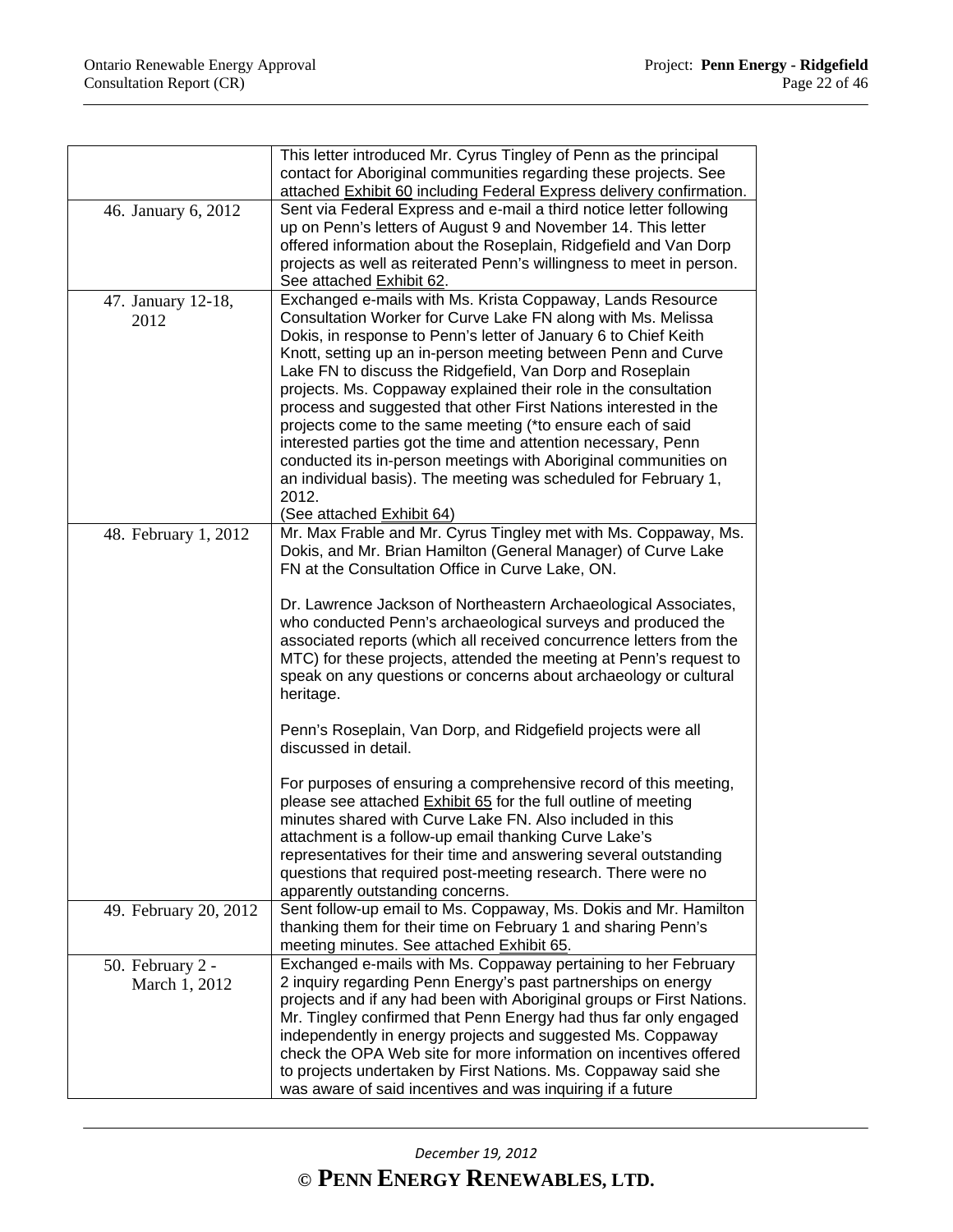|                                              | partnership might be of interest to Penn, though not necessarily<br>specifically with Curve Lake FN. Mr. Tingley responded that such a<br>partnership could be of interest to Penn though it was difficult to<br>give a more definite answer at the time, given the impact of many<br>factors at play in Ontario's solar market, both regulatory and<br>otherwise.                                                                                                                                                                                                                                                                                                                                                                                                                                                                                                                                                     |
|----------------------------------------------|------------------------------------------------------------------------------------------------------------------------------------------------------------------------------------------------------------------------------------------------------------------------------------------------------------------------------------------------------------------------------------------------------------------------------------------------------------------------------------------------------------------------------------------------------------------------------------------------------------------------------------------------------------------------------------------------------------------------------------------------------------------------------------------------------------------------------------------------------------------------------------------------------------------------|
|                                              | (See attached Exhibit 66)                                                                                                                                                                                                                                                                                                                                                                                                                                                                                                                                                                                                                                                                                                                                                                                                                                                                                              |
| 51. June 28-July 3,<br>2012                  | Sent an e-mail to Curve Lake FN alerting them to Penn's having<br>scheduled the Final Public Meetings for the Roseplain, Ridgefield<br>and Van Dorp projects. The Notices for said meetings were<br>attached to the e-mail. The e-mail requested that Curve Lake FN<br>inform Penn of the existence of any appropriate Aboriginal<br>newsletters or newspapers or other publications where they would<br>permit and appreciate the publication of said Notices.<br>Ms. Dokis responded by email, thanking Mr. Tingley for his email<br>including the Meeting Notices and inquiry regarding publication, and<br>requested that they be able to respond at a later date. Mr. Tingley<br>responded in turn, assuring Ms. Dokis this was fine and she should<br>get in touch whenever was convenient for Curve Lake FN, as well<br>as let Penn know of any appropriate publications where the Notices<br>could be printed. |
|                                              |                                                                                                                                                                                                                                                                                                                                                                                                                                                                                                                                                                                                                                                                                                                                                                                                                                                                                                                        |
|                                              | See attached Exhibit 67 including Final Public Meeting Notices.                                                                                                                                                                                                                                                                                                                                                                                                                                                                                                                                                                                                                                                                                                                                                                                                                                                        |
| 52. June 29, 2012                            | Called Curve Lake FN and left voice message following up on<br>Penn's email of June 28.                                                                                                                                                                                                                                                                                                                                                                                                                                                                                                                                                                                                                                                                                                                                                                                                                                |
| 53. September 26,                            | Called and left voicemail at Curve Lake FN inquiring about a                                                                                                                                                                                                                                                                                                                                                                                                                                                                                                                                                                                                                                                                                                                                                                                                                                                           |
| 2012                                         | confirmation of where draft reports for the Roseplain and Van Dorp<br>projects should be shipped. Mr. Tingley followed-up on this phone<br>message with an email to Ms. Dokis and Ms. Coppaway. All three<br>Final Project Meeting Notices (including Ridgefield) were again<br>attached. Mr. Tingley reiterated a willingness to come meet with<br>Curve Lake FN again in person. An inquiry about the publication of<br>said Notices in an Aboriginal newspaper or newsletter was also<br>reiterated.                                                                                                                                                                                                                                                                                                                                                                                                                |
|                                              | See attached Exhibit 68.                                                                                                                                                                                                                                                                                                                                                                                                                                                                                                                                                                                                                                                                                                                                                                                                                                                                                               |
| 54. September 28,<br>2012                    | Mr. Tingley spoke via phone with Ms. Dokis, who confirmed the<br>proper shipping address for Penn's draft project reports and also<br>confirmed Curve Lake FN's preference for said reports to be sent<br>on data CDs.<br>Mr. Tingley shipped draft project reports for the Roseplain and Van<br>Dorp via FedEx, along with a variety of other materials. See<br>attached Exhibit 69 including FedEx shipment receipt.                                                                                                                                                                                                                                                                                                                                                                                                                                                                                                 |
| 55. October 19, 2012                         | Shipped Ridgefield project draft reports as well as a revised Natural<br>Heritage Assessment report for the Roseplain project to Curve Lake<br>FN via Federal Express. See attached Exhibit 70 including FedEx<br>shipment receipt.                                                                                                                                                                                                                                                                                                                                                                                                                                                                                                                                                                                                                                                                                    |
| 56. October 25, 2012<br>57. November 8, 2012 | Sent letter to Curve Lake FN via FedEx and e-mail to confirm<br>receipt of all project reports as well as offer summary of the major<br>draft reports to aid in review; also offered to discuss reports at<br>Curve Lake FN's convenience. Included copies of Final Public<br>Meeting notices again. (See attached Exhibit 71 including FedEx<br>shipment receipt).<br>Mr. Tingley called Curve Lake FN to check in and confirm receipt of                                                                                                                                                                                                                                                                                                                                                                                                                                                                             |
|                                              |                                                                                                                                                                                                                                                                                                                                                                                                                                                                                                                                                                                                                                                                                                                                                                                                                                                                                                                        |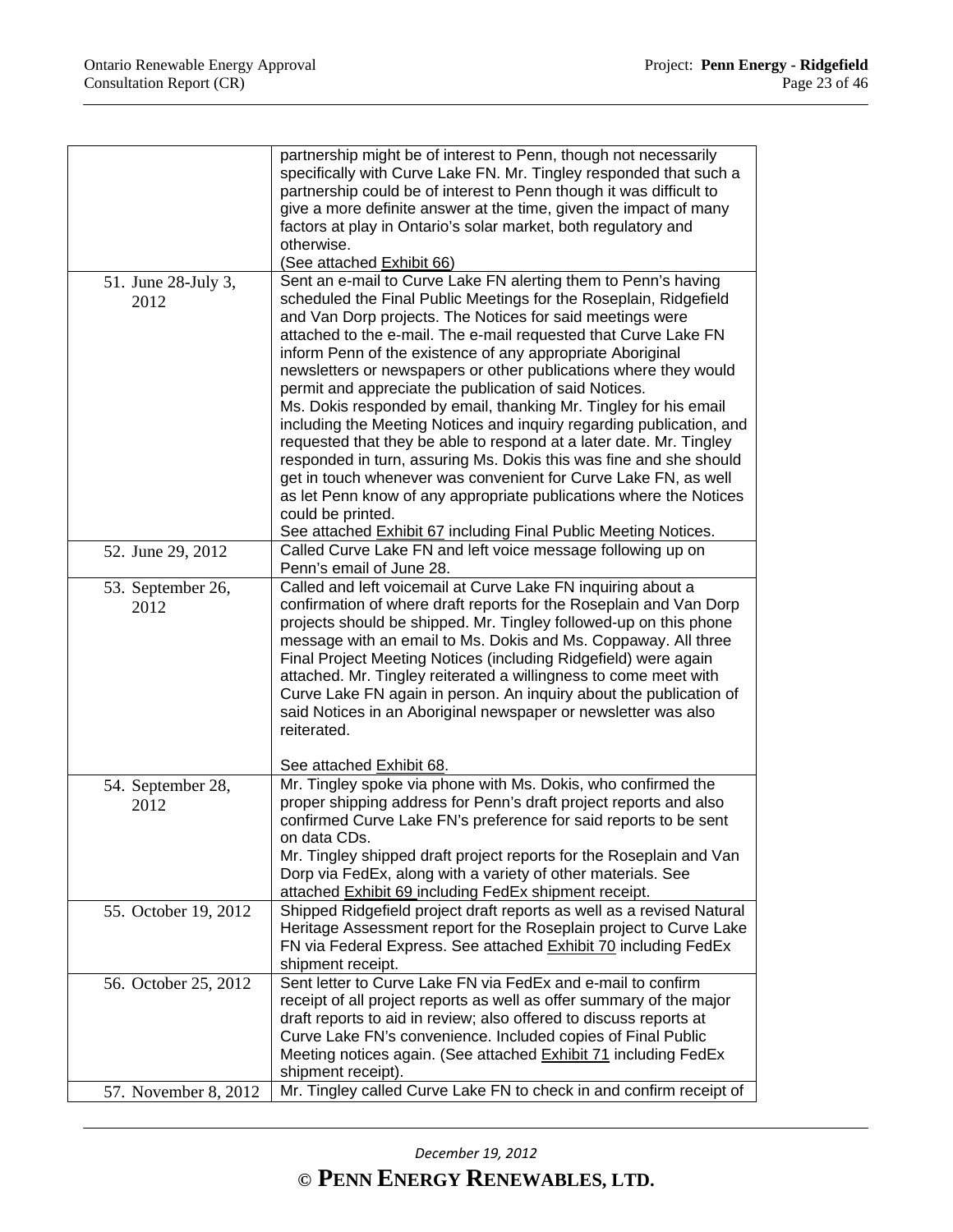|                          | all shipped materials. He followed this call with an e-mail on the<br>same topic(s) and again included copies of the Final Public Notices<br>for the Van Dorp, Ridgefield and Roseplain projects. Again offered<br>to a second in-person meeting. See attached Exhibit 72.                                                                                                                                           |
|--------------------------|----------------------------------------------------------------------------------------------------------------------------------------------------------------------------------------------------------------------------------------------------------------------------------------------------------------------------------------------------------------------------------------------------------------------|
| 58. November 26,<br>2012 | Called Curve Lake FN again; Mr. Tingley spoke with Ms. Dokis,<br>who confirmed receipt of all materials. Mr. Tingley offered a<br>reminder of the upcoming Final Public Meetings. Sent follow-up e-<br>mail, as well. Mr. Tingley urged Curve Lake FN to not hesitate to<br>get in touch with any questions or concerns pertaining to the<br>Roseplain, Van Dorp or Ridgefield projects. See attached Exhibit<br>73. |

# **4.5 Alderville First Nation, Mississaugas of Alderville**

| <b>Date</b>              | <b>Consultation Activity</b>                                                                                                                                                                                                                                                                                                                                                                                                                                                                                                                                                                                                              |
|--------------------------|-------------------------------------------------------------------------------------------------------------------------------------------------------------------------------------------------------------------------------------------------------------------------------------------------------------------------------------------------------------------------------------------------------------------------------------------------------------------------------------------------------------------------------------------------------------------------------------------------------------------------------------------|
| 59. July 18, 2011        | Received "Director's Aboriginal Communities List - Ridgefield Solar<br>Farm" by e-mail from Robyn Budd at the MOE. See attached<br>Exhibit 30.                                                                                                                                                                                                                                                                                                                                                                                                                                                                                            |
| 60. August 9, 2011       | Sent via e-mail and Federal Express the Project Description Report<br>("PDR") and an introductory letter regarding Penn and the<br>Ridgefield project - also requesting information regarding<br>constitutionally-protected aboriginal or treaty rights associated with<br>the parcels upon which we are proposing the projects and any<br>measures for mitigating such impacts, any potential negative<br>environmental effects of the project, and any other issues of<br>importance. This letter also offered to meet in-person.<br>See attached Exhibit 74 including Federal Express delivery<br>confirmation, PDR and e-mail record. |
| 61. August 15, 2011      | Sent e-mail requesting confirmation of receipt of materials sent of<br>August 9. See attached Exhibit 75.                                                                                                                                                                                                                                                                                                                                                                                                                                                                                                                                 |
| 62. August 18, 2011      | Received letter from Alderville First Nation indicating the Roseplain,<br>Ridgefield, and Van Dorp projects will have minimal potential to<br>impact their First Nations rights but to keep them informed with<br>respect to archaeological findings, environmental impacts and also<br>with respect to potential employment.<br>See attached Exhibit 76.                                                                                                                                                                                                                                                                                 |
| 63. November 14,<br>2011 | Sent another letter via Federal Express and e-mail to the Alderville<br>FN reiterating Penn's interest in sharing information, answering<br>questions and concerns, and holding in-person meetings about the<br>Roseplain, Ridgefield and Van Dorp projects. This letter of<br>November 11 was a follow-up to Mr. Mayland's letter of August 9.<br>This letter introduced Mr. Cyrus Tingley of Penn as the principal<br>contact for Aboriginal communities regarding these projects. See<br>attached Exhibit 77 including Federal Express delivery receipt and<br>e-mail record.                                                          |
| 64. January 6, 2012      | Sent via Federal Express and e-mail a third notice letter following<br>up on Penn's letters of August 9 and November 14. This letter<br>offered information about the Roseplain, Van Dorp, and Ridgefield<br>projects as well as reiterated Penn's willingness to meet in person.<br>This communication was sent to a total of three different individuals<br>at Alderville FN. Both "delivery" and "read" e-mail receipts were<br>received in response to Mr. Tingley's message.<br>See attached Exhibit 78.                                                                                                                             |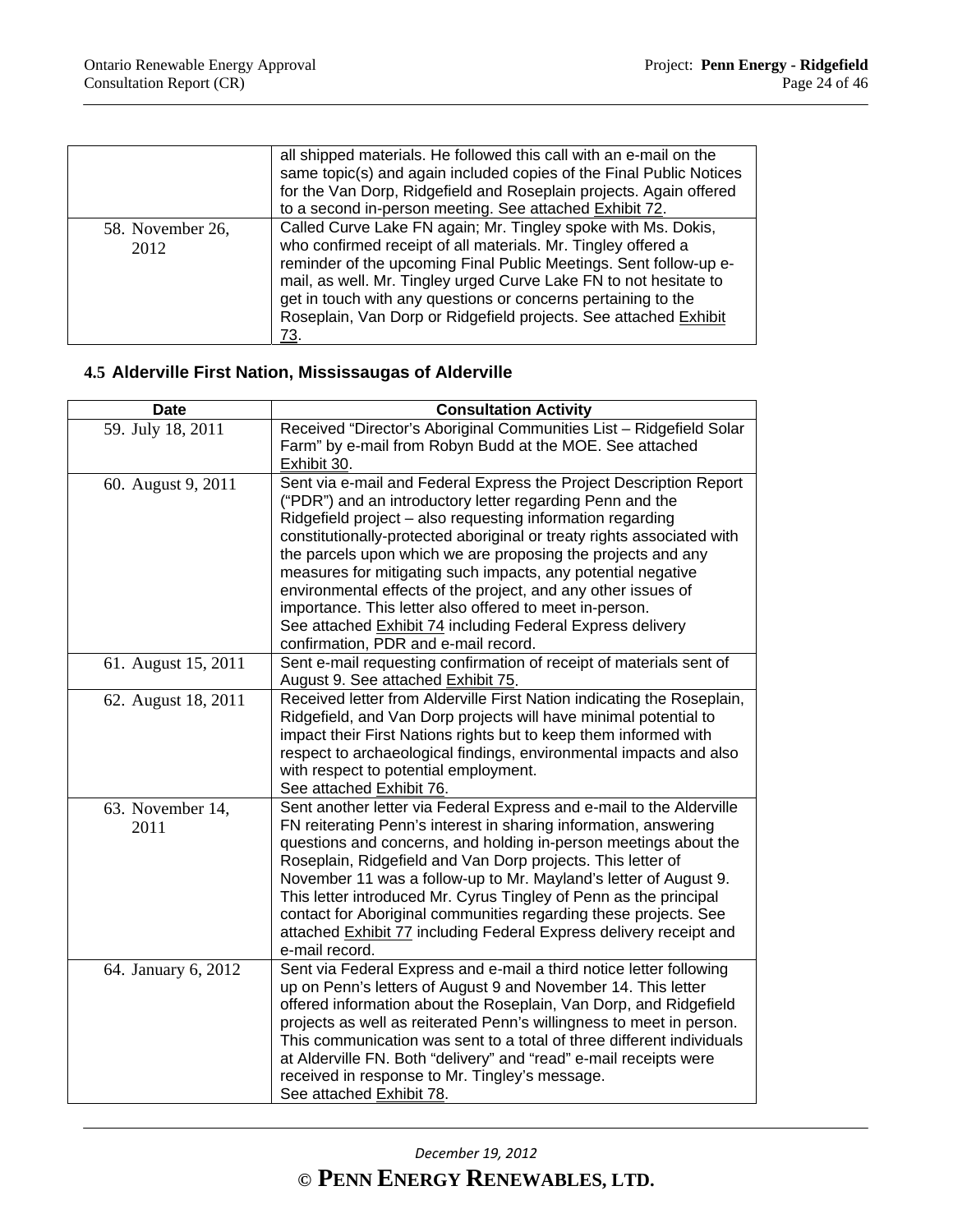| 65. June 28, 2012          | Sent an e-mail to multiple consultation parties at Alderville FN<br>alerting them to Penn's having scheduled the Final Public Meetings<br>for the Roseplain, Ridgefield and Van Dorp projects. The Notices<br>for said meetings were attached to the e-mail. The e-mail requested<br>that they inform Penn of the existence of any appropriate Aboriginal<br>newsletters or newspapers or other publications where they would<br>permit and appreciate the publication of said Notices.<br>See attached Exhibit 79 including Final Public Meeting Notices.                                                                                                                                                                                                                                         |
|----------------------------|----------------------------------------------------------------------------------------------------------------------------------------------------------------------------------------------------------------------------------------------------------------------------------------------------------------------------------------------------------------------------------------------------------------------------------------------------------------------------------------------------------------------------------------------------------------------------------------------------------------------------------------------------------------------------------------------------------------------------------------------------------------------------------------------------|
| 66. June 29, 2012          | Called and left voicemail to follow-up on e-mail of June 28.                                                                                                                                                                                                                                                                                                                                                                                                                                                                                                                                                                                                                                                                                                                                       |
| 67. September 26,<br>2012  | Mr. Tingley called the Alderville FN's Land and Resources office<br>and left a message seeking confirmation of to what address (and in<br>what format) the Roseplain and Van Dorp draft project reports<br>should be delivered and generally checking with regard to Penn's<br>consultation with the Alderville FN.<br>Mr. Tingley sent a follow-up email on the same topics, including the<br>attachment of the Roseplain, Van Dorp, and Ridgefield Final Public<br>Meeting Notices. An offer to meet in-person was again reiterated.<br>See attached Exhibit 80.                                                                                                                                                                                                                                 |
| 68. September 28,<br>2012  | Mr. Tingley spoke with Mr. Dave Simpson, Lands Resource Officer<br>for Alderville FN. Mr. Simpson confirmed the address to which<br>project reports should be shipped and said that data CDs were<br>preferable to hard-copy binders. He reminded Penn that these<br>projects were located on the Alderville FN's "traditional lands." He<br>expressed an interest in having a face-to-face meeting and told Mr.<br>Tingley he would let him know when this could be scheduled.<br>Mr. Tingley shipped the Roseplain and Van Dorp draft project<br>reports (on data CDs) along with hard copy Final Public Meeting<br>Notices, 11x17" site plans, his business cards, copies of the PDRs,<br>etc, to Mr. Simpson via Federal Express. See attached Exhibit 81<br>including FedEx shipping receipt. |
| 69. October 16-19,<br>2012 | Mr. Tingley shipped Mr. Simpson the Ridgefield project draft reports<br>(on a data CD) as well as a revised Natural Heritage Assessment<br>for the Roseplain site via FedEx.<br>Mr. Tingley e-mailed Mr. Simpson to check in about meeting                                                                                                                                                                                                                                                                                                                                                                                                                                                                                                                                                         |
|                            | together, as per past communications that Mr. Simpson would be in<br>touch about scheduling a convenient date. An e-mail delivery<br>receipt was received, though no specific response from Mr.<br>Simpson was received at the time.<br>See attached Exhibit 82 for both cover letter/FedEx receipt as well<br>as e-mail record.                                                                                                                                                                                                                                                                                                                                                                                                                                                                   |
| 70. October 25-26,<br>2012 | Sent letter to Alderville FN via FedEx and e-mail to confirm receipt<br>of all project reports as well as offer summary of the major draft<br>reports to aid in review; also offered to discuss reports at Mr.<br>Simpson's convenience. Included copies of Final Public Meeting<br>notices again. This letter reiterated Penn's willingness to work with<br>the Alderville FN to try and provide job opportunities to qualified<br>First Nation individuals and companies if and when Penn's projects<br>when to construction.<br>Mr. Simpson replied via email that he had indeed received the                                                                                                                                                                                                   |
|                            | reports and said he was reaching out to the Alderville chief<br>regarding a time to meet to discuss our projects.                                                                                                                                                                                                                                                                                                                                                                                                                                                                                                                                                                                                                                                                                  |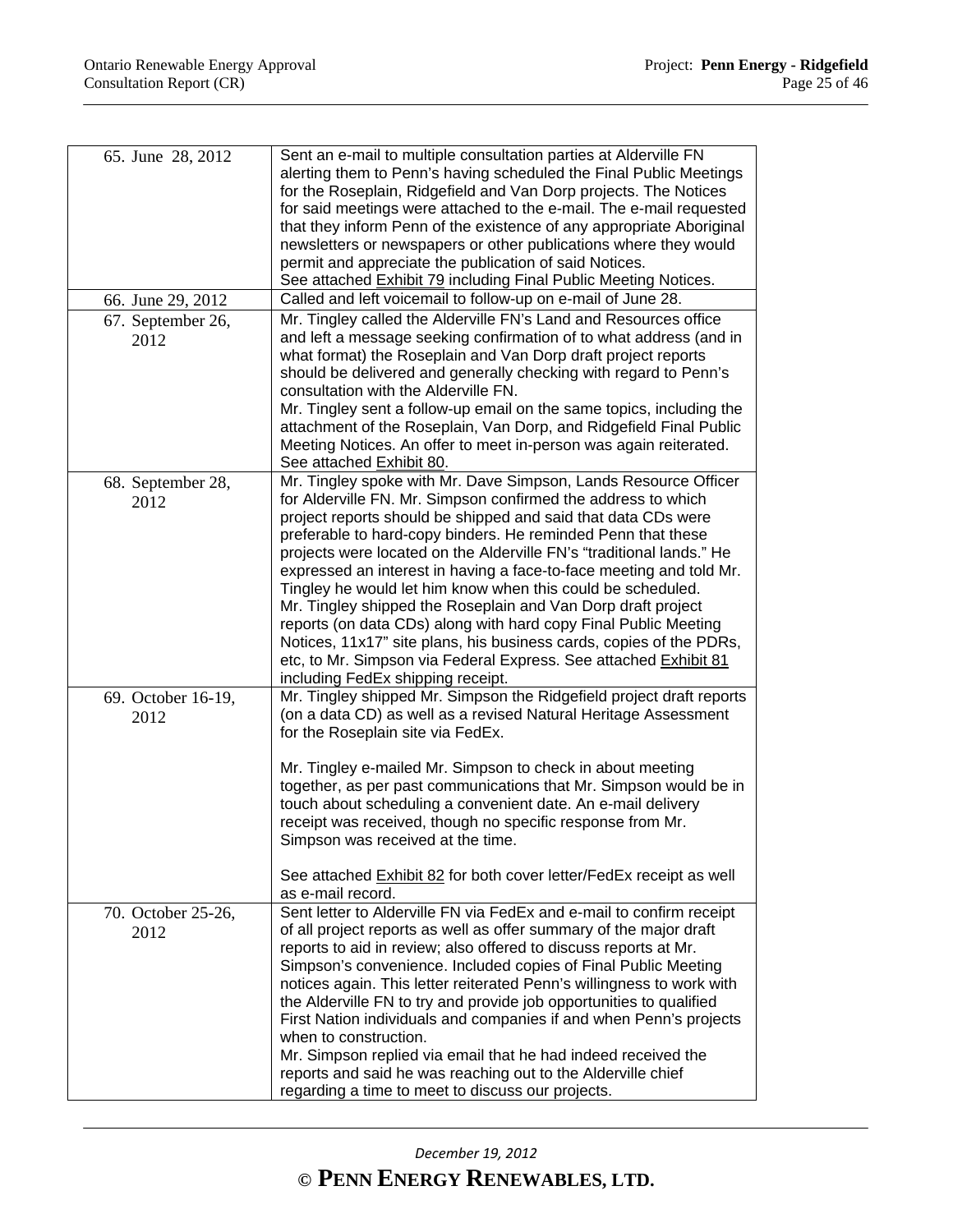|                          | Mr. Tingley replied via email that he looked forward to hearing from<br>Mr. Simpson about a potential meeting; he also asked Mr. Simpson<br>to kindly share any concerns about the potential impacts of Penn's<br>projects in advance, if applicable, so that Penn could address them<br>promptly.<br>(See attached Exhibit 83 including e-mail records, cover letter for<br>October 25 mailing as well as FedEx shipment receipt).                                                                                                                                                                                                                                                                                                                                                                                                                                                                                                                         |
|--------------------------|-------------------------------------------------------------------------------------------------------------------------------------------------------------------------------------------------------------------------------------------------------------------------------------------------------------------------------------------------------------------------------------------------------------------------------------------------------------------------------------------------------------------------------------------------------------------------------------------------------------------------------------------------------------------------------------------------------------------------------------------------------------------------------------------------------------------------------------------------------------------------------------------------------------------------------------------------------------|
| 71. November 28,<br>2012 | Mr. Tingley again emailed Mr. Simpson about the status of<br>scheduling an in-person meeting to discuss Penn's Roseplain, Van<br>Dorp and Ridgefield projects. Mr. Tingley reiterated Penn's<br>willingness to meet. Mr. Tingley reminded Mr. Simpson of the<br>upcoming Final Public Meetings as per the Notices sent to Mr.<br>Simpson. Mr. Tingley reiterated Penn's interest in trying to provide<br>job opportunities to qualified Alderville FN workers and companies<br>associated with the construction of Penn's projects. Mr. Tingley also<br>spoke to the involvement of Alderville FN consultants in the<br>archaeological surveys on some of Penn's project sites, expressing<br>an interest in maintaining and/or expanding this synergy on future<br>projects developed by Penn in the Alderville traditional territory.<br>See attached Exhibit 84. Both e-mail "read" and "delivered" receipts<br>were received in response to this email. |

# **4.6 Kawartha Nishnawbe First Nation**

| Date                     | <b>Consultation Activity</b>                                                                                                                                                                                                                                                                                                                                                                                                                                                                                                                                                                                                              |
|--------------------------|-------------------------------------------------------------------------------------------------------------------------------------------------------------------------------------------------------------------------------------------------------------------------------------------------------------------------------------------------------------------------------------------------------------------------------------------------------------------------------------------------------------------------------------------------------------------------------------------------------------------------------------------|
| 72. July 18, 2011        | Received "Director's Aboriginal Communities List - Ridgefield Solar<br>Farm" by e-mail from Robyn Budd at the MOE. See attached<br>Exhibit 30.                                                                                                                                                                                                                                                                                                                                                                                                                                                                                            |
| 73. August 9, 2011       | Sent via e-mail and Federal Express the Project Description Report<br>("PDR") and an introductory letter regarding Penn and the<br>Ridgefield project - also requesting information regarding<br>constitutionally-protected aboriginal or treaty rights associated with<br>the parcels upon which we are proposing the projects and any<br>measures for mitigating such impacts, any potential negative<br>environmental effects of the project, and any other issues of<br>importance. This letter also offered to meet in-person.<br>See attached Exhibit 85 including Federal Express delivery<br>confirmation, PDR and e-mail record. |
| 74. August 15, 2011      | Sent e-mail to Chief Nahrgang of the Kawartha Nishnawbe<br>requesting confirmation of receipt of materials sent of August 9.<br>Received auto-reply that said e-mail was received and read. See<br>attached Exhibit 86.                                                                                                                                                                                                                                                                                                                                                                                                                   |
| 75. November 11,<br>2011 | Sent another letter via Federal Express and e-mail to Chief<br>Nahrgang reiterating Penn's interest in sharing information,<br>answering questions and concerns, and holding in-person meetings<br>about the Roseplain, Ridgefield and Van Dorp projects. This letter<br>of November 11 was a follow-up to Mr. Mayland's letter of August 9.<br>This letter introduced Mr. Cyrus Tingley of Penn as the principal<br>contact for Aboriginal communities regarding these projects. See<br>attached Exhibit 87 including Federal Express shipment receipt.                                                                                  |
| 76. January 6, 2012      | Sent via Federal Express and e-mail a third notice letter following<br>up on Penn's letters of August 9 and November 11. This letter                                                                                                                                                                                                                                                                                                                                                                                                                                                                                                      |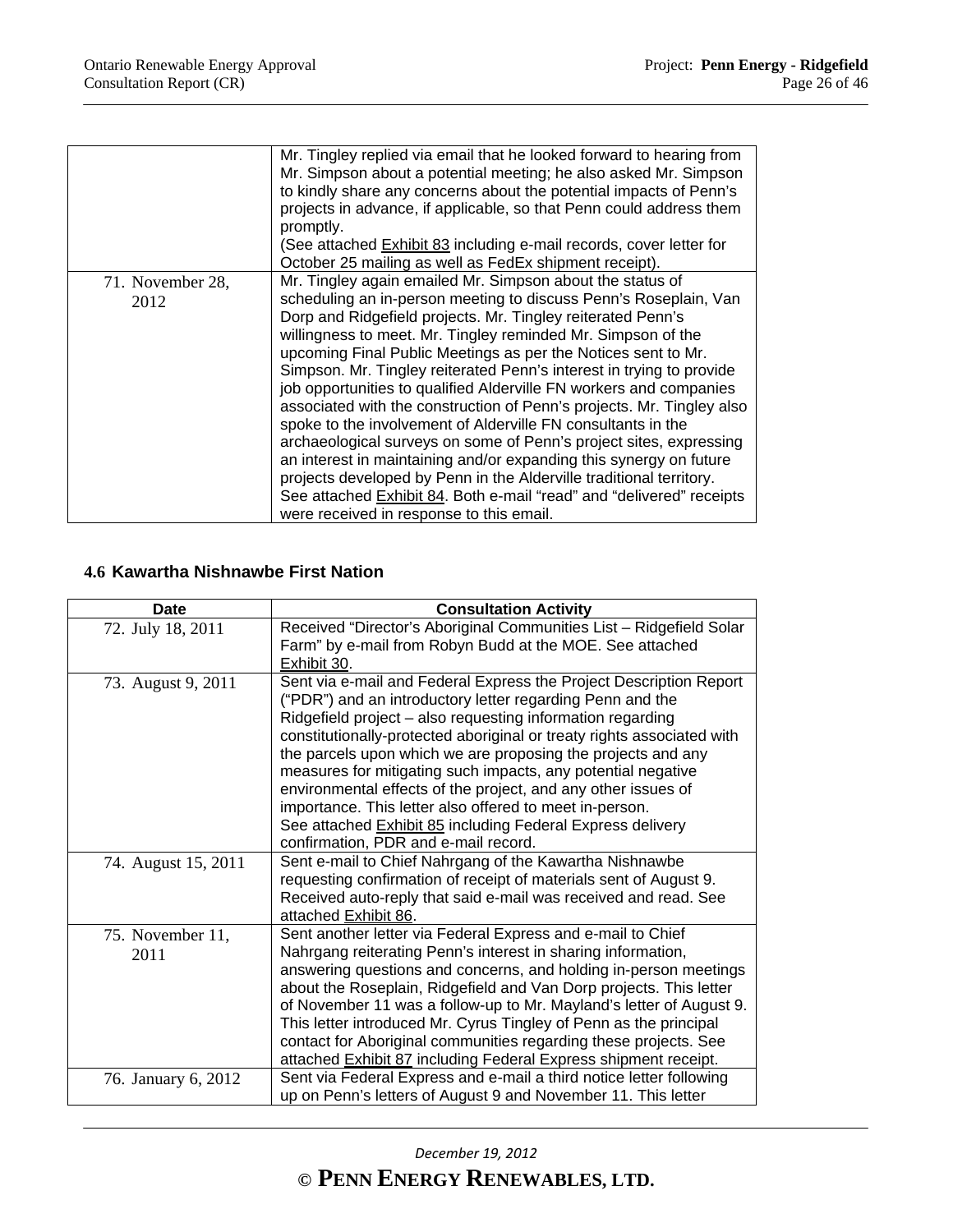|                      | offered information about the Roseplain, Ridgefield and Van Dorp                                                     |
|----------------------|----------------------------------------------------------------------------------------------------------------------|
|                      | projects as well as reiterated Penn's willingness to meet in person.                                                 |
|                      | See attached Exhibit 88.                                                                                             |
| 77. June 28, 2012    | Sent an e-mail to Chief Nahrgang alerting him to Penn's having                                                       |
|                      | scheduled the Final Public Meetings for the Roseplain, Ridgefield                                                    |
|                      | and Van Dorp projects. The Notices for said meetings were                                                            |
|                      | attached to the e-mail. The e-mail requested that he inform Penn of                                                  |
|                      | the existence of any appropriate Aboriginal newsletters or                                                           |
|                      | newspapers or other publications where they would permit and                                                         |
|                      | appreciate the publication of said Notices.                                                                          |
|                      | See attached <b>Exhibit 89</b> including Final Public Meeting Notices.                                               |
| 78. June 29, 2012    | Called and left message following up on e-mail of June 28.                                                           |
| 79. September 27,    | Mr. Tingley and Chief Nahrgang had an extensive conversation by                                                      |
| 2012                 | phone about Penn's Roseplain, Van Dorp and Ridgefield projects.                                                      |
|                      | The discussion covered aspects of the Kawartha Nishnawbe's                                                           |
|                      | history as well as the Williams Treaty, Chief Nahrgang's own                                                         |
|                      | consulting and archaeology work, developers' consultation                                                            |
|                      | processes in general, and his proposed review of Penn's projects.                                                    |
|                      | At Chief Nahrgang's suggestion (based on his consultation with                                                       |
|                      | other developers and given the large volume of project materials he                                                  |
|                      | receives regularly), Mr. Tingley agreed to provide financial support                                                 |
|                      | for the review of Penn's draft project reports by Chief Nahrgang in                                                  |
|                      | the amount of \$1,500.00 per project. The details (including                                                         |
|                      | timeframes for review) of said funding were agreed upon during this                                                  |
|                      | phone call. Chief Nahrgang indicated that he would contact Penn<br>after his review of Penn's projects was complete. |
|                      | Mr. Tingley sent Chief Nahrgang binders containing draft project                                                     |
| 80. September 27,    | reports for Penn's Roseplain and Van Dorp projects. Included in the                                                  |
| 2012                 | package were two (2) cheques for \$1500.00 apiece. See attached                                                      |
|                      | <b>Exhibit A</b> including photocopy of cheques and FedEx delivery                                                   |
|                      | confirmation, as well as cover letter.                                                                               |
| 81. October 19, 2012 | Mr. Tingley received signed letters from Chief Nahrgang confirming                                                   |
|                      | his review of Penn's Roseplain and Van Dorp projects and                                                             |
|                      | asserting they indicate "no areas of concern" for the Kawartha                                                       |
|                      | Nishnawbe community. See attached Exhibit B.                                                                         |
|                      |                                                                                                                      |
|                      | Mr. Tingley shipped (via FedEx) Chief Nahrgang a binder                                                              |
|                      | containing draft project reports pertaining to Penn's Ridgefield                                                     |
|                      | project along with a cheque for the agreed-upon amount of \$1500                                                     |
|                      | to support the Kawartha Nishnawbe's review of said project reports.                                                  |
|                      | See attached Exhibit C. This FedEx shipment was confirmed as                                                         |
|                      | delivered on October 22 (see attached receipt).                                                                      |
| 82. October 23, 2012 | During a phone conversation with Mr. Tingley, Chief Nahrgang                                                         |
|                      | confirmed receipt of the binder containing the Ridgefield draft                                                      |
|                      | project reports as well as the accompanying cheque to support the                                                    |
|                      | community's project review efforts.<br>Sent letter to Chief Nahrgang via FedEx and e-mail to confirm                 |
| 83. October 25, 2012 | receipt of all project reports as well as offer summary of the major                                                 |
|                      | draft reports to aid in his review; also offered to discuss reports at                                               |
|                      | his convenience. Included copies of Final Public Meeting notices                                                     |
|                      | again.                                                                                                               |
|                      |                                                                                                                      |
|                      | See attached Exhibit D including FedEx shipment receipt.                                                             |
|                      |                                                                                                                      |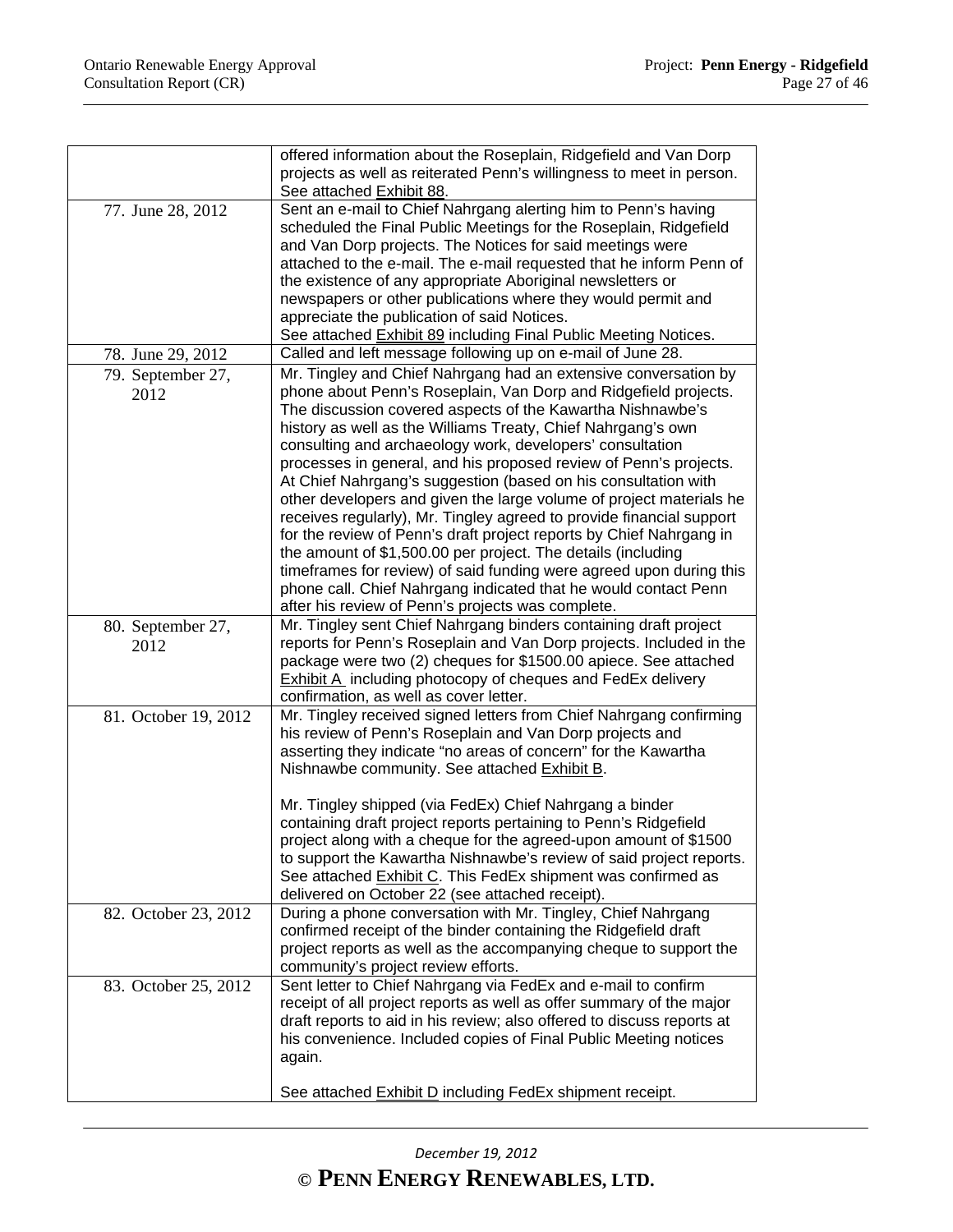| 84. November 6, 2012 | Mr. Tingley received a signed letter from Chief Nahrgang confirming    |
|----------------------|------------------------------------------------------------------------|
|                      | his review of Penn's Ridgefield project and asserting it indicated "no |
|                      | areas of concern" for the Kawartha Nishnawbe community. Sent e-        |
|                      | mail to Chief Nahrgang thanking him for the letter and See attached    |
|                      | Exhibit E, including letter and e-mail.                                |

### **4.7 Métis Nation of Ontario; Northumberland Métis Council**

| <b>Date</b>         | <b>Consultation Activity</b>                                                                                                                                                                                                                                                                                                                                                                                                                                                                                                                                                                                                                                                                                                                                                                                                                                                                                                                                                                                                                                                                                                                                                                                                                                                                                                                |
|---------------------|---------------------------------------------------------------------------------------------------------------------------------------------------------------------------------------------------------------------------------------------------------------------------------------------------------------------------------------------------------------------------------------------------------------------------------------------------------------------------------------------------------------------------------------------------------------------------------------------------------------------------------------------------------------------------------------------------------------------------------------------------------------------------------------------------------------------------------------------------------------------------------------------------------------------------------------------------------------------------------------------------------------------------------------------------------------------------------------------------------------------------------------------------------------------------------------------------------------------------------------------------------------------------------------------------------------------------------------------|
| 85. October 1, 2010 | Mr. Mayland tried e-mailing Mr. Wayne Trudeau of the                                                                                                                                                                                                                                                                                                                                                                                                                                                                                                                                                                                                                                                                                                                                                                                                                                                                                                                                                                                                                                                                                                                                                                                                                                                                                        |
|                     | Northumberland Métis Council (NMC) at the address provided on                                                                                                                                                                                                                                                                                                                                                                                                                                                                                                                                                                                                                                                                                                                                                                                                                                                                                                                                                                                                                                                                                                                                                                                                                                                                               |
|                     | the NMC's Web site (Northumberland@metisnation.org).                                                                                                                                                                                                                                                                                                                                                                                                                                                                                                                                                                                                                                                                                                                                                                                                                                                                                                                                                                                                                                                                                                                                                                                                                                                                                        |
| 86. October 7, 2010 | Mr. Mayland called, and left a voicemail regarding Penn's<br>Ridgefield project, for Mr. Trudeau.                                                                                                                                                                                                                                                                                                                                                                                                                                                                                                                                                                                                                                                                                                                                                                                                                                                                                                                                                                                                                                                                                                                                                                                                                                           |
| 87. July 18, 2011   | Received "Director's Aboriginal Communities List - Ridgefield Solar<br>Farm" by e-mail and hard copy from Robyn Budd at the MOE. See<br>attached Exhibit 30.                                                                                                                                                                                                                                                                                                                                                                                                                                                                                                                                                                                                                                                                                                                                                                                                                                                                                                                                                                                                                                                                                                                                                                                |
| 88. July 21, 2011   | Mr. Max Frable, Mr. Mayland, and Mr. Naren Pattani of Penn met<br>with Mr. Peter Rivers and Mr. Andrew Good of the Métis Nation of<br>Ontario (MNO) as well as other local Métis representatives along<br>with Mr. James Wagar of the MNO Consultation Unit to discuss,<br>present information on, and answer questions regarding Penn<br>Energy's Round 1- and Round 2-contracted FIT projects. Principle<br>topics of the meeting were environmental and archaeological<br>concerns. The MNO also expressed an interest in jobs potentially<br>created and available as a result of Penn's projects. The<br>archaeological and environmental studies and reports required of<br>Penn's development processes on these sites were described and<br>discussed; the possibility of qualified Métis workers and companies<br>being involved in their construction was also discussed. There are<br>no apparently outstanding questions or concerns stemming from<br>this meeting, which covered all of Penn's FIT projects in general. It<br>was indicated that consultation communications and information<br>should continue to go through Mr. Wagar.<br>This meeting took place in Niagara Falls, ON, and Penn covered<br>the expenses incurred by Mr. Rivers and Mr. Good in their<br>attendance of said meeting. See attached Exhibit H. |
| 89. August 9, 2011  | Sent via e-mail and Federal Express the Project Description Report<br>("PDR") and an introductory letter regarding Penn and the<br>Ridgefield project - also requesting information regarding<br>constitutionally-protected aboriginal or treaty rights associated with<br>the parcels upon which we are proposing the projects and any<br>measures for mitigating such impacts, any potential negative<br>environmental effects of the project, and any other issues of<br>importance. This letter also offered to meet in-person. This was<br>sent to Mr. James Wagar of the Métis Nation of Ontario's (MNO)<br>Consultation Unit. In this letter, Mr. Mayland of Penn spoke to the<br>MOE's listing of the Northumberland Métis Council (NMC) as also<br>potentially interested in the Ridgefield project. Mr. Mayland<br>requested that Mr. Wagar correct him if the MNO (Mr. Wagar's<br>office) would in fact not be handling this consultation on the NMC's<br>behalf as per Penn's prior consultations with the MNO on other                                                                                                                                                                                                                                                                                                         |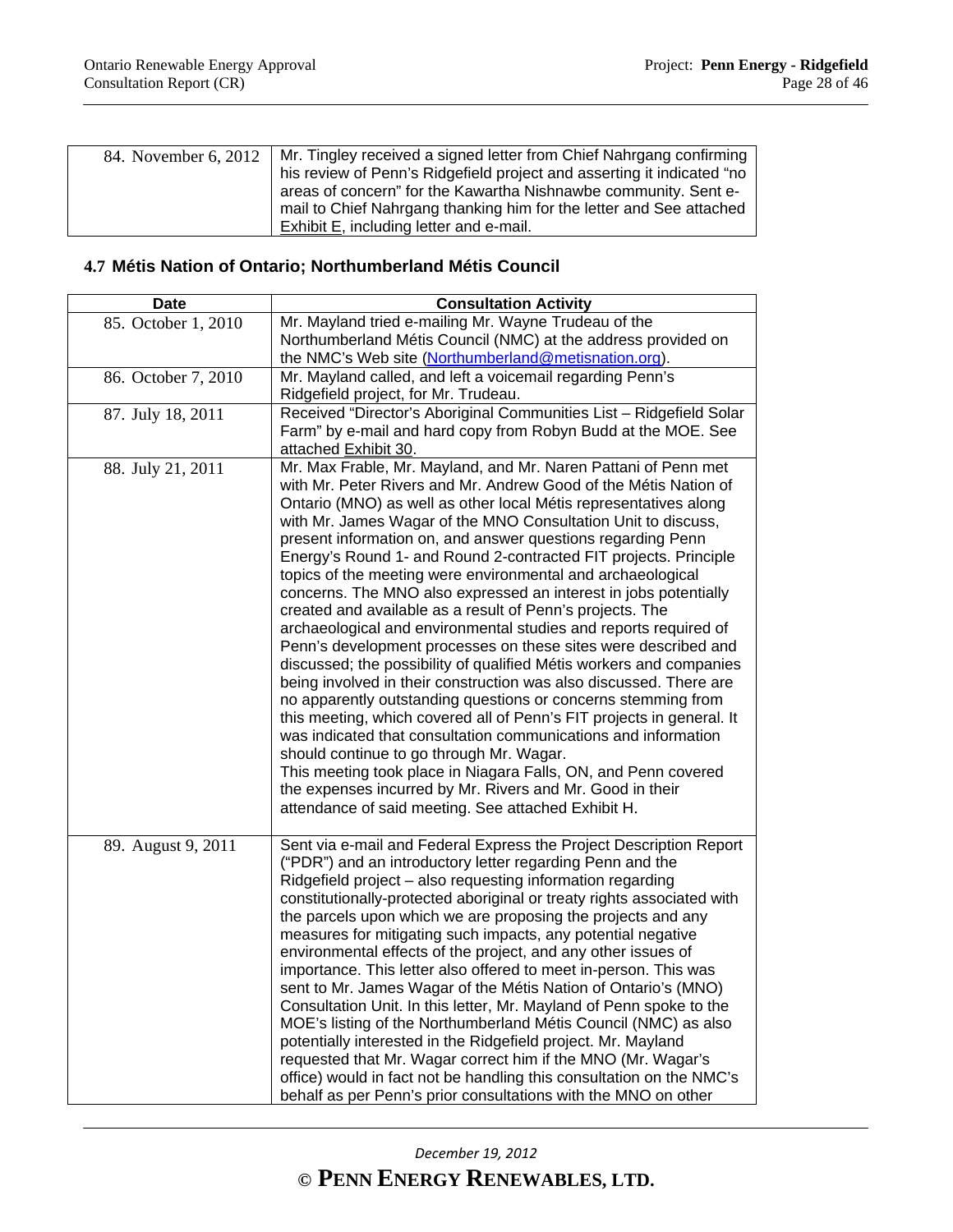|                          | Penn projects.                                                                                                                                                                                                                                                                                                                                                                                                                                                                                                                                                                                                                                                                                                                                         |
|--------------------------|--------------------------------------------------------------------------------------------------------------------------------------------------------------------------------------------------------------------------------------------------------------------------------------------------------------------------------------------------------------------------------------------------------------------------------------------------------------------------------------------------------------------------------------------------------------------------------------------------------------------------------------------------------------------------------------------------------------------------------------------------------|
|                          | See attached Exhibit F including Federal Express delivery<br>confirmation, PDR and e-mail record.                                                                                                                                                                                                                                                                                                                                                                                                                                                                                                                                                                                                                                                      |
| 90. August 10, 2011      | Mr. Wagar replied by e-mail to Mr. Mayland, thanking him for and<br>confirming receipt of Penn's introductory correspondence of August<br>9. See attached Exhibit G.                                                                                                                                                                                                                                                                                                                                                                                                                                                                                                                                                                                   |
| 91. November 14,<br>2011 | Sent another letter via Federal Express and e-mail to Mr. Wagar<br>reiterating Penn's interest in sharing information, answering<br>questions and concerns, and holding in-person meetings about the<br>Ridgefield project. This letter of November 11 was a follow-up to<br>Mr. Mayland's letter of August 9. This letter introduced Mr. Cyrus<br>Tingley of Penn as the principal contact for Aboriginal communities<br>regarding these projects.                                                                                                                                                                                                                                                                                                    |
| 92. January 6, 2012      | See attached <b>Exhibit I</b> including Federal Express shipment receipt.<br>Sent via Federal Express and e-mail a third notice letter following<br>up on Penn's letters of August 9 and November 14. This letter<br>offered further information on the Ridgefield project as well as<br>reiterated Penn's willingness to meet again in person.<br>See attached Exhibit J including FedEx shipping receipt as well as<br>e-mail record.                                                                                                                                                                                                                                                                                                                |
| 93. June 29, 2012        | Sent an e-mail to Mr. Wagar and a separate email to Ms. Melanie<br>Paradis of the MNO alerting them to Penn's having scheduled the<br>Ridgefield project's Final Public Meeting. The Notice for said<br>meeting was attached to the e-mail. The e-mail again requested<br>that they inform Penn of the existence of any appropriate Aboriginal<br>newsletters or newspapers or other publications where they would<br>permit and appreciate the publication of said Notice. An e-mail<br>"delivery" receipt was received.<br>See attached Exhibit K including Final Public Meeting Notice.                                                                                                                                                             |
| 94. June 29, 2012        | Called Wayne Trudeau of the Northumberland Métis Council to<br>check in; Mr. Trudeau said that they are understaffed and don't<br>have enough participants for council activity. Mr. Trudeau instructed<br>Penn to continue consulting with the MNO's Consultation Unit; Mr.<br>Tingley confirmed that he would continue consulting with Mr. Wagar<br>of the MNO.<br>Called (but was given no opportunity to leave a voicemail for) both<br>Ms. Paradis and Mr. Wagar to follow up on e-mails of June 28<br>regarding Final Public Meeting Notices.                                                                                                                                                                                                    |
| 95. October 4, 2012      | Called and left message for Mr. Wagar to check in with him<br>regarding Penn's projects and their consultation with the MNO.                                                                                                                                                                                                                                                                                                                                                                                                                                                                                                                                                                                                                           |
| 96. October 19, 2012     | Mr. Tingley shipped (via FedEx) Mr. Wagar a binder containing<br>draft project reports pertaining to Penn's Ridgefield project. In his<br>cover letter (attached), Mr. Tingley reiterated his willingness to meet<br>with the MNO in person to present and discuss this project.<br>Mr. Tingley also called Mr. Wagar's office but was told Mr. Wagar<br>was unavailable. Mr. Wagar's secretary confirmed the proper<br>address to ship the draft project reports to. Mr. Tingley sent a<br>follow-up email alerting Mr. Wagar to his shipment of draft project<br>reports and offering again to discuss/meet about the Ridgefield<br>project at Mr. Wagar's convenience.<br>See attached <b>Exhibit L</b> including FedEx shipment receipt as well as |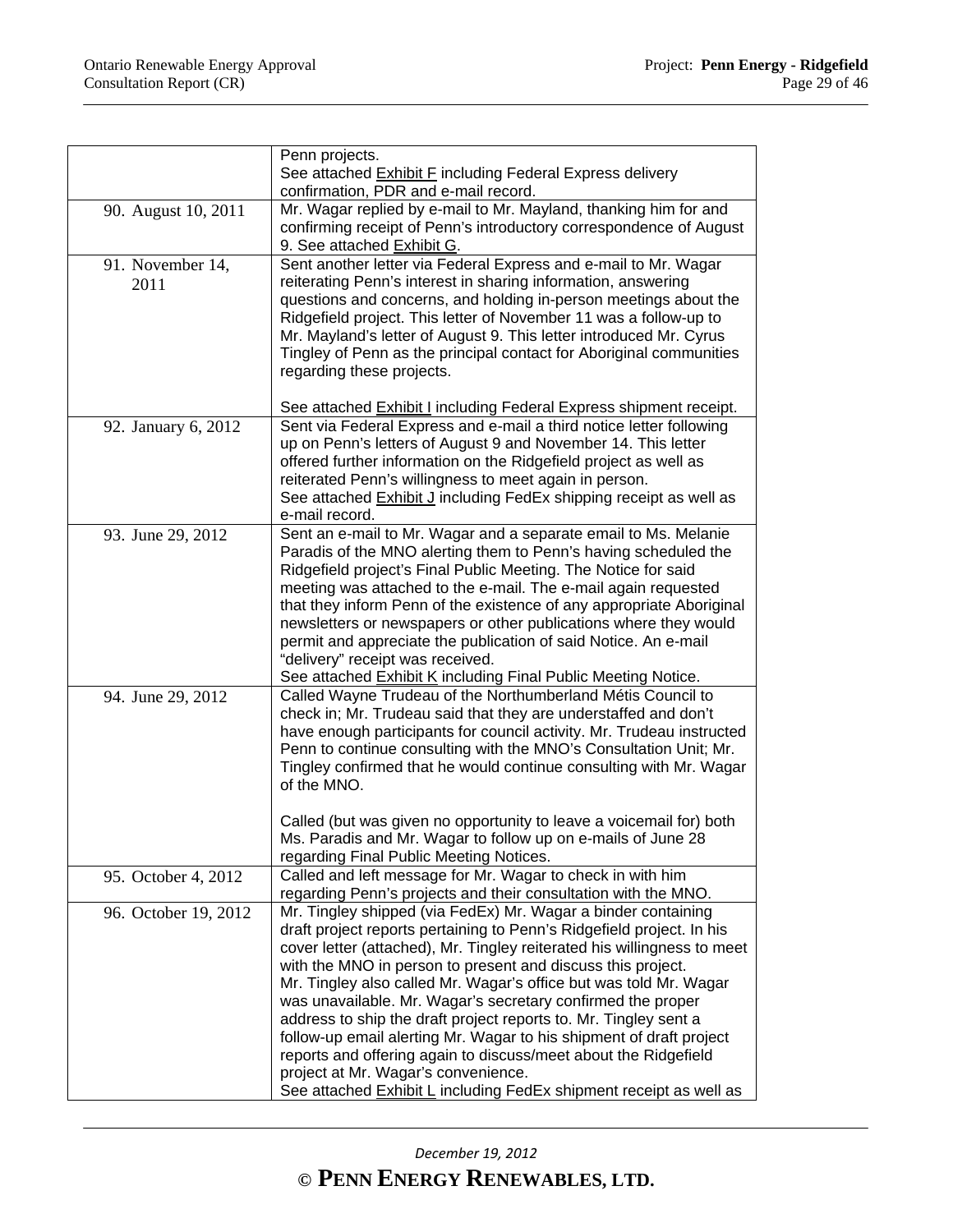|                             | e-mail sent the same day.                                                                                                                                                                                                                                                                                                                                                                                                                                                                                                                                                                                                                                                                                                                                                                                                                                                                                                                                                                           |
|-----------------------------|-----------------------------------------------------------------------------------------------------------------------------------------------------------------------------------------------------------------------------------------------------------------------------------------------------------------------------------------------------------------------------------------------------------------------------------------------------------------------------------------------------------------------------------------------------------------------------------------------------------------------------------------------------------------------------------------------------------------------------------------------------------------------------------------------------------------------------------------------------------------------------------------------------------------------------------------------------------------------------------------------------|
| 97. October 25, 2012        | Called Mr. Wagar again to check in with regard to Penn's Ridgefield<br>project. Mr. Wagar confirmed receipt of all of Penn's mailings. He<br>indicated he would like to go over the Ridgefield project one more<br>time with the MNO council and said he would check in with the<br>applicable regional Métis committee to see if they'd like to meet<br>again. Mr. Tingley offered to cover the expense of said meeting. Mr.<br>Wagar said he would be in touch about scheduling this meeting if it<br>was of interest to the committee leaders.<br>Sent letter to Mr. Wagar via FedEx and e-mail to confirm receipt of<br>all project reports as well as offer summary of the major draft                                                                                                                                                                                                                                                                                                         |
|                             | reports to aid in his review; also offered to discuss reports at his<br>convenience. Included copy of Ridgefield Final Public Meeting<br>notice again.                                                                                                                                                                                                                                                                                                                                                                                                                                                                                                                                                                                                                                                                                                                                                                                                                                              |
|                             | See attached Exhibit M including FedEx delivery confirmation, Final<br>Public Meeting Notice, and e-mail record.                                                                                                                                                                                                                                                                                                                                                                                                                                                                                                                                                                                                                                                                                                                                                                                                                                                                                    |
| 98. November 6 - 8,<br>2012 | Mr. Wagar e-mailed Mr. Tingley on November 6 to confirm that the<br>MNO's regional committee would be interested in meeting to<br>discuss the Ridgefield project; he suggested a meeting on<br>November 12 in Peterborough, ON. Mr. Tingley and Mr. Wagar<br>exchanged e-mails in which Mr. Tingley agreed to the proposed<br>date and location, and budgets for the meeting's attendees as well<br>as a meeting agenda were sent to Penn (these were both found<br>acceptable). It was established that Penn would cover the<br>expenses of the other attendees of the meeting (Ms. Pauline<br>Saulnier, Region 7 Provisional Councilor of the MNO; Ms. Christa<br>Lemelin, Chair of the Peterborough & District Wapiti Metis Council;<br>and Mr. Brad Hodgson, Councilor on the Peterborough & District<br>Wapiti Metis Council).                                                                                                                                                                 |
|                             | See attached <b>Exhibit N</b> including Mr. Wagar's proposed meeting<br>Agenda as well as budgets for the meeting attendees.                                                                                                                                                                                                                                                                                                                                                                                                                                                                                                                                                                                                                                                                                                                                                                                                                                                                        |
| 99. November 12,<br>2012    | Mr. Tingley met with Mr. Wagar, Ms. Lemelin, Ms. Saulnier, and Mr.<br>Hodgson in Peterborough to discuss Penn's Ridgefield solar project<br>(as well as Penn's Brantgate project).                                                                                                                                                                                                                                                                                                                                                                                                                                                                                                                                                                                                                                                                                                                                                                                                                  |
|                             | The meeting opened with a traditional prayer.<br>Mr. Wagar offered Mr. Tingley a copy of the Voyager, their<br>communities' quarterly news publicatoin.<br>He also gave Mr. Tingley a copy of the MNO's 2011 Annual Report.<br>For the purpose of Mr. Tingley's edification, Mr. Wagar led the<br>group through a brief history of the MNO, an overview of its<br>membership, and an outline of its governance and organization.<br>The Metis representatives indicated that their concerns with<br>development included, but weren't necessarily limited to, potential<br>impacts on their ability to harvest game or medicinal plants,<br>obstruction of wildlife corridors, potential impacts to water bodies,<br>and potential impacts to woodlands. Mr. Tingley spoke to these<br>concerns with a description of the rigorous environmental studies<br>engaged in by Penn's consultants as well as the fact that the<br>Ridgefield project site currently exists as a open field containing no |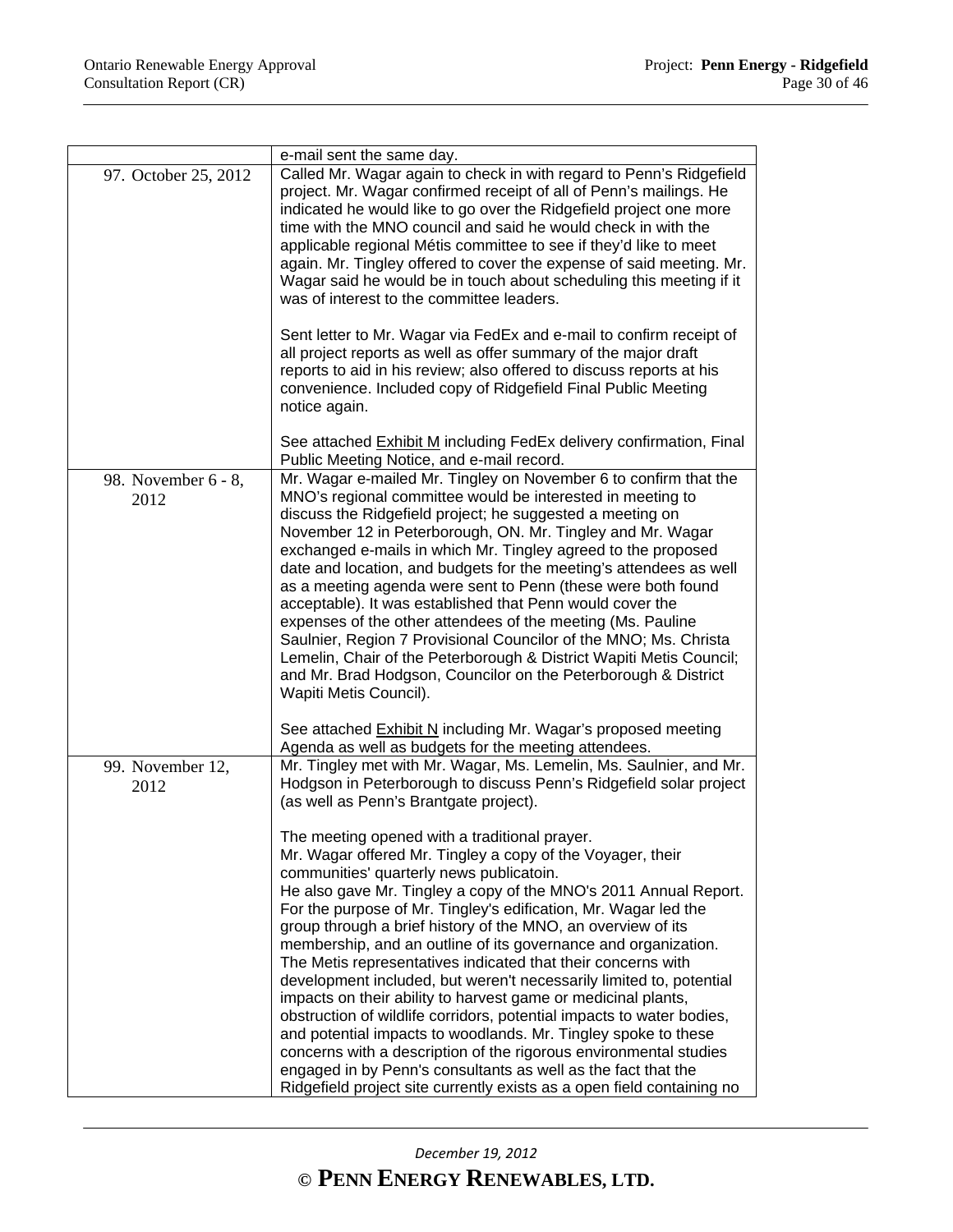|                       | water bodies. It was recalled that these concerns with development<br>projects (in general) had been discussed at the initial meeting |
|-----------------------|---------------------------------------------------------------------------------------------------------------------------------------|
|                       | between Penn and the MNO in July 2011; Mr. Tingley asserted that                                                                      |
|                       | Penn had been sure to keep these concerns as the project's                                                                            |
|                       | development had progressed since that initial meeting and would                                                                       |
|                       | be sure to continue to do so henceforth.                                                                                              |
|                       | Mr. Wagar discussed with Mr. Tingley the MNO's operations and                                                                         |
|                       | mission with respect to the Provisional Council's role and mandate.                                                                   |
|                       | He emphasized that Metis rights are asserted regionally (and thus                                                                     |
|                       | the meeting being held about Penn's Ridgefield project was                                                                            |
|                       | attended by representatives of the Peterborough-district regional                                                                     |
|                       | council and the venue was in Region 7). Mr. Wagar informed Mr.                                                                        |
|                       | Tingley of the other provincial bodies representing the Metis Nation                                                                  |
|                       | across Canada.                                                                                                                        |
|                       | It was discussed that native species would be best chosen for<br>planting underneath and around the facility's solar arrays.          |
|                       | Mr. Wagar and Ms. Saulnier told Mr. Tingley that a letter outlining                                                                   |
|                       | the MNO's stance on Penn's Ridgefield project would be coming                                                                         |
|                       | from Ms. Saulnier to Penn in the near future and indicated that Mr.                                                                   |
|                       | Tingley should not hesitate to follow-up with them about the status                                                                   |
|                       | of said letter (Penn has done so consistently but has yet to receive                                                                  |
|                       | said letter; see Items 102-1-4, below). Mr. Tingley pledged to                                                                        |
|                       | follow-up promptly with compensation for the expenses incurred by                                                                     |
|                       | the Metis representatives who attended this meeting (see Item 101,                                                                    |
| 100. November 13,     | Exhibit P, below).<br>Mr. Wagar e-mailed Mr. Tingley thanking him for holding a "positive                                             |
| 2012                  | meeting" with the Métis representatives the night before. He                                                                          |
|                       | attached a revised invoice for the expenses of the meeting                                                                            |
|                       | attendees. He indicated that he would be conferring with the                                                                          |
|                       | community leaders on what had been covered at the meeting with                                                                        |
|                       | Penn, if there were additional concerns, and next steps. He                                                                           |
|                       | asserted the next step as then being Ms. Saulnier submitting a                                                                        |
|                       | letter to Penn outlining the communities' position for reference in                                                                   |
|                       | Penn's REA submission for the Ridgfield project.<br>Mr. Tingley replied via e-mail (including to Ms. Saulnier and Ms.                 |
|                       | Lemelin) thanking Mr. Wagar and the other representatives for their                                                                   |
|                       | time at the meeting. He urged them to get in touch with any                                                                           |
|                       | additional or outstanding questions or concerns about the                                                                             |
|                       | Ridgefield project. See attached Exhibit O.                                                                                           |
| 101. November 15,     | Sent individual cheques and cover letters to cover the expenses of                                                                    |
| 2012                  | those Métis representatives who attended the November 12                                                                              |
|                       | meeting with Penn. Penn also remitted the cost of the venue and                                                                       |
|                       | refreshments directly to the Peterborough & District Wapiti Metis<br>Council. These remittances were undertaken according to the      |
|                       | revised invoice sent to Penn by Mr. Wagar on November 13 (see                                                                         |
|                       | above). Mr. Tingley sent copies of the accompanying cover letters                                                                     |
|                       | to Mr. Wagar via email. See attached <b>Exhibit P</b> including copies of                                                             |
|                       | the cheques, mailing envelopes, cover letters, e-mail to Mr. Wagar.                                                                   |
| 102. November 28-29,  | Mr. Tingley e-mailed Mr. Wagar and Ms. Saulnier on November 28                                                                        |
| 2012                  | to inquire about the status of the letter described in Mr. Wagar's                                                                    |
|                       | email of November 13. See attached <b>Exhibit Q. Mr. Tingley called</b>                                                               |
|                       | and left a message for Mr. Wagar on November 29.                                                                                      |
| 103. December 4, 2012 | Mr. Tingley called and left a message on Mr. Wagar's cell phone                                                                       |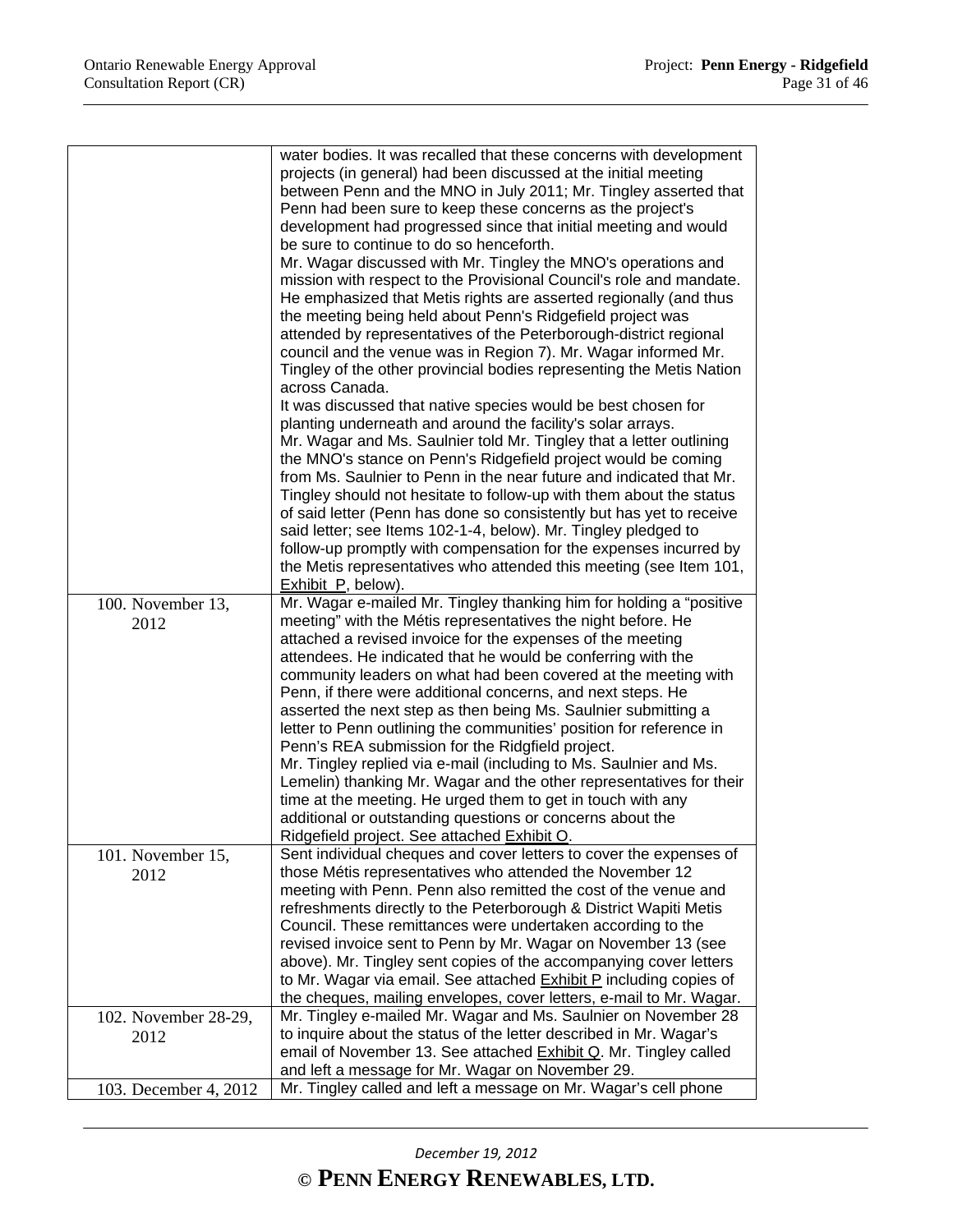|                           | following-up on his communications of the past week and<br>requesting an update on the status of a letter regarding the Métis'<br>feedback on the proposed Ridgefield project.                                                                                                                                                                                                                                                                                                                                                                                                                                                                                                                                                                                                                                                                                                                                                                                                                                                                                                                                                                                                                                                                                                                                                                                                                                                                                                                                                                                                                                                                                                                                                                                                                                                                                                                                                                                                                         |
|---------------------------|--------------------------------------------------------------------------------------------------------------------------------------------------------------------------------------------------------------------------------------------------------------------------------------------------------------------------------------------------------------------------------------------------------------------------------------------------------------------------------------------------------------------------------------------------------------------------------------------------------------------------------------------------------------------------------------------------------------------------------------------------------------------------------------------------------------------------------------------------------------------------------------------------------------------------------------------------------------------------------------------------------------------------------------------------------------------------------------------------------------------------------------------------------------------------------------------------------------------------------------------------------------------------------------------------------------------------------------------------------------------------------------------------------------------------------------------------------------------------------------------------------------------------------------------------------------------------------------------------------------------------------------------------------------------------------------------------------------------------------------------------------------------------------------------------------------------------------------------------------------------------------------------------------------------------------------------------------------------------------------------------------|
| 104. December 10,<br>2012 | Mr. Tingley called Mr. Wagar's office and left a voicemail inquiring<br>about the status of said letter regarding the Métis' position on the<br>proposed Ridgefield project. Mr. Tingley also sent an email on the<br>same topic to Mr. Wagar and Ms. Saulnier. See attached Exhibit Q.                                                                                                                                                                                                                                                                                                                                                                                                                                                                                                                                                                                                                                                                                                                                                                                                                                                                                                                                                                                                                                                                                                                                                                                                                                                                                                                                                                                                                                                                                                                                                                                                                                                                                                                |
| 105. December 18,<br>2012 | Mr. Andy Dufrane, President, Peterborough & District Wapiti<br>Métis Council, attended Penn's Final Public Meeting for the<br>Ridgefield project, held at the Dunsford Community Centre in<br>Dunsford, ON. Mr. Dufrane lives in Peterborough, ON. He<br>indicated that he was pleased to stop by Penn's open house and see<br>the presentation given the project's proximity to Peterborough and<br>relevance to him given his position as President of the<br>Peterborough & District Wapiti Métis Council. Mr. Dufrane spoke<br>at length with Mr. Tingley of Penn. Mr. Tingley's ongoing<br>consultation with Mr. James Wagar of the Métis Nation of Ontario<br>(MNO) was discussed, as was Mr. Tingley's in-person meeting with<br>Mr. Wagar and other representatives of the Peterborough regional<br>council in November 2012. Mr. Dufrane indicated he was<br>comfortable with the in-depth nature and extent of these<br>consultation activities. Mr. Tingley and Mr. Dufrane viewed and<br>discussed all of Penn's presentation boards that were on display at<br>the open house. Mr. Tingley confirmed that Penn would be<br>purchasing the project site property if the project is approved,<br>given Penn's interest in being able to manage and take care of the<br>land as it should be. Mr .Dufrane and Mr. Tingley discussed the site<br>plans including the modifications made over time as well as how<br>much of the property would hypothetically be utilized for the<br>project footprint. Mr. Dufrane commented that Penn's willingness<br>to install an evergreen hedge was an indication of thoughtfulness<br>relative to the potential concerns of nearby residents. Mr. Tingley<br>and Mr. Dufrane discussed the project's Acoustic, Archaeological<br>and Natural Heritage Assessments in depth. Mr. Dufrane indicated<br>he had no outstanding questions or concerns on these fronts. Mr.<br>Dufrane expressed satisfaction with the path taken by Penn's<br>development. |
| 106. December 19,<br>2012 | Mr. Tingley received a series of email messages from Mr. Wagar,<br>intended for Penn's inclusion in this Consultation Report, informing<br>Mr. Tingley that the MNO and Penn Energy were moving forward in<br>good faith regarding the Ridgefield project and confirming that<br>Penn's consultation activities with the MNO's representatives<br>proved to be positive and meaningful in providing satisfactory<br>disclosure to the community. Mr. Wagar indicated the MNO's<br>awareness of Penn's willingness to oblige any additional questions,<br>and he confirmed that the aforementioned letter stating an official<br>position was forthcoming; this will be filed with Penn's REA<br>application for this project at the MOE as soon as it is delivered to<br>Penn (See attached Exhibit R).                                                                                                                                                                                                                                                                                                                                                                                                                                                                                                                                                                                                                                                                                                                                                                                                                                                                                                                                                                                                                                                                                                                                                                                                |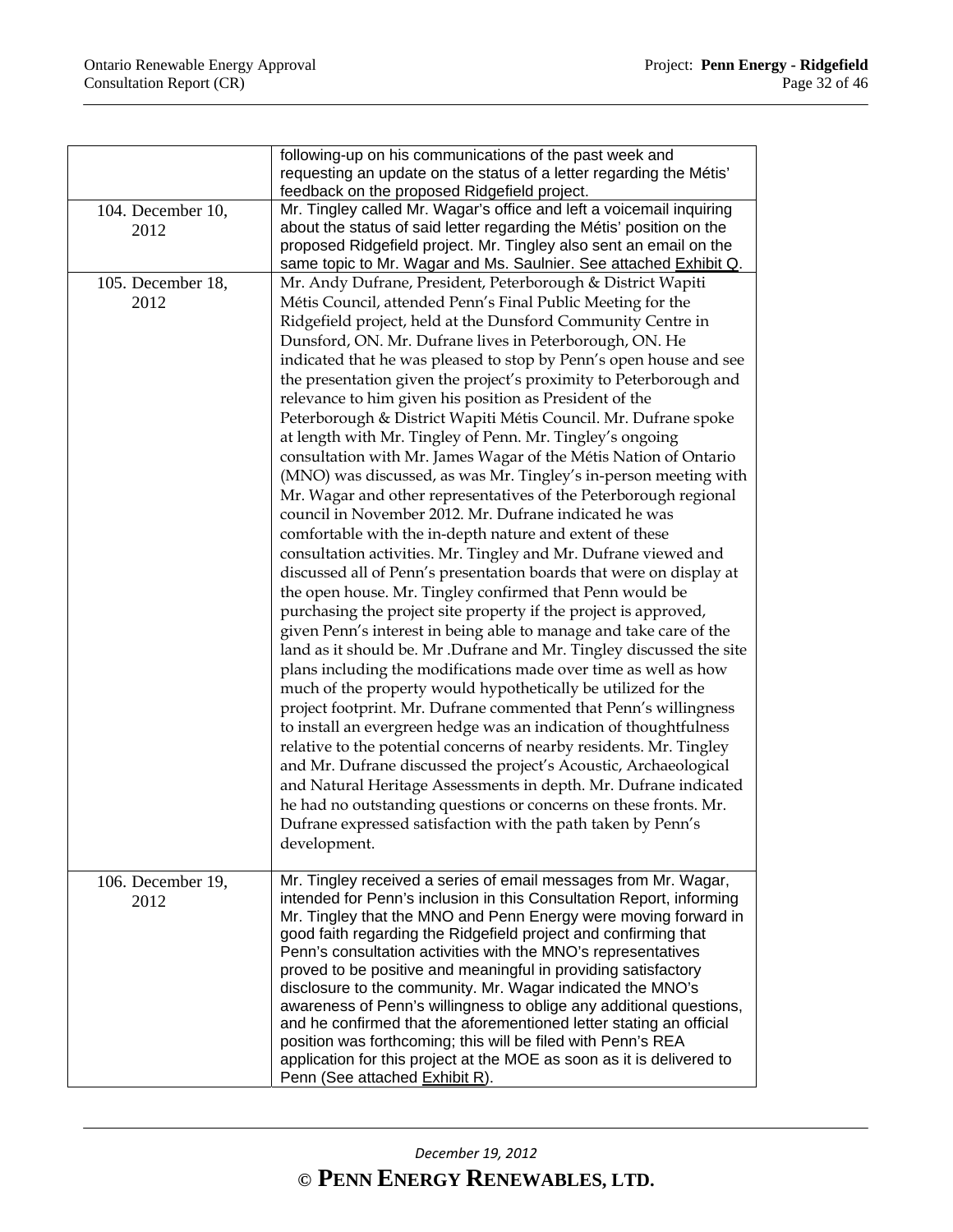# **5.0 Municipal Consultation**

#### **5.1 Initial Consultations**

Early in the process of identifying suitable land for ground-mounted solar photovoltaic Feed-in-Tariff ("FIT") projects within a given municipality, Penn Energy Renewables, Ltd. ("Penn") initiated contact with the City of Kawartha Lakes to ensure the City's understanding of, and amenability to, the nature of Penn's intended land use. Contact was made with the City of Kawartha Lakes prior to Penn's submitting its FIT application for this project, and Penn has continued discussions with the City throughout the development and permitting process. A summary of the various discussions and transmittal of materials and correspondence is as follows:

On April 28, 2010, Penn contacted Ms. Leslie McDonald, Planning and GIS Technician with the City of Kawartha Lakes to obtain zoning information. The conversation resulted in Ms. McDonald providing zoning maps and the permitted uses in the zones for all of the original municipalities now annexed into the jurisdiction of the City.

Upon receipt of the zoning information above, Penn contacted Mr. Richard Danziger, Director of Planning Services on April 29, 2010. The conversation can be summarized as follows:

Penn and Mr. Danziger discussed preferred locations to site a ground-mounted solar farm project. Mr. Danziger indicated that the preference would be for the project to be on lands designated for anything other than Prime Agricultural as marked on the Official Plan, or on lands designated Prime Agricultural but having a primary use other that agriculture like a gravel pit, for example. The City would generally be supportive of the solar use if this zoning/land use request is followed.

Between September 2 and September 10, 2011, one of Penn's environmental consultants, Niblett Environmental Associates, Inc. (NEA), corresponded with Mr. Ron Taylor and Ms. Linda Russell at the City of Kawartha Lakes. A summary of the correspondence is as follows:

 By a letter dated September 7, 2011, NEA requested any available natural heritage records regarding the property. On September 10, 2011, Ms. Russell, by email, directed NEA to Schedule B-5, Kawartha Lakes Official Plan. Concurrently, Ms. Russell requested completion of a Preconsultation Application which was then provided to Penn from NEA. Ms. Russell indicated that the application should be filed with a copy of Part A of the REA application. A

# *December 19, 2012* **© PENN ENERGY RENEWABLES, LTD.**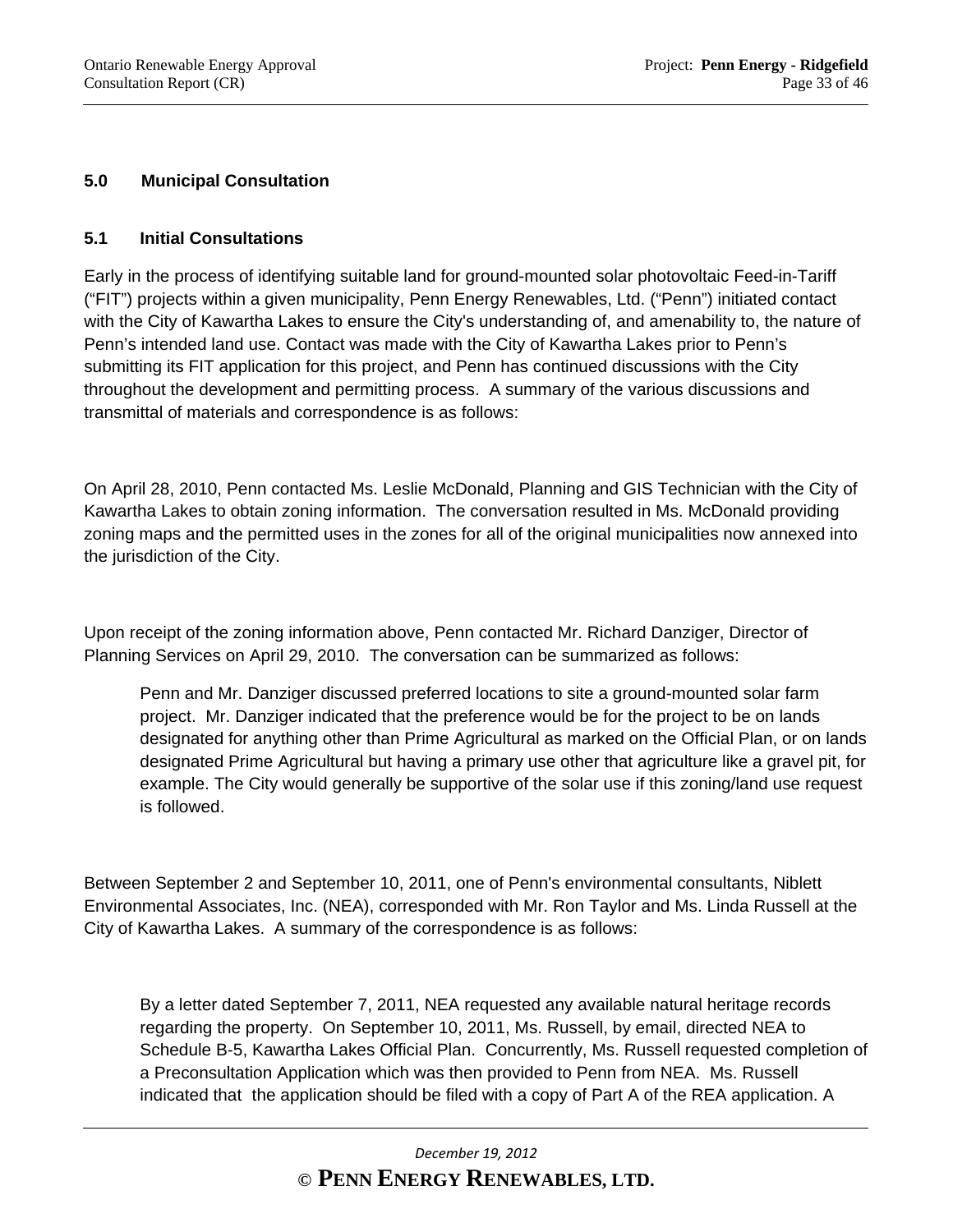copy of the cited correspondence with the blank Preconsultation Application form is attached as Exhibit 90.

On February 22, 2012, the City of Kawartha Lakes sent a letter to Premier Dalton McGuinty and copied various renewable energy firms, including Penn. A summary of the letter, attached as **Exhibit 91**, is as follows:

 The City of Kawartha Lakes provided the Premier with their recommendations for modification to the REA process and O.Reg 359/09. The majority of the letter is centered around the City's objection to the siting of wind energy projects within the City and requests a moratorium on such. More applicable to Penn's project, the City also recommended and internally passed a resolution for the establishment of a \$2,000.00 fee to review applications subject to the REA process.

On May 17, 2012, a representative from Penn stopped into the City of Kawartha Lakes municipal offices to introduce himself as an employee of Penn and see if there is any information required by, or coming out of, the City regarding Penn's project. Ms. Linda Russell indicated to the Penn employee that the City is not willing to discuss the project any further until a Preconsultation Application Form is completed and the fees paid.

On July 17, 2012, Penn emailed the completed Preconsultation Form to Ms. Russell. An original hardcopy of the form was sent on July 18, 2012 and is attached as Exhibit 92 with cover letter. Both email and letter contained a request from Penn for a meeting with the City.

On August 21, 2012, Penn sent an email to Ms. Russell with the following requests:

 Penn requested inclusion on the City's Preconsultation meeting agenda of September 6. To be prepared for such meeting, Penn asked for information regarding the procedure, attendees, venue facilities and the typical questions that may be asked. Additionally, Penn requested confirmation that the Preconsultation Application Form had been received by the City.

Ms. Russell confirmed receipt of the application later that day as well as Penn's inclusion on the agenda for the September 6, 2012 meeting. She indicated that this is the opportunity to introduce the project, present the draft reports and generally engage in discussion about the project. She added that it is likely that the Conservation Authority, Emergency Services, Public Works, Engineering and other internal staff will attend.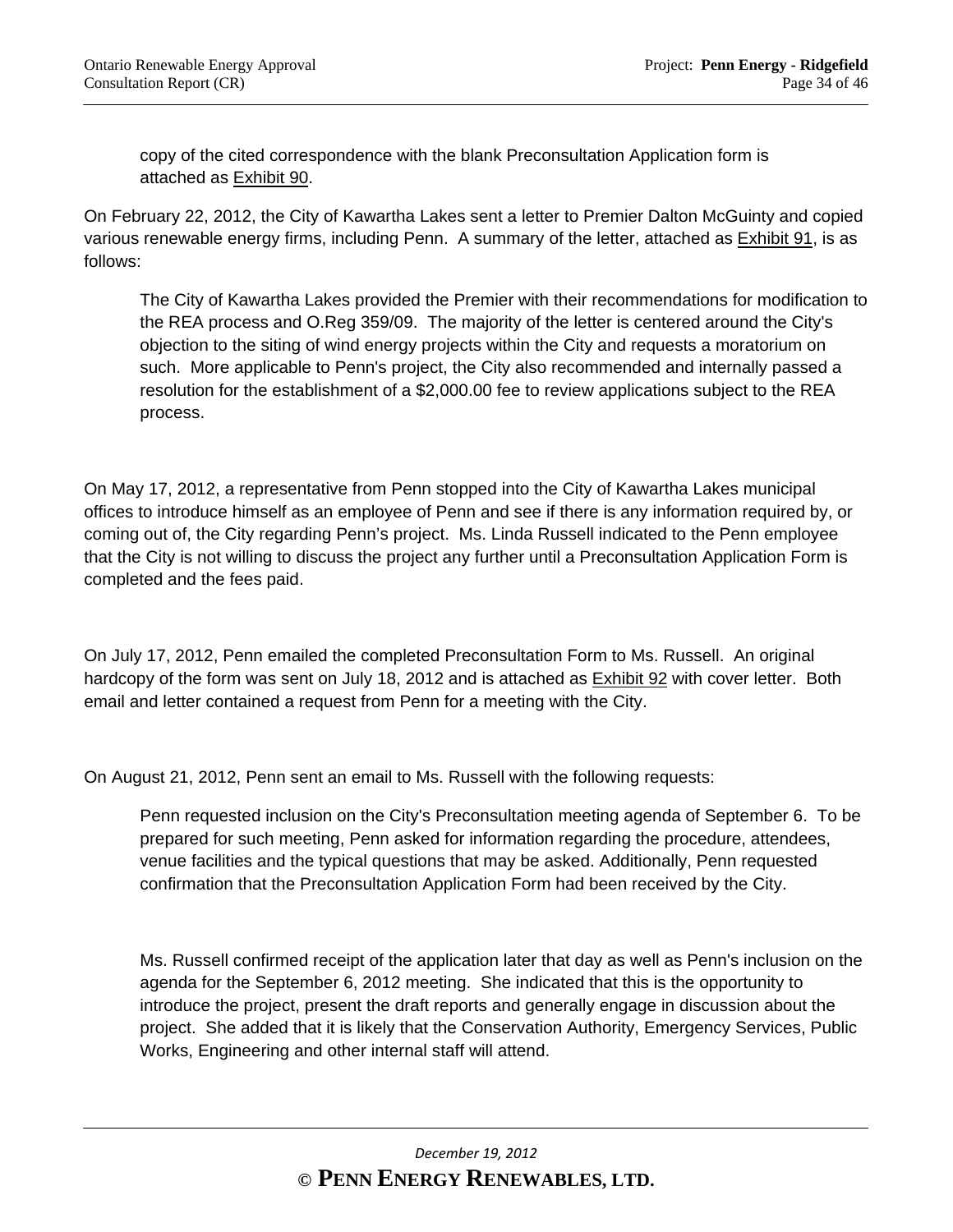On September 6, 2012, Penn met with various City of Kawartha Lakes staff members and the Kawartha Region Conservation Authority. The summary of the meeting is as follows:

Penn representatives, Sean McCloskey and Cyrus Tingley, met with Ms. Linda Russell, Mr. Richard Holy, and five others from the City of Kawartha Lakes and Leah Breivik from the Kawartha Region Conservation Authority at the Lindsay Library Building to present/discuss Penn's Ridgefield solar project. The meeting constituted Penn's official "Pre-Consultation" hearing as requested by the City, following Penn's submission of a completed "Pre-Consultation Application" for the solar farm's potential development. The application was a perquisite for the City's granting of a meeting.

Penn displayed a PowerPoint presentation on the wall using a projector and referenced various slides of information, photos, maps and diagrams to help facilitate a productive discussion as the meeting proceeded. Penn described the project site's location, size, and current use. The City asked if landowners currently lived on-site, which Penn affirmed. Penn showed photos of current site conditions and described the topography/grade of the site, both generally and in terms of installation visibility. Penn described solar PV as a technology, solar PV module fabrication, and the color/range of color that solar panels usually have. It was asserted that Penn would likely utilize panels of a dark blue color. Penn described the module racking's supportive posts to be approximately 3-4 meters apart, going from east to west, and roughly 8 meters apart going from north to south. It was stressed that these posts are the arrays' only point of contact with the ground. Penn described the posts' foundation design and installation methods. It was emphasized that from the wiring between the arrays' junction boxes and the inverters was going to be put underground. The role of the inverters was described, as was the requirement of a perimeter fence. Penn pointed out that vegetation did usually grow under the solar arrays on a typical farm. The necessity of gravel access roads was explained, and Penn ran through a quick "design presentation" focusing on the sequence of events by which a typical 1 MW "block" solar installation was constructed.

Linda Russell of the City asked for a few items to be pointed out on the site plan displayed by Penn, which was done. She identified herself as the City's REA point person. It was clarified to her that the planned access roads were only gravel farm lanes and not fully-established roads built up from imported fill.

The City asked a question about the radii of the site entranceway, with regard to access for emergency service vehicles, as well as the specs for the entrance road and access lanes with regard to the same. It was agreed that Penn would communicate with the City to ensure the proper exchange of information on these particular, important points.

The City asked a question about the potential removal of vegetation from the east side of the project site with regard to Hydro One's interconnection of the project. Penn proposed the installation of a hedge on the portion of the project site's eastern border that lies north of the existing driveway. Penn also offered to produce a site-line study with respect to the residences in that area if requested.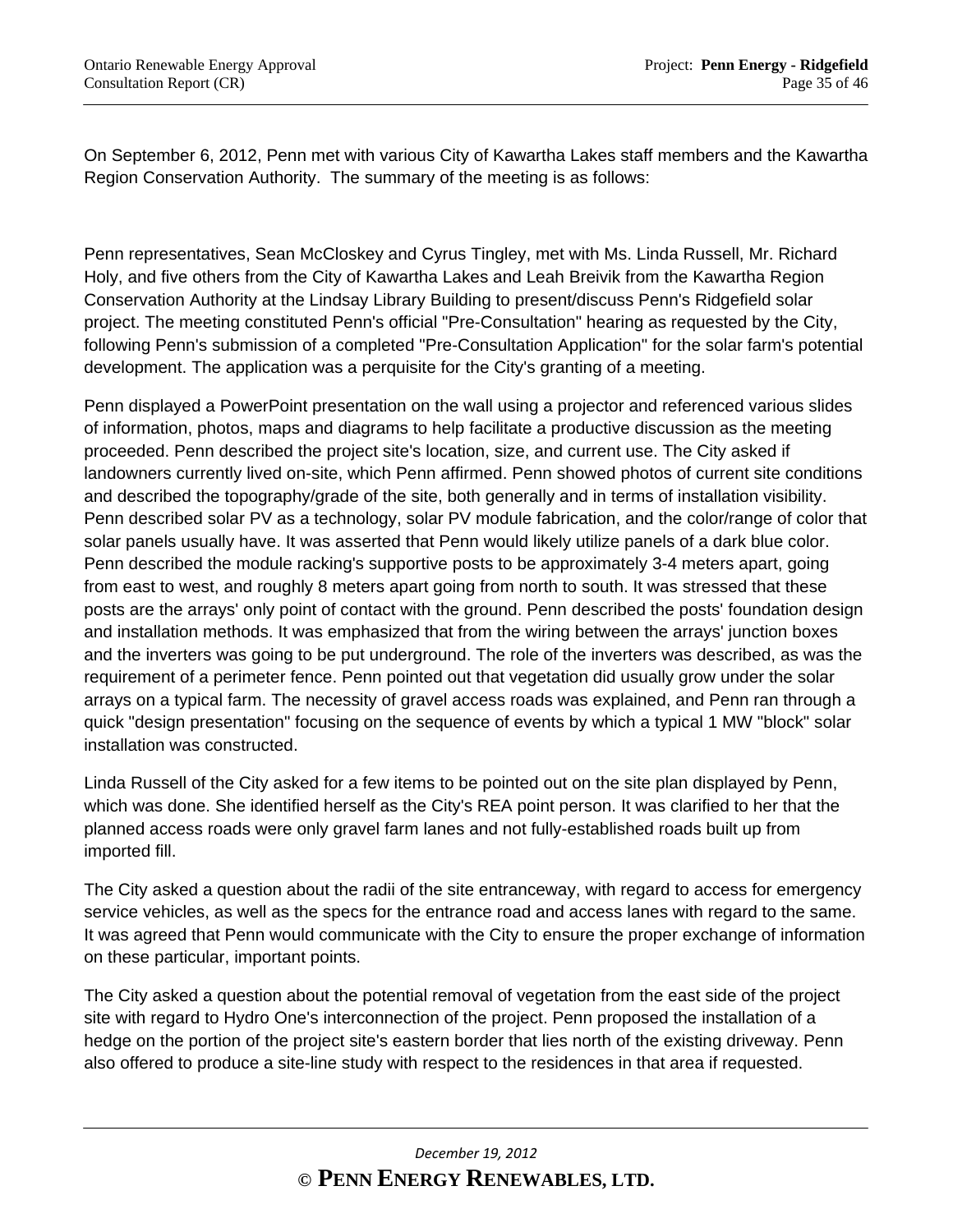Ms. Russell asked how big the proposed project substation was. Penn answered that it would require a footprint of roughly 20' by 20'. Penn confirmed the follow-up question that yes, it was only a fenced-in area of equipment and not an actual structure.

The final public meeting's date, notice, and advertisement were presented and explained, including an overview of to whom notice had been (and would be) sent.

Ms. Russell asked how many people attended the first public meeting and mentioned that the City hadn't gotten many calls about the project.

Penn replied that roughly 30 individuals had attended and, in Penn's opinion, received the project quite well. Penn offered to provide an attendance list if requested.

Penn described the next steps in the project's development and approval processes and mentioned that a Consultation Form would be provided to the City for feedback purposes. In terms of timing, Penn estimated that it would be roughly a year, potentially, until Notice to Proceed was sought from the OPA.

Ms. Russell described the City's project review process: they will review our REA project documents, circulate them to all appropriate parties (such are Emergency Services/EMS, who were not present at the Sept 6, 2012 meeting), prepare a report package after the review and send it to City Council. If the application is endorsed by the Council, Ms. Russell indicated that it will then be sent to the Province. Ms. Russell explained to Penn that approximately a year ago, a by-law was established mandating a review fee of \$2,000 from REA applicants like Penn. Overall, Linda indicated that it would be a minimum of 3 months until Penn heard anything back from the City with typical considerations of the City being those of screening/buffering with respect to nearby residences, the requirements/concerns of City EMS, and storm-water management

In terms of storm-water, the City wanted to make sure Penn was considering any potential effect of the project on roads and neighbors. The City mentioned interest in a "drainage plan." The City expressed concerns about the concentration and rate of storm-water flows after the project is built and compared the arrays to a "series of rooftops." Penn expressed a belief that the available area for infiltration doesn't change as the space between the panels provides such and re-affirmed that minimal grading on what is a quite flat site was anticipated. The City again expressed a concern that the number and extent of connected arrays would affect storm-water flows. Penn confirmed it would provide its hydrogeological study to the City

Ms. Russell finally directed Penn to send all information, questions and other matters to her directly.

Leah Stephens of the Kawartha Region CA voiced an interest in consultation and Penn confirmed they would contact her directly to engage in this. (see Kawartha Region Conservation Authority section below).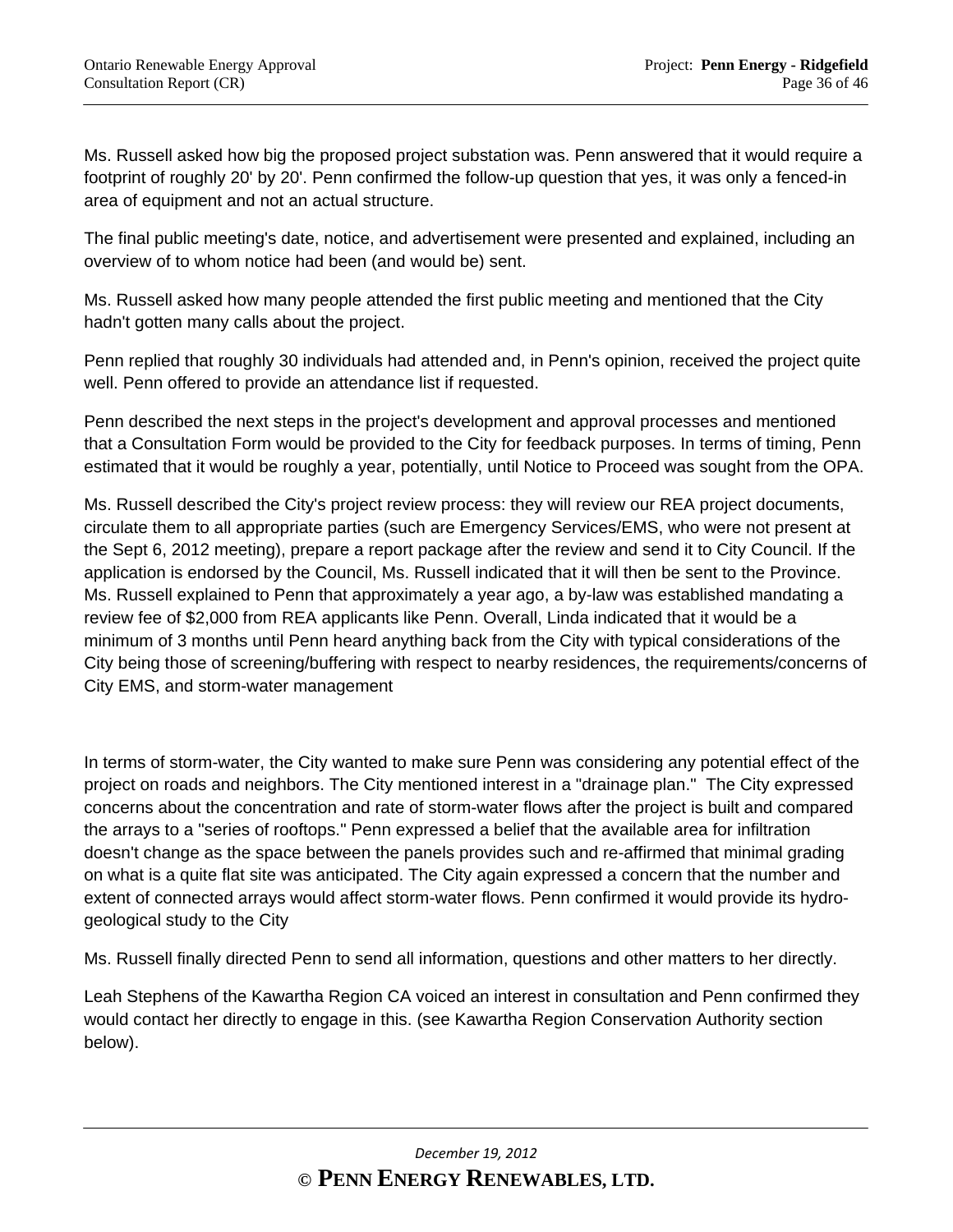On September 11, 2012, Penn sent an email to Mr. Richard Holy, Coordinator - Current Planning, to thank him for his assistance in facilitating the September 6, 2012 meeting and stated that Penn would be following up with Ms. Russell shortly.

As a follow up to the meeting of September 6, 2012, Penn sent an email to Ms. Russell on September 13, 2012 attached as Exhibit 93. The email can be summarized as follows:

> Pursuant to the review fee discussion at the meeting, Penn confirmed that a check would be prepared and sent to the City.

Penn Made the Following Requests and Deliveries:

- 1. Penn requested the name of the individual at the meeting who had asked details regarding the site entrance, turning radii and access road specifications. It was offered that full details of such items would be available following site engineering, if required, for an entrance or similar permit.
- 2. A full attendee list for the meeting was requested.
- 3. Per the meeting, the Hydrogeological report was attached to the email.
- 4. Per the City's request at the meeting, the remainder of the available reports, site boundary survey and site topographical survey were attached to the email.
- 5. The Municipal Consultation Form was attached to the email.

In closing, Penn thanked Ms. Russell for facilitating the meeting and offered to be available for any follow up questions or requests for information.

On September 14, 2012, Penn sent a cheque in the amount of \$2,000 per the City by-law to support the review of the project reports by the City of Kawartha Lakes as discussed at the September 6, 2012 meeting (Exhibit 94).

On September 17, 2012, in preparation for its Final Public Meeting, Penn sent two binders of the draft reports to Ms. Linda Kent for delivery to the Dunsford and Lindsay public library branches. These reports were made available for public review. Exhibit 95 contains the transmittal and confirmation of the receipt of these reports.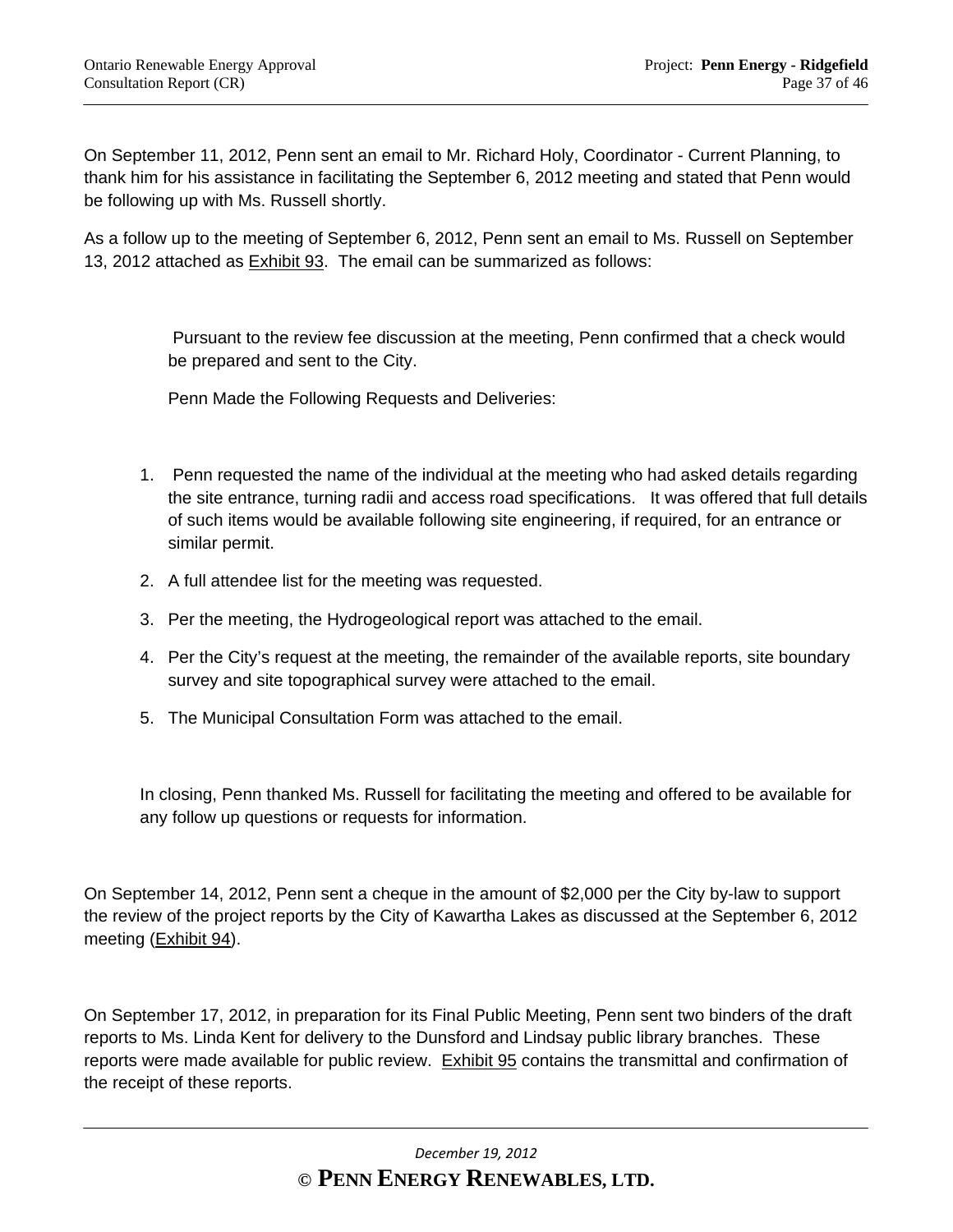On September 26, 2012, Penn and Ms. Russell exchanged email messages. The summary is as follows:

- a) Ms. Russell responded to Penn's email of September 13, 2012. The message confirmed receipt of the review cheque and contained the following responses to the items above:
	- 1. Michael Gratton, Public Works asked the questions regarding roads and site access.
	- 2. The preconsultation minutes will identify who was present. The minutes will be sent to Penn shortly. There were 2 staff members form engineering present (Christina Sisson and Lauren Wood), the Chief Building Official (Susanne Murchison, Leah Stephen (KRCA), Diana Keay (Planning) and Michael.
	- 3. The Hydrogeological Study will be forwarded to Christina Sisson, Supervisor Development Engineering.
	- 4. The receipt of the additional reports and plans was acknowledged.
	- 5. The City confirmed that Part B of the Municipal Consultation Form would not be completed by the City until the REA reports had been reviewed and will be included in the report presented to Council.
- b) Penn in turn responded with the following:
	- 1. Penn would like to confirm with Mr. Gratton that there are no local roads or services boards with jurisdiction in the project area and confirm any specific requirements for site entrance permits and design.
	- 2. Penn requested the meeting minutes as they had not previously been provided. Penn confirmed renewed consultation with KRCA.
	- 3. Penn is available to address any questions that Ms. Sisson may have on the Hydrogeological Study.
	- 4. Revised NHA reports are expected shortly and will be provided.
	- 5. Penn thanked the City confirming that the Municipal Consultation Form will be completed and returned.

On October 17, 2012, a revised Natural Heritage Assessment and Environmental Impact Study Report were received from Penn's environmental consultant. These revised reports and the remainder of the current project reports were sent to Ms. Russell (transmittal letter attached as Exhibit 96) with an email to confirm that hard copies would be arriving at the City offices. Penn also enquired about the presence of any local roads or services boards again.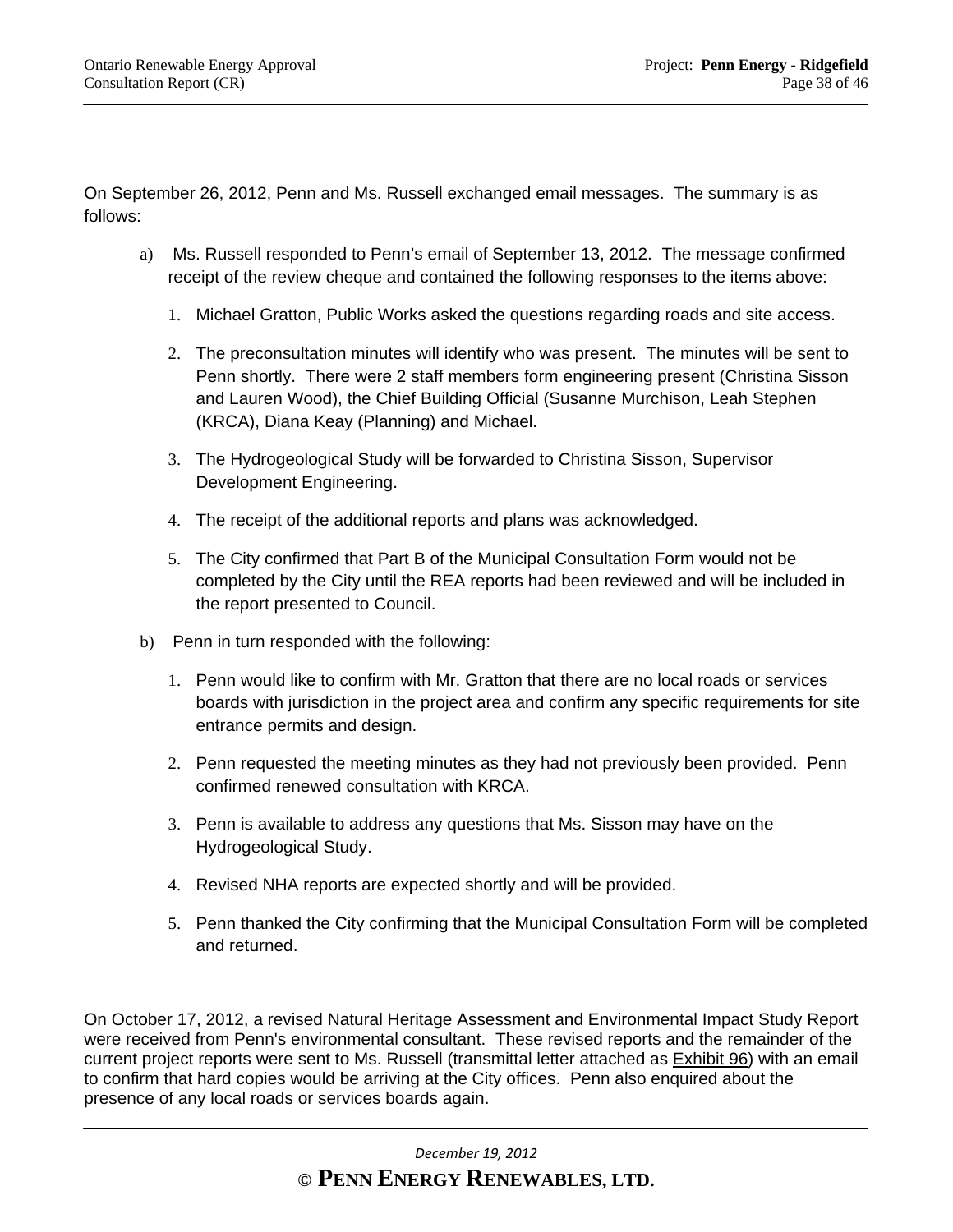October 22, 2012, Penn called Ms. Linda Russell who confirmed that the project is situated on roads under the jurisdiction of the City. There are no applicable Local Roads of Services Boards involved. Ms. Russell in a separate call also confirmed receipt of the NHA reports and indicated that the likely date for return of the Municipal Consultation Form will be sometime in January 2013.

November 5, 2012, Penn called Ms. Linda Russell who confirmed receipt of all reports, Ms. Russell indicated that any major concerns/questions would be provided to Penn in approximately one month.

November 7, 2012, Penn sent revised, final NHA reports to Ms. Linda Kent as replacement reports for the binders held in the public libraries. Shipping receipt is attached as Exhibit 97.

 As of the date of this Report, Penn Energy has not received a completed Municipal Consultation Form (Part B) from the City of Kawartha Lakes. Penn has been, and will continue to be, discussing the Township's anticipated feedback stemming from its review of the Ridgefield draft project reports. Penn continues to be in close contact with Ms Linda Russell of the City of Kawartha Lakes with the anticipated return of the consultation form being January 29, 2013. To this end, Penn anticipates receipt of this Form (Part B) in the near future and would subsequently submit it to the MOE for inclusion in the applicable REA Application file.

# **5.2 First Public Meeting Municipal Participation**

Penn conducted its first Public Meeting on September 13, 2010 as outlined in section 3.1(c) of the Public Consultation Report. The First Public Meeting was not attended by any representatives of the City of Kawartha Lakes. Required notifications were performed as detailed in the Public Consultation Report.

# **5.3 Submission of Municipal Consultation Form**

In accordance with "Technical Bulletin Five - Guidance for preparing the Consultation Report as part of an application under O.Reg.359/09," Penn completed Part A of the prescribed Municipal Consultation Form (Exhibit 91) and, in turn, hand-delivered on September 6, 2012 to the City of Kawartha Lakes. It should be noted that pursuant to the initial municipal consultation detailed above, the City would not take receipt of the form until their preconsultation procedures had been met. This Municipal Consultation Form was also delivered via e-mail to the City on September 13, 2012 (see Exhibit 93).

i. In a personal meeting at the City of Kawartha Lakes main office in Lindsay, Penn representatives Sean McCloskey and Cyrus Tingley, hand delivered the Municipal Consultation Form to Ms. Linda Russell per the City's preferred protocol. In addition,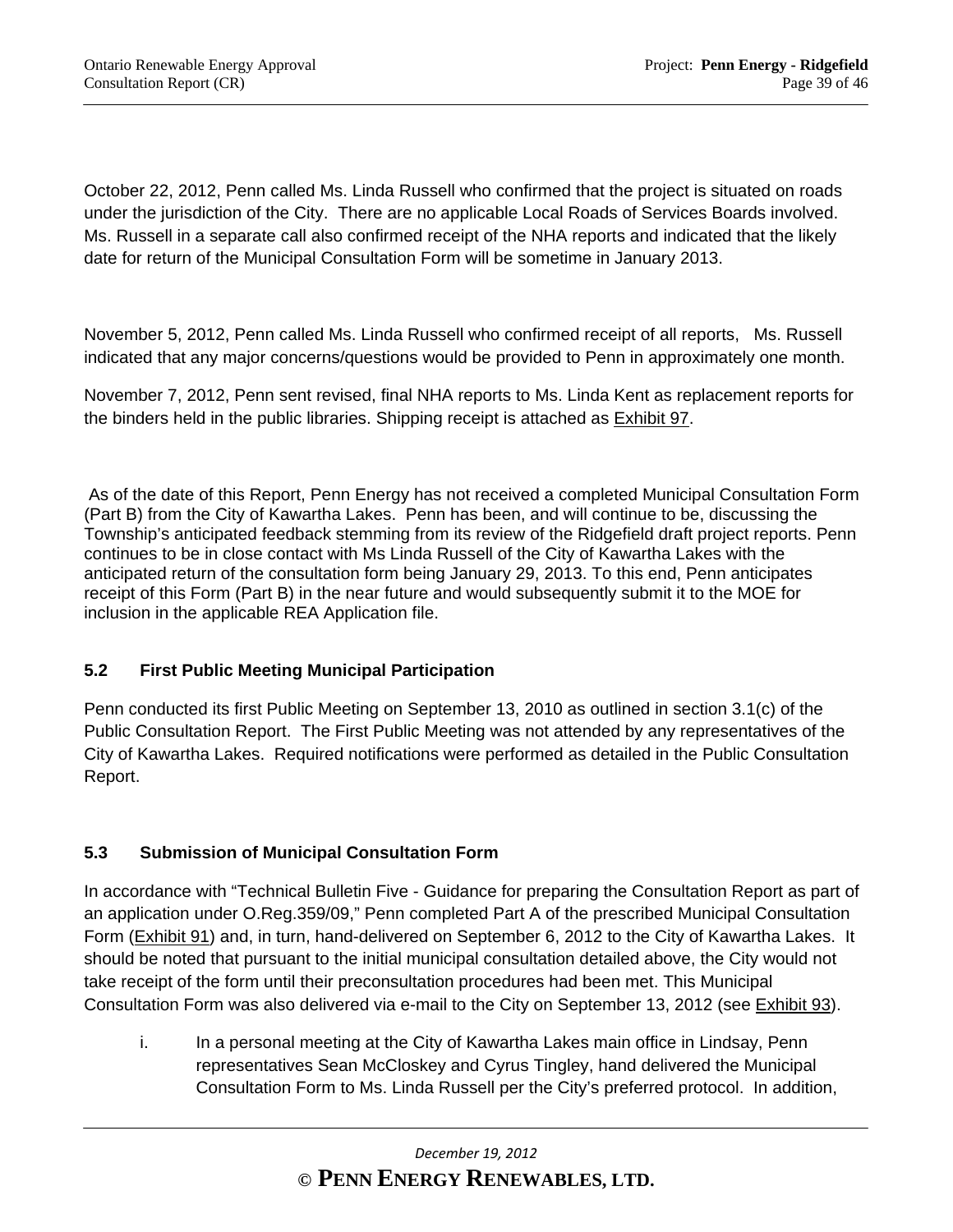Penn provided an electronic copy of the Municipal Consultation Form for the Township personnel to review.

Prior to the municipal meeting with the City representatives, Penn had already distributed two sets of the draft REA project reports to the public libraries and one copy to the City. Penn had requested that these copies be placed at the respective offices for viewing by the public and Ms. Russell and the City Librarian, Linda Kent, agreed to do so as outlined previously in this Municipal Consultation report. Additionally, as additional reports were revised and produced, these were provided to the City as well as the libraries.

Please note that there is not a Local Roads Board or a Local Services Board applicable to the proposed project's development as referenced earlier in this Municipal Consultation Report.

# **5.4 Completion of the Municipal Consultation Form**

As of the date of this Report, Penn Energy has not received a completed Municipal Consultation Form (Part B) from the City of Kawartha Lakes. On December 2, 2012, the following information was received by Penn from the City relative to expected return and content of the completed document (Exhibit 98):

*"As discussed, staff are targeting January 29th to bring forward the Part B of the Municipal Consultation Form to Council for endorsement. Some of the standard comments will include:* 

 *Entrance permits will be required for any required entrances to the site* 

 *Road occupancy permits are for required for all work performed within the City's right of way* 

 *Dust control and road cleaning to be the responsibility of the developer during construction* 

 *A lot grading and drainage plan is requested in order to confirm the proposed drainage of the site. All drainage shall be self contained or drain to a protective outlet (ie. Roadside ditch)* 

 *An Emergency Management Plan be approved by the City's Fire and Rescue Service Department* 

 *Request to review the landscaping plan when it becomes available.*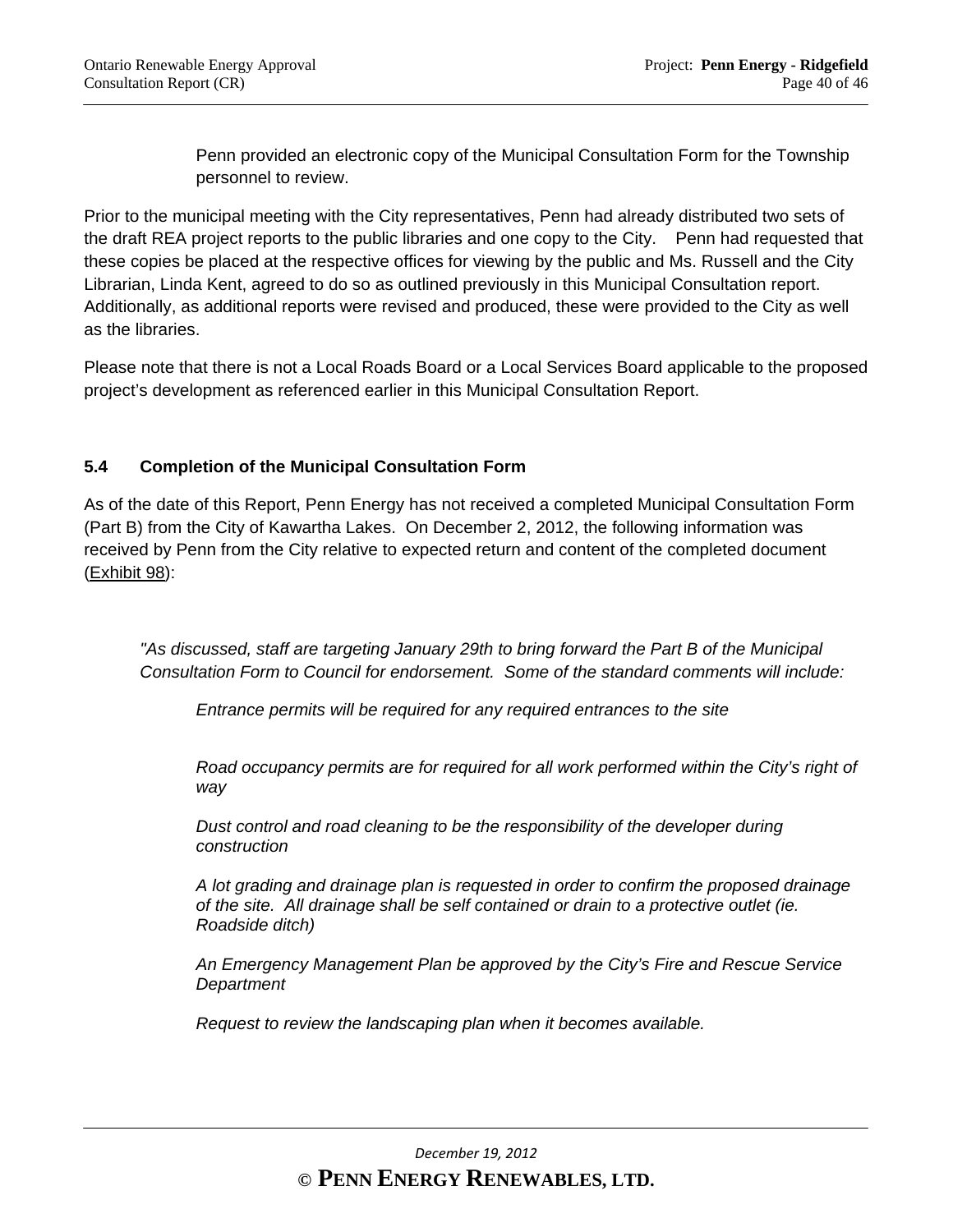*Once Council receives staff's report (including Part B), staff will forward the package to The Minister of Environment, The Director of Environmental and Assessments and Approval Branch, The Member of Provincial Parliament (MPP), and the proponent.* 

# **5.5 Final Public Meeting Municipal Participation**

Penn conducted its Final Public Meeting on December 18, 2012 as outlined in section 3.2(c) of the Public Consultation Report. The Final Public Meeting was not attended by any representatives of the City of Kawartha Lakes. Required notifications were performed as detailed in the Public Consultation Report.

### **5.6 Additional Governmental Consultation**

As part of the overall consultation process, Penn undertook several additional steps outside of the REA permitting process with various federal and provincial authorities to ensure it received the most comprehensive guidance possible. Below is a sampling of some of the activities that Penn undertook with various agencies. Please note that this is not intended to be a comprehensive list of the agencies with which Penn consulted nor of all of the communications with those listed. Similar activities are detailed in the other consultation reports along with other application materials. Further, Penn has had extensive, weekly interaction with both Hydro One Networks, Inc. and the Ontario Power Authority, including dozens of in-person meetings, to ensure its compliance with the Ontario Energy Board Distribution System Code, the Ontario Electrical Safety Code and, generally, the Green Energy Act of 2009 and its regulations, among other federal and provincial acts and regulations.

# **Ministry of the Environment ("MOE")**

On February 16, 2010 Penn submitted a Renewable Energy Approval Proponent Pre Submission Consultation Meeting form.

On February 22, 2010, representatives from Penn met with Ministry of the Environment staff and a representative from the Ontario Ministry of Energy & Infrastructure ("MEI") for a Pre-Submission consultation meeting. The Ministry provided guidance for the consultation process and an overview of the requirements of the Renewable Energy Approvals process.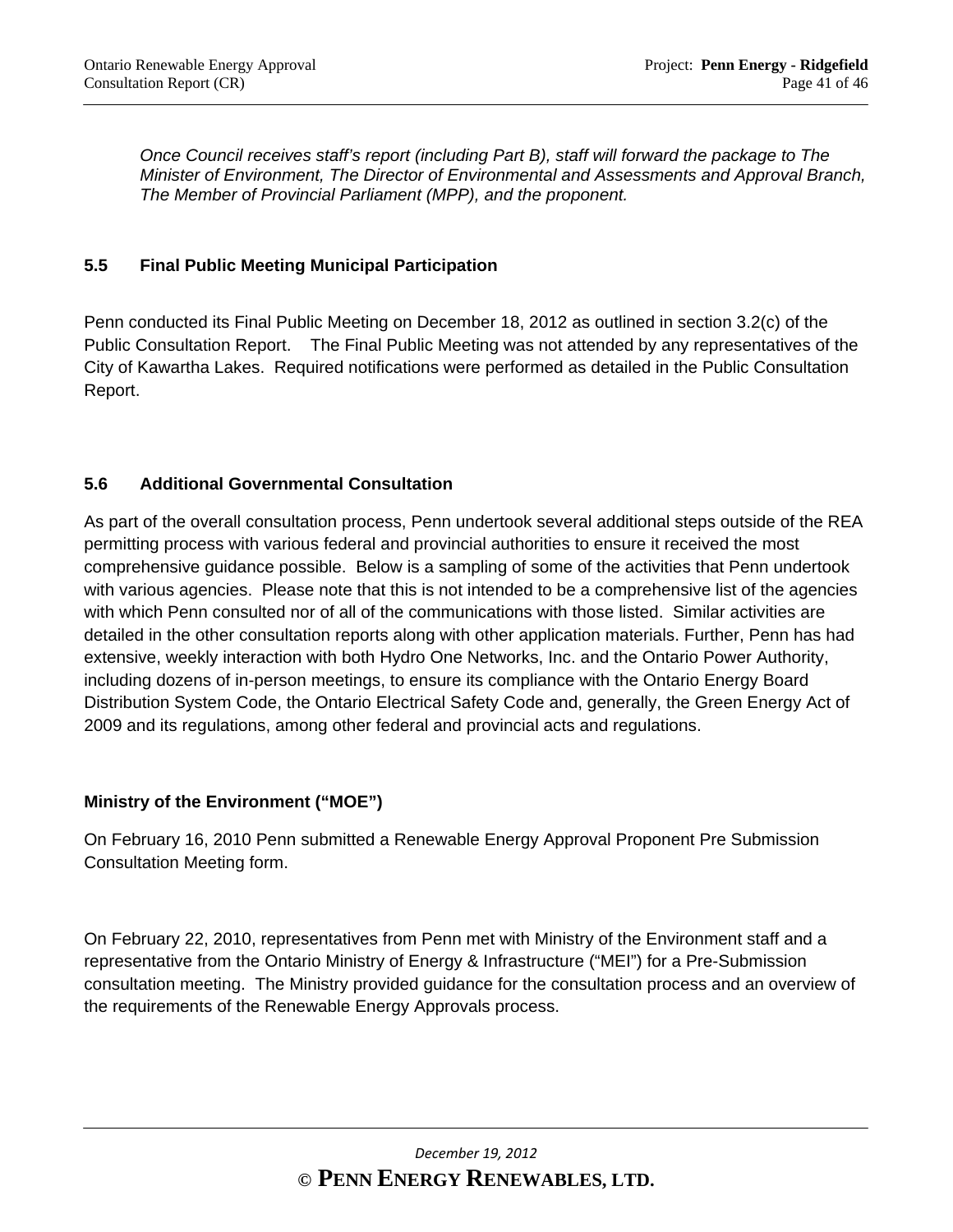On June 29, 2010, Penn attended the Solar PV Information Session in Peterborough sponsored by the Renewable Energy Facilitation Office ("REFO") of MEI. Penn interacted with staff from MOE regarding the procedural intricacies of the Renewable Energy Approval process.

Penn's representatives also met with MOE representatives, including Ms. Doris Dumais, to discuss Penn's Aboriginal consultation activities. This meeting is detailed in Section 4.1 of this document.

# **Kawartha Region Conservation Authority (KRCA)**

On July 16, 2009, Penn contacted Ms. Leah Stephens, Resource Planner at KRCA, to generally discuss siting solar groundmount projects within with region administered by the KRCA. Ms. Stephens reviews development projects and advises the municipalities. It was stated that KRCA supports renewable energy.

On July 21, 2010, Penn contracted Mr. Mark Majchrowski, Director of Watershed Management for KRCA to offer a meeting for discussion of the project.

On July 29, 2010, Penn met with Mr. Peter Waring, Manager of Planning & Regulations, and Mr. Majchrowski. The summary of the meeting is as follows:

 KRCA requested that the wetlands to the north of the site be surveyed to locate the 120 metre boundary from the feature and then compare such against the project boundary. Penn indicated that this would be done as part of the NHA. KRCA indicated that the wetland is not provincially significant, it has been previously evaluated and identified as only locally significant.

On September 2, 2011, one of Penn's environmental consultations, Niblett Environmental Associates, Inc., sent a letter to KRCA requesting any available information that the Conservation Authority may have on and within 120 metres of the property. On January 19, 2012, KRCA responded to Niblett's letter of September 2, 2011 via email. A \$100.00 fee was paid to the KRCA GIS Coordinator and maps identifying the property were provided by KRCA. The maps show the property in relation to the Sturgeon Lake Watershed and the applicable ELC classifications. A summary of these communications are attached as Exhibit 21.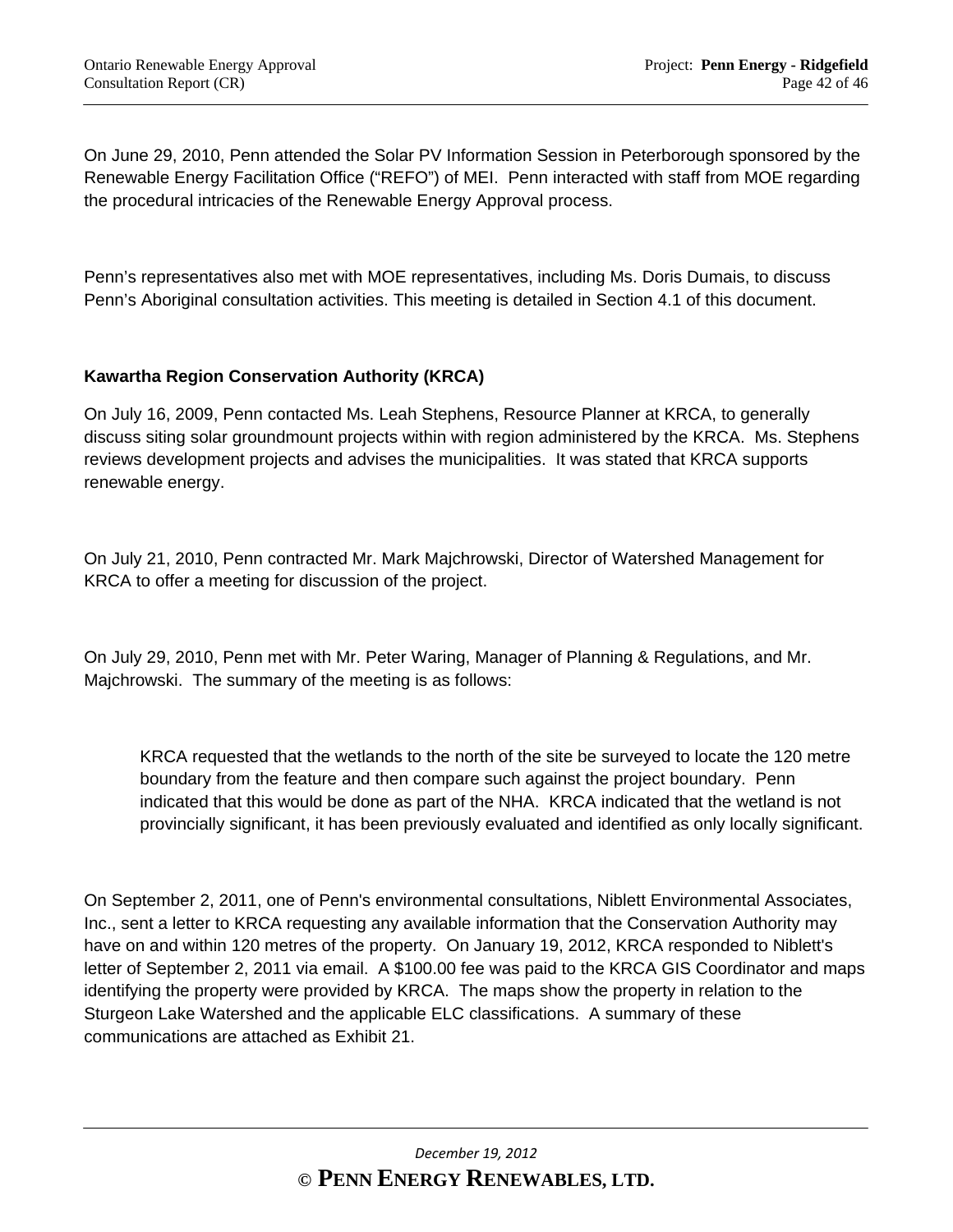On September 6, 2012, Ms. Leah Stephens of KRCA attended Penn's presentation to the City of Kawartha Lakes. Ms. Stephens recommended that Penn reach back out to the KRCA to continue consultation now that the NHA work had occurred. On September 11, 2012, Penn emailed Ms. Stephens to follow up on the meeting.

On September 21, 2012, Ms. Stephens responded by email. As the project location boundary is located within 102 metres of the northern wetland complex, a permit will be required from KRCA. A call between Penn and Ms. Stephens was held on the same day with KRCA confirming that the application should be made just prior to the start of construction, after receipt of an REA as the permit is only good for one year and will be based upon the REA approved plan. Penn responded via email to follow up on the call.

On September 26, 2012, Ms. Stephens indicated by email that Penn should send the NHA/EIS to KRCA following NMR confirmation to indeed determine if a permit will be required. On December 11, 2012, Penn sent the confirmed NHA/EIS to Ms. Stephens (Exhibit 22).

Summary of Comments: Pre-construction consultation shall be continued to determine if a KRCA permit will be required.

# **Ministry of Municipal Affairs and Housing, Building and Development Branch**

On March 17, 2011, Penn contacted Mr. Andrew Steen at the Ministry of Municipal Affairs and Housing regarding, among other things, the potential need for a building permit for the various project components, including but not limited to the racking systems for the modules and the inverter/transformer houses. During this conversation Mr. Steen indicated that final authority rested with the municipal building official's interpretation of the Ontario Building Code Act, *1992*, and he also indicated that most likely the "houses" containing the inverters/transformers would require a building permit. Mr. Shane Gallagher confirmed this belief in a follow-up e-mail that day.

Summary of Comments:

(i) Building permit most likely required for inverter/transformer houses.

Action/Alterations to proposal to engage in the project:

(i) Penn will work with the Municipal or County building official to obtain building permits as necessary.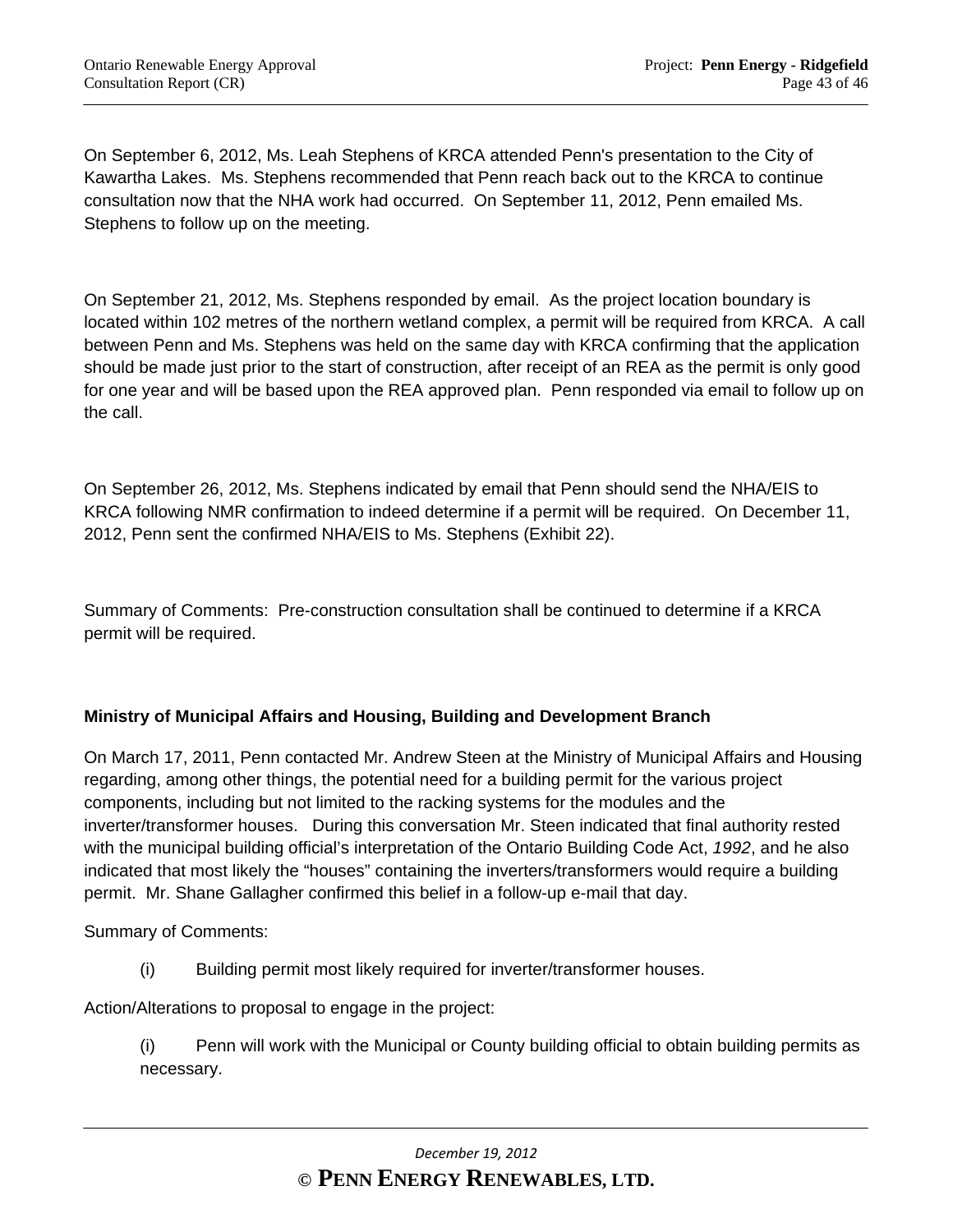# **Ministry of Transportation ("MTO")**

On August 3, 2010, Penn submitted a number of their FIT Application sites to Ms. Cheryl Tolles, Corridor Management Planner Eastern Region for determination of MTO permit control. MTO subsequently responded that this project site falls outside their permit control. Ms. Tolles also forwarded Traffic Impact Study Guidelines describing MTO's basic interests to Penn for review.

On December 11, 2012, Mr. Gregg Meister, of Penn, submitted the project location to Ms. Cheryl Tolles, Corridor Management Planner Eastern Region for determination of MTO jurisdiction. Ms. Tolles informed Penn by phone and email that there is no Provincial highway near the site and resides beyond the MTO's Permit Control Area. No MTO permits are required for the project.

Summary of Comments:

(i) No MTO jurisdiction.

Action/Alterations to proposal to engage in the project: NONE

#### **Ministry of Natural Resources ("MNR") – Peterborough**

On June 29, 2010, Penn attended the Solar PV Information Session in Peterborough sponsored by the Renewable Energy Facilitation Office of MEI. Penn interacted with staff from MNR Peterborough regarding the procedural intricacies of the Renewable Energy Approval process.

On July 28, 2010, Penn met with Eric Prevost and Sarah Lewis of MNR to generally discuss the NHA/EIS process in Peterborough District. Eric recommended that the reports be prepared in the same form as the regulations as it makes the reports easier for MNR to review.

On August 31, 2011, Penn met with Eric Prevost and Sarah Lewis of MNR. Specific discussions were held with respect to possible wetlands and woodlands within 120 metres of the project boundary. For wetlands complex, Mr. Prevost indicated we could use alternate site investigation methods contained within the NHA guide. The woodlands, which are present to the north and east of the project boundary, may be large enough to be considered significant as are the contiguous meadow areas. A detailed records request was made from MNR at this meeting.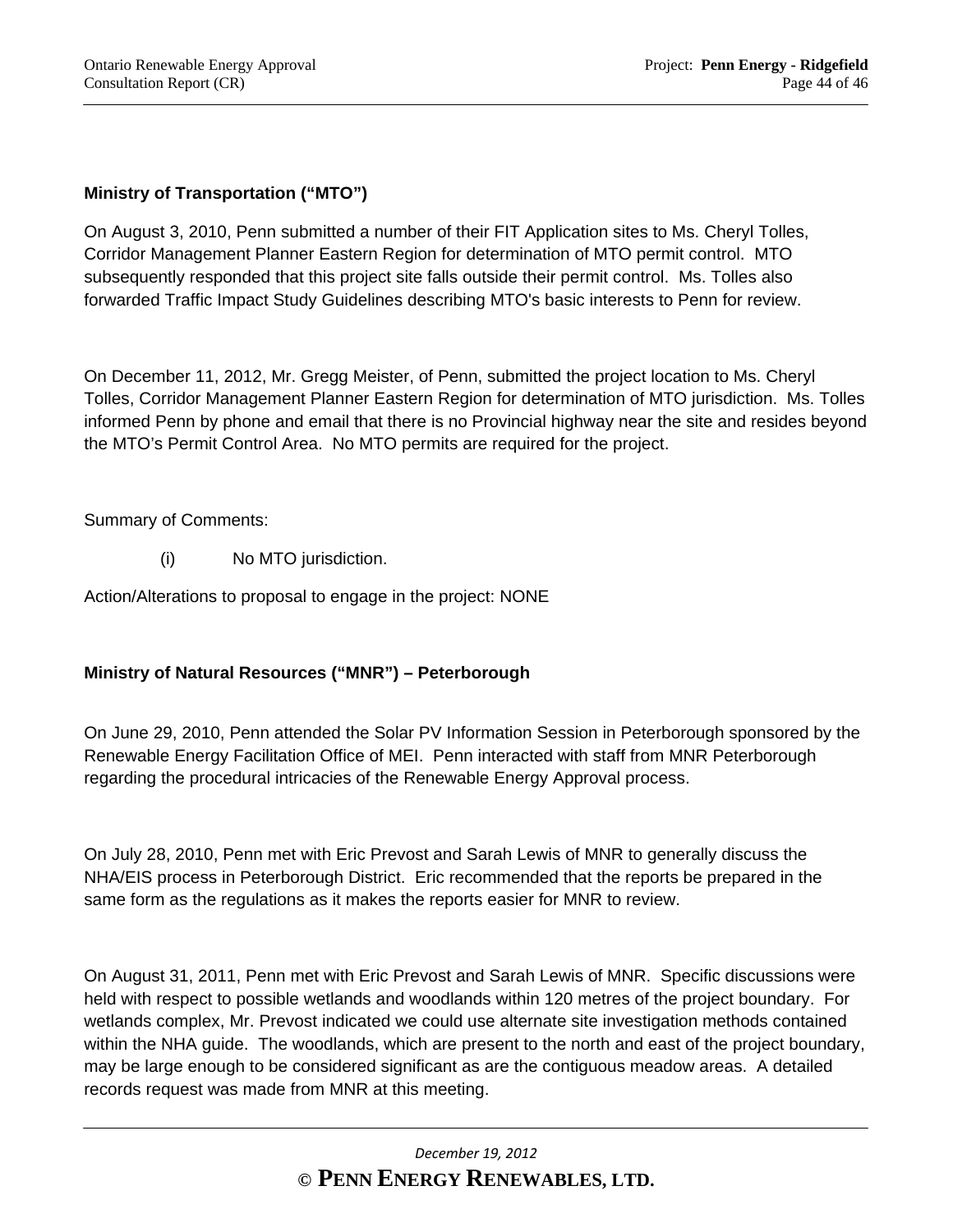On September 15, 2011, MNR responded to the records request. Findings are attached in Exhibit 24.

On October 24, 2012, Penn's primary environmental consultant, Bowfin Environmental, submitted the following NHA documents -Records Review, Site Investigation, Evaluation of Significance, Environmental Impact Study.

On October 26, 2012 MNR responded by letter from MNR representative, Ms. Amy Cameron – Renewable Energy Operations Team Coordinator, on October 5, 2012. The letter is attached hereto as Exhibit 25 and summarized as follows:

- 1. The MNR confirms that the determination of the existence of natural features and the boundaries of natural features was made using applicable evaluation criteria or procedures established or accepted by MNR.
- 2. The MNR confirms that the site investigation and records review were conducted using applicable evaluation criteria or procedures established or accepted by MNR, if no natural features were identified.
- 3. The MNR confirms that the evaluation of the significance or provincial significance of the natural features was conducted using applicable evaluation criteria or procedures established or accepted by MNR.
- 4. The MNR confirms that the project location is not in a provincial park or conservation reserve.
- 5. The MNR confirms that the environmental impact study report has been prepared in accordance with procedures established by the MNR. In accordance with Section 28(3)(c) and 38(2)(c),

In addition to the above confirmations, MNR also offered the following comments:

In accordance with Appendix D of MNR's NHA Guide, a commitment has been made to complete preconstruction assessment(s) of habitat use for the following candidate significant wildlife habitats:

i) Candidate snake hibernacula (Fencerows 2-5 and Communities 6 & 7)

- ii) Turtle wintering area (Community 15)
- iii) Amphibian Breeding Habitat (Woodland) (Communities 1, 3, 4, 8, 13 & 14)